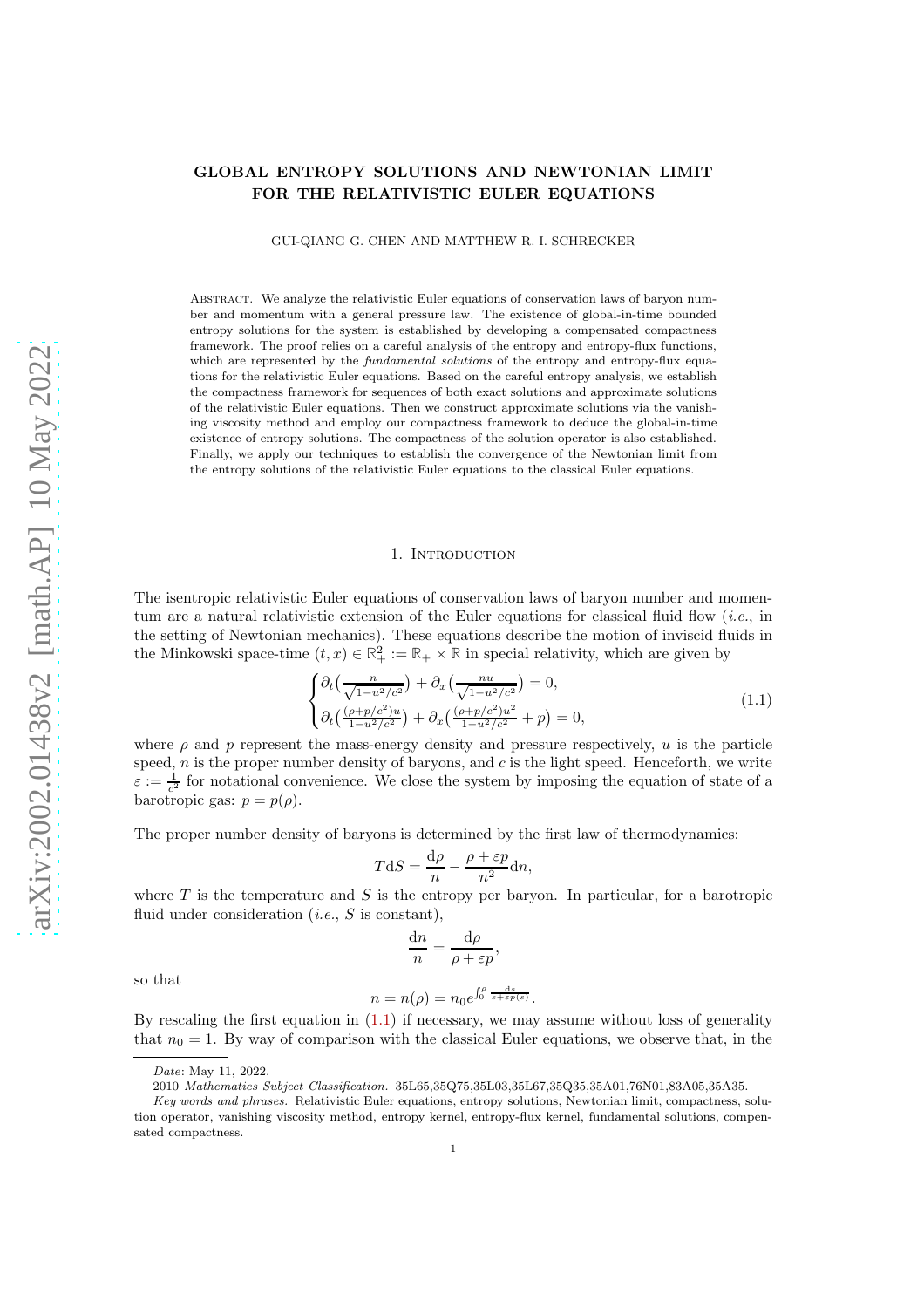Newtonian limit as the light speed  $c \to \infty$  (equivalently,  $\varepsilon \to 0$ ),  $n(\rho)$  converges to  $\rho$ , locally uniformly.

Concerning the pressure, a typical example is:  $p(\rho) = \kappa \rho^{\gamma}$ , the case of a polytropic (or gammalaw) gas, with the adiabatic exponent  $\gamma \in (1,3)$  and constant  $\kappa = \frac{(\gamma-1)^2}{4\gamma}$ . In this paper, we deal with a more general class of pressure laws, whose explicit conditions will be given later in  $(1.5)$ – $(1.6)$  and  $(1.9)$ .

We focus on the Cauchy problem:

<span id="page-1-3"></span>
$$
(\rho, u)|_{t=0} = (\rho_0(x), u_0(x)) \quad \text{for } x \in \mathbb{R}.
$$
 (1.2)

Our approach to the relativistic Euler equations is motivated by the successful strategies employed in resolving the Cauchy problem for the isentropic Euler equations in the classical setting. To motivate this comparison, we observe that, formally, in the Newtonian limit  $(c \to \infty)$ , system [\(1.1\)](#page-0-0) reduces to the classical isentropic Euler equations for compressible fluids:

<span id="page-1-2"></span>
$$
\begin{cases} \partial_t \rho + \partial_x (\rho u) = 0, \\ \partial_t (\rho u) + \partial_x (\rho u^2 + p(\rho)) = 0. \end{cases}
$$
\n(1.3)

This formal observation raises the question whether the limit here can be taken rigorously: Do the global entropy solutions of the relativistic Euler equations [\(1.1\)](#page-0-0) converge to an entropy solution of the classical Euler equations [\(1.3\)](#page-1-2) as  $c \to \infty$ ? One of the main contributions of this paper is to give an affirmative answer to this question for the general class of pressure laws including the polytropic case.

To place the relativistic Euler equations in the general framework of hyperbolic systems of conservation laws, we introduce some additional notation. Denote

<span id="page-1-4"></span>
$$
U = \left(\frac{n}{\sqrt{1 - \varepsilon u^2}}, \frac{(\rho + \varepsilon p(\rho))u}{1 - \varepsilon u^2}\right)^{\top}, \quad F(U) = \left(\frac{nu}{\sqrt{1 - \varepsilon u^2}}, \frac{\rho u^2 + p(\rho)}{1 - \varepsilon u^2}\right)^{\top}.
$$
 (1.4)

Then system [\(1.1\)](#page-0-0) takes the form:

$$
\partial_t U + \partial_x F(U) = 0.
$$

We assume throughout the conditions of strict hyperbolicity:

<span id="page-1-0"></span>
$$
p'(\rho) > 0 \qquad \text{for } \rho > 0,\tag{1.5}
$$

and genuine nonlinearity:

<span id="page-1-1"></span>
$$
\rho p''(\rho) + 2p'(\rho) > 0 \qquad \text{for } \rho > 0. \tag{1.6}
$$

We remark that, strictly speaking, the condition of genuine nonlinearity for the relativistic Euler system [\(1.1\)](#page-0-0) reads

$$
\rho p''(\rho) + 2p'(\rho) + \varepsilon (p(\rho)p''(\rho) - 2p'(\rho)^2) > 0 \quad \text{for } \rho > 0.
$$
 (1.7)

In a relativistic fluid, the sound speed is given by the expression:

$$
c_{\rm s}(\rho)=\sqrt{p'(\rho)}.
$$

Thus, to obey the usual laws of relativity,  $c_s(\rho)$  must always be bounded by the light speed:

$$
c_{\rm s}(\rho) < \frac{1}{\sqrt{\varepsilon}}.
$$

We define  $\rho_{\text{max}}^{\varepsilon}$  such that  $c_s(\rho_{\text{max}}^{\varepsilon}) = \frac{1}{\sqrt{\varepsilon}}$  if such a finite  $\rho_{\text{max}}^{\varepsilon}$  exists, or  $\infty$  otherwise.

The relativistic Euler system  $(1.1)$  was derived by Taub in [\[25\]](#page-36-0), in which he also calculated the Rankine-Hugoniot conditions across a shock for the system and discussed possible pressure laws for relativistic gases. Further discussion on the pressure-density relation may be found in the work of Thorne [\[27\]](#page-36-1), who suggested that the pressure should grow linearly with the density at high densities, while behaving as a gamma-law gas near the vacuum.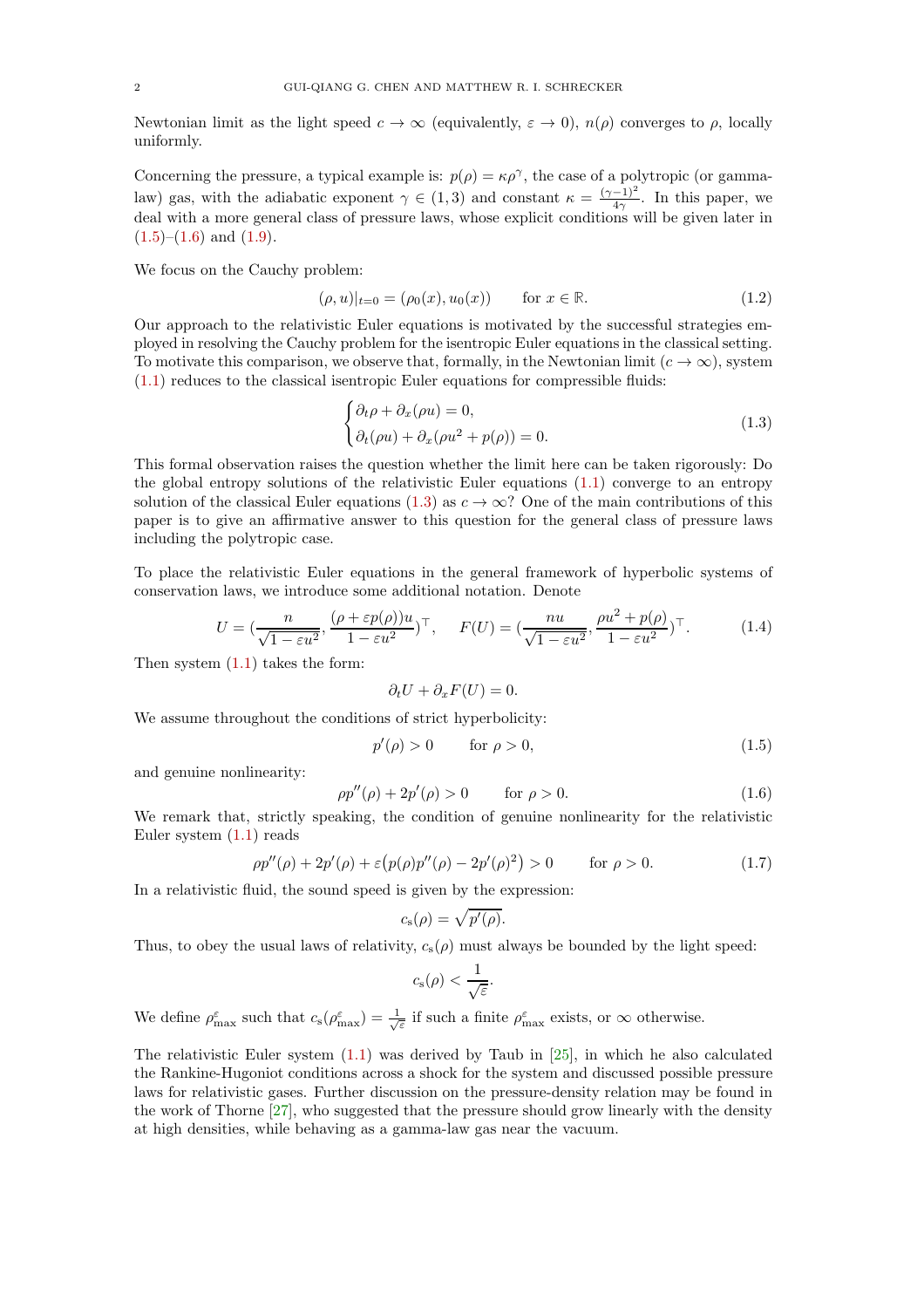The first global existence result for the relativistic Euler equations was obtained by Smoller-Temple [\[24\]](#page-36-2) in the case of an isothermal flow ( $\gamma = 1$ ) under the assumption of bounded total variation of the initial data [\(1.2\)](#page-1-3). In this setting, the Glimm scheme is used to create a convergent sequence of approximate solutions by the random choice method. Subsequently, Ding-Li [\[12,](#page-36-3) [13\]](#page-36-4) again employed the Glimm scheme to obtain the global existence of entropy solutions of the relativistic piston problem for the isentropic Euler equations with the initial data of small total variation, in which they were also able to show that, in the Newtonian limit, the relativistic solutions converge to the entropy solution of the classical piston problem for the Euler equations. Liang [\[18\]](#page-36-5) studied the formation of shocks and the structure of simple waves, based on the work of Taub [\[25\]](#page-36-0). The existence of entropy solutions with large data was obtained in Hsu-Lin-Makino [\[16\]](#page-36-6) for a special class of pressure laws under the assumption of sufficiently large speed of light (or equivalently, small data). Other large data results were obtained by Chen-Li [\[6\]](#page-36-7), showing the existence and stability of entropy solutions of the Riemann problem for this system, and the same properties were shown for the variant system of relativistic Euler equations (system  $(1.11)$  below) in [\[7\]](#page-36-8). For system  $(1.11)$ , Li-Feng-Wang  $[17]$  were also able to employ the Glimm scheme to show the existence of entropy solutions for a class of large initial data. All of these results require restrictions on the type of pressure laws that can be handled as well as, for many of them, the conditions on the smallness of total variation. We significantly weaken these requirements for the existence and compactness of entropy solutions in this paper, leading to the following theorem, which is our first main result.

<span id="page-2-2"></span>Theorem 1.1 (Existence and Compactness of Entropy Solutions to the Relativistic Euler Equations). Let  $(\rho_0, u_0)$  be measurable and bounded initial data satisfying

<span id="page-2-1"></span>
$$
|u_0(x)| \le M_0 < \frac{1}{\sqrt{\varepsilon}}, \quad 0 \le \rho_0(x) \le \rho_{M_0} < \rho_{\text{max}}^{\varepsilon} \qquad \text{for a.e. } x \in \mathbb{R}, \tag{1.8}
$$

for some constants  $M_0 > 0$  and  $\rho_{M_0}$  independent of  $\varepsilon$ . Let the pressure function  $p(\rho)$  satisfy  $(1.5)$ – $(1.6)$  for  $\rho > 0$  and

<span id="page-2-0"></span>
$$
p(\rho) = \kappa \rho^{\gamma} (1 + P(\rho)), \qquad |P^{(n)}(\rho)| \le C \rho^{\gamma - 1 - n} \text{ for } 0 \le n \le 4,
$$
 (1.9)

for some  $\gamma \in (1,3)$ . Then there is  $\varepsilon_0 > 0$  such that, if  $\varepsilon \leq \varepsilon_0$ , there exists an entropy solution  $(\rho, u)$  of  $(1.1)$  (in the sense of Definition [3.2](#page-6-0) below) such that

$$
|u(t,x)|\leq M<\frac{1}{\sqrt{\varepsilon}},\quad 0\leq \rho(t,x)\leq \rho_M<\rho_{\max}^\varepsilon\qquad\quad for\ a.e.\ \ (t,x)\in\mathbb{R}_+^2:=[0,\infty)\times\mathbb{R},
$$

where the constants M and  $\rho_M$  depend only on  $M_0$  and  $\rho_{M_0}$ , independent of  $\varepsilon$ . Furthermore, the solution operator determined by the above is compact in  $L_{loc}^r(\mathbb{R}^2_+), 1 \leq r < \infty$ , for  $t > 0$ .

Remark 1.2. Condition [\(1.9\)](#page-2-0) can be relaxed to the same condition as in Chen-LeFloch [\[5\]](#page-36-10). For brevity, we focus on the class of pressure laws satisfying condition [\(1.9\)](#page-2-0) in this paper.

In addition, our analysis of the relativistic Euler equations is also sufficient to control the convergence of a sequence of solutions of the relativistic Euler equations as  $\varepsilon \to 0$ , allowing us to prove our second main theorem.

<span id="page-2-4"></span>**Theorem 1.3** (Convergence of the Newtonian Limit). Let  $(\rho_0, u_0) \in (L^{\infty}(\mathbb{R}))^2$  satisfy [\(1.8\)](#page-2-1) with  $M_0$  and  $\rho_{M_0}$  independent of  $\varepsilon$ . Let  $(\rho^{\varepsilon}, u^{\varepsilon})$  for  $\varepsilon \in (0, \varepsilon_0)$  be an entropy solution of  $(1.1)$ , determined by Theorem [1.1](#page-2-2) above, with light speed  $c = \frac{1}{\sqrt{\varepsilon}}$  and initial data  $(\rho_0^{\varepsilon}, u_0^{\varepsilon}) \in (L^{\infty}(\mathbb{R}))^2$ with  $\rho_0^{\varepsilon} \geq 0$  such that

<span id="page-2-3"></span>
$$
0 \le c_s(\rho_0^{\varepsilon}(x)), \ |u_0^{\varepsilon}(x)| < \frac{1}{\sqrt{\varepsilon}} \qquad \text{for all } \varepsilon \in (0, \varepsilon_0) \ \text{and a.e. } x \in \mathbb{R}, \tag{1.10}
$$

and  $(\rho_0^{\varepsilon}, u_0^{\varepsilon}) \to (\rho_0, u_0)$  a.e. as  $\varepsilon \to 0$ . Then there exist  $M > 0$  and  $\rho_M$ , independent of  $\varepsilon$ , such that

$$
|u^{\varepsilon}(t,x)| \leq M < \frac{1}{\sqrt{\varepsilon}}, \quad 0 \leq \rho^{\varepsilon}(t,x) \leq \rho_M < \rho^{\varepsilon}_{\max} \qquad \text{for a.e. } (t,x) \in \mathbb{R}_+^2,
$$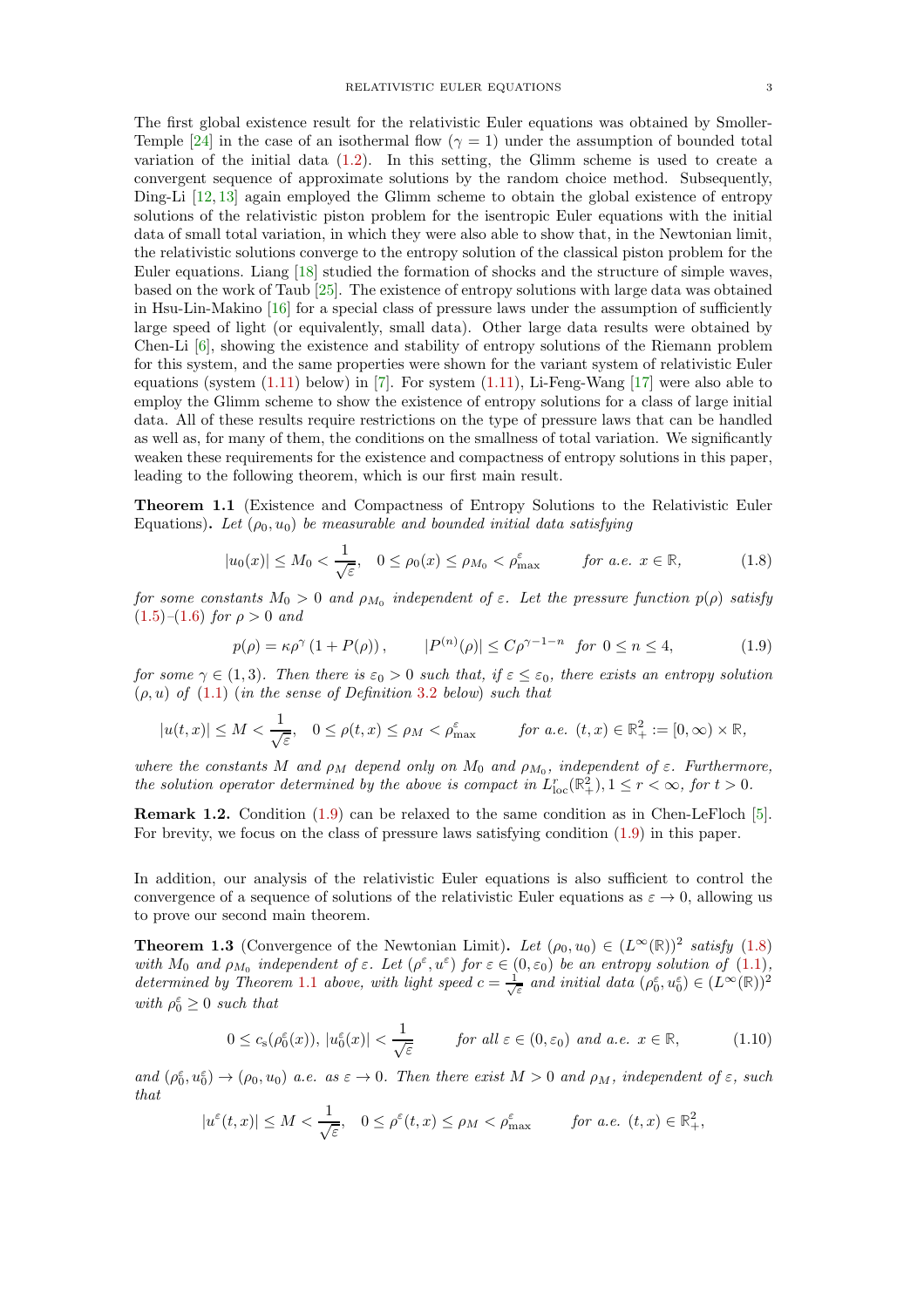and, up to a subsequence,  $(\rho^{\varepsilon}, u^{\varepsilon}) \to (\rho, u)$  a.e. and in  $L_{\text{loc}}^{r}(\mathbb{R}^{2}_{+})$  for all  $r \in [1, \infty)$  as  $\varepsilon \to 0$ , where  $(\rho, u)$  is an entropy solution of the classical Euler equations [\(1.3\)](#page-1-2) with initial data ( $\rho_0, u_0$ ) satisfying

$$
|u(t,x)|\leq M,\quad 0\leq \rho(t,x)\leq \rho_M\qquad \text{ for a.e. }(t,x)\in \mathbb{R}_+^2.
$$

We remark that an alternative  $2\times 2$  system of conservation laws in the theory of special relativity (also sometimes called the relativistic Euler equations in the literature) is the following system of conservation laws of energy and momentum:

<span id="page-3-0"></span>
$$
\begin{cases} \partial_t \left( \rho + \frac{\varepsilon(\rho + \varepsilon p)u^2}{1 - \varepsilon u^2} \right) + \partial_x \left( \frac{(\rho + \varepsilon p)u}{1 - \varepsilon u^2} \right) = 0, \\ \partial_t \left( \frac{(\rho + \varepsilon p)u}{1 - \varepsilon u^2} \right) + \partial_x \left( \frac{(\rho + \varepsilon p)u^2}{1 - \varepsilon u^2} + p(\rho) \right) = 0. \end{cases} \tag{1.11}
$$

System  $(1.11)$  has the same eigenvalues and Riemann invariants as those for  $(1.1)$ , which implies that the governing entropy equation for system  $(1.11)$  is the same as that for  $(1.1)$ , so that our analysis of the entropy functions for [\(1.1\)](#page-0-0) and the associated compactness framework are also extended to the alternative system, [\(1.11\)](#page-3-0). Therefore, we also obtain the following theorem.

<span id="page-3-1"></span>**Theorem 1.4.** Let  $(\rho_0, u_0) \in (L^{\infty}(\mathbb{R}))^2$  with  $\rho_0 \geq 0$ , and let the pressure function  $p(\rho)$  satisfy  $(1.5)-(1.6)$  $(1.5)-(1.6)$  $(1.5)-(1.6)$  for  $\rho > 0$  and  $(1.9)$  for some  $\gamma \in (1,3)$ . Then the following statements hold:

(i) Let  $(\rho_0, u_0)$  satisfy [\(1.8\)](#page-2-1). Then there is  $\varepsilon_0 > 0$  such that, if  $\varepsilon \leq \varepsilon_0$ , there exists an entropy solution  $(\rho^{\varepsilon}, u^{\varepsilon})$  of  $(1.11)$  satisfying

$$
|u^{\varepsilon}(t,x)| \leq M < \frac{1}{\sqrt{\varepsilon}}, \quad 0 \leq \rho^{\varepsilon}(t,x) \leq \rho_M < \rho_{\max}^{\varepsilon} \qquad \text{for a.e. } (t,x) \in \mathbb{R}_+^2,
$$

for some constants M and  $\rho_M$  depending only on the initial data, but independent of  $\varepsilon$ . Furthermore, for any fixed  $\varepsilon > 0$ , the solution operator  $(\rho^{\varepsilon}, u^{\varepsilon})(t, \cdot), t > 0$ , determined by the above is compact in  $L_{\text{loc}}^r(\mathbb{R}^2_+)$  for  $1 \leq r < \infty$ .

(ii) Let  $(\rho^{\varepsilon}, u^{\varepsilon})$  for  $\varepsilon \in (0, \varepsilon_0)$  is an entropy solution of  $(1.1)$ , determined by (i) above, with light speed  $c = \frac{1}{\sqrt{\varepsilon}}$  and initial data  $(\rho_0^{\varepsilon}, u_0^{\varepsilon}) \in (L^{\infty}(\mathbb{R}))^2$  with  $\rho_0^{\varepsilon} \geq 0$  satisfying [\(1.10\)](#page-2-3) such that  $(\rho_0^{\varepsilon}, u_0^{\varepsilon}) \to (\rho_0, u_0)$  a.e. as  $\varepsilon \to 0$ . Then, up to a subsequence,  $(\rho^{\varepsilon}, u^{\varepsilon}) \to (\rho, u)$ a.e. and in  $L_{\text{loc}}^{r}(\mathbb{R}^{2}_{+})$  for all  $r \in [1,\infty)$  as  $\varepsilon \to 0$ , where  $(\rho, u)$  is an entropy solution of the classical Euler equations [\(1.3\)](#page-1-2) with initial data  $(\rho_0, u_0)$  satisfying

$$
|u(t,x)| \le M, \quad 0 \le \rho(t,x) \le \rho_M \qquad \text{for a.e. } (t,x) \in \mathbb{R}_+^2
$$

for some constants M and  $\rho_M$ .

Before we describe our approach for the proofs of these results, we recall the situation for the classical Euler equations [\(1.3\)](#page-1-2). DiPerna [\[14\]](#page-36-11) first showed the existence of entropy solutions of [\(1.3\)](#page-1-2) for the case of a gamma-law gas with  $\gamma = 1 + \frac{2}{N}$ , N odd and  $N \ge 5$ , by developing the method of compensated compactness of Murat–Tartar [\[21,](#page-36-12) [26\]](#page-36-13). The general case  $\gamma \in (1, \frac{5}{3}]$ for polytropic gases was first solved in Chen [\[2\]](#page-36-14) and Ding–Chen–Luo [\[11\]](#page-36-15) by developing new techniques for entropy analysis which involve fractional derivatives and the Hilbert transform, combined with the compensated compactness argument. The case  $\gamma > 3$  was subsequently solved by Lions–Perthame–Tadmor [\[19\]](#page-36-16) through the introduction of the kinetic formulation, before Lions–Perthame–Souganidis [\[20\]](#page-36-17) solved the problem for the remaining interval  $\gamma \in (\frac{5}{3}, 3)$ , simplifying the proof for all  $\gamma \in (1,3)$ . Chen–LeFloch [\[4,](#page-36-18) [5\]](#page-36-10) solved the case of a more general pressure law, under the assumptions of strict hyperbolicity and genuine nonlinearity away from the vacuum and an approximate gamma-law form close to the vacuum; see [\[4,](#page-36-18) [5\]](#page-36-10), as well as [\(1.9\)](#page-2-0), for the precise assumptions on the pressure law.

The procedure that we undertake to establish the existence of solutions to the relativistic Euler equations [\(1.1\)](#page-0-0) is motivated by the works for the classical Euler equations described above. We construct a sequence of approximate solutions to the equations via a vanishing viscosity method and pass the viscosity to zero. As system [\(1.1\)](#page-0-0) admits an invariant region, we obtain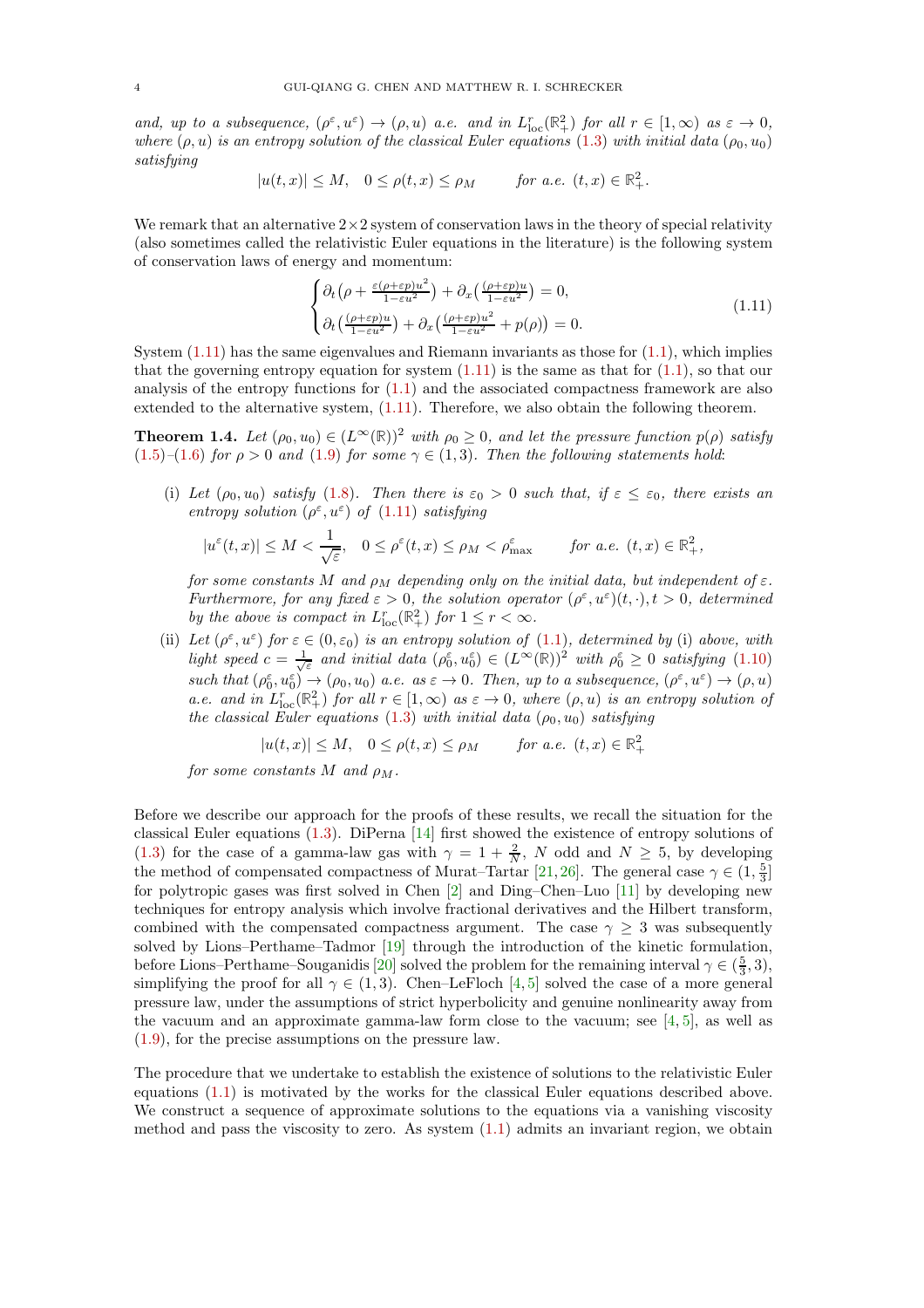Applying the method of compensated compactness with the uniform estimates of the approximate solutions, we deduce the Tartar commutation relation:

$$
\langle \nu_{t,x}, \eta_1 q_2 - \eta_2 q_1 \rangle = \langle \nu_{t,x}, \eta_1 \rangle \langle \nu_{t,x}, q_2 \rangle - \langle \nu_{t,x}, \eta_2 \rangle \langle \nu_{t,x}, q_1 \rangle
$$

for all weak entropy pairs  $(\eta_1, q_1)$  and  $(\eta_2, q_2)$  defined in §3 below. We then show that this relation is sufficient to argue that the support of the probability measure  $\nu_{t,x}$  reduces to a single point and hence deduce the strong convergence of the approximate solutions a.e. and in  $L^p_{\text{loc}}.$ 

To complete this reduction argument, we require a thorough understanding of the entropy pairs for system [\(1.1\)](#page-0-0). To this end, we establish the existence of fundamental kernels generating the admissible entropy pairs. In order to do this, we make an ansatz for the leading order behavior of the entropy kernels close to the vacuum and take asymptotic expansions around the leading order terms. This leaves us with an equation for the remainder that is then solved via a fixed point argument. We establish estimates on both the leading terms and the remainder to demonstrate their respective regularity properties. With the obtained expansions, we analyze the singularities of the kernels and exploit properties of cancellation of singularities in the commutation relation to conclude our arguments. As a by-product, we also obtain the compactness of the solution operator in  $L_{\text{loc}}^p$ .

Finally, we exploit the relationship of the relativistic entropy kernels to the classical entropy kernels to demonstrate the convergence of the Newtonian limit. Applying the compactness framework developed for the classical Euler equations in [\[4,](#page-36-18) [5\]](#page-36-10), we gain the strong convergence of the relativistic solutions to the classical solutions of the Euler equations.

The structure of the paper is as follows: In  $\S2$ , we analyze some basic properties of the relativistic Euler equations. We then introduce the definitions of the entropy and entropy-flux kernels, and state our main theorems concerning the existence and regularity of these kernels in §[3.](#page-6-1) The proofs of these theorems are provided in §[4–](#page-9-0)§[5.](#page-18-0) Moreover, these sections provide a detailed analysis of the asymptotics of the kernels as the density approaches the vacuum state  $(i.e.,$  $\rho \rightarrow 0$ ), as well as the singularities of their derivatives. After this, in §[6,](#page-22-0) we establish a compactness framework for approximate or exact solutions of both systems [\(1.1\)](#page-0-0) and [\(1.11\)](#page-3-0) via a careful analysis of the Tartar commutation relation for the relativistic entropies constructed from the kernels, established in §[3.](#page-6-1) This analysis exploits the properties of cancellation of the singularities in the entropy and entropy-flux kernels, relying on the expansions established in the earlier sections. In §[7,](#page-29-0) we outline the construction of the artificial viscosity solutions and demonstrate that they satisfy the compactness framework. This allows us to conclude the first main theorem, Theorem [1.1,](#page-2-2) as well as Theorem [1.4,](#page-3-1) in §[8.](#page-33-0) Finally, in §[9,](#page-34-0) we prove our second main theorem, Theorem [1.3,](#page-2-4) concerning the Newtonian limit of a sequence of solutions of the relativistic Euler equations to the classical Euler equations.

#### 2. Basic Properties

<span id="page-4-0"></span>In this section, we analyze some basic properties of system [\(1.1\)](#page-0-0). Writing  $U(\rho, u)$  as in [\(1.4\)](#page-1-4) for the conserved variables, we calculate

<span id="page-4-1"></span>
$$
\nabla_U F(U) = \nabla_{(\rho, u)} F(U) (\nabla_{(\rho, u)} U)^{-1} = \begin{pmatrix} \frac{\varepsilon (u^2 - p')u}{1 - \varepsilon^2 p' u^2} & \frac{n(1 - \varepsilon u^2)^{\frac{3}{2}}}{(\rho + \varepsilon p)(1 - \varepsilon^2 p' u^2)}\\ \frac{(p' - u^2)(\rho + \varepsilon p)\sqrt{1 - \varepsilon u^2}}{n(1 - \varepsilon^2 p' u^2)} & \frac{(2 - \varepsilon p' - \varepsilon u^2)u}{1 - \varepsilon^2 p' u^2} \end{pmatrix},
$$
(2.1)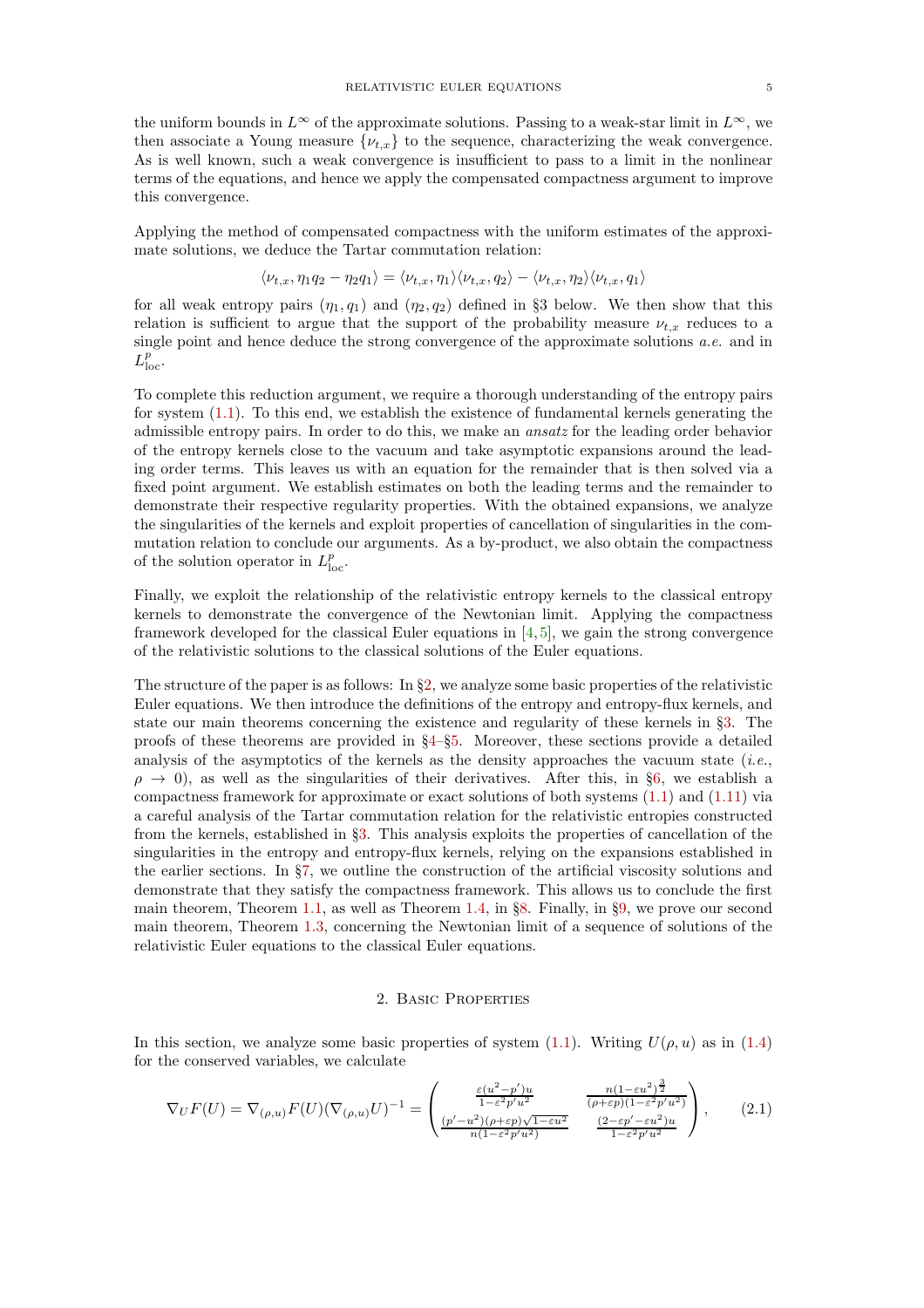where  $\nabla_U$  and  $\nabla_{(\rho,u)}$  denote the gradients in variables U and  $(\rho, u)$ , respectively. Then the eigenvalues of  $\nabla_U F(U)$  are

$$
\lambda_{-} = \frac{u - \sqrt{p'(\rho)}}{1 - \varepsilon u \sqrt{p'(\rho)}}, \quad \lambda_{+} = \frac{u + \sqrt{p'(\rho)}}{1 + \varepsilon u \sqrt{p'(\rho)}},
$$

and the corresponding eigenvectors are

$$
r_{-} = \begin{pmatrix} 1 \\ \frac{(\rho + \varepsilon p)(u - \sqrt{p'})}{n\sqrt{1 - \varepsilon u^2}} \end{pmatrix}, \quad r_{+} = \begin{pmatrix} 1 \\ \frac{(\rho + \varepsilon p)(u + \sqrt{p'})}{n\sqrt{1 - \varepsilon u^2}} \end{pmatrix}.
$$

The sound speed in the fluid is given by  $c_s(\rho) = \sqrt{p'(\rho)}$ , and we henceforth assume that

$$
\sqrt{p'(\rho)} \le c = \frac{1}{\sqrt{\varepsilon}}.
$$

As defined earlier,  $\rho_{\text{max}}^{\varepsilon}$  is such that  $c_s(\rho_{\text{max}}^{\varepsilon}) = \frac{1}{\sqrt{\varepsilon}}$  if a finite  $\rho_{\text{max}}^{\varepsilon}$  exists, or  $\infty$  otherwise. Then, in the region:

$$
\{|u| < \frac{1}{\sqrt{\varepsilon}}, \, 0 < \rho < \rho_{\text{max}}^{\varepsilon}\},
$$

we see that  $\lambda_+ - \lambda_- > 0$  so that the system is strictly hyperbolic.

The Riemann invariants of the system are

$$
w := v + k, \quad z := v - k,
$$

where

<span id="page-5-0"></span>
$$
v = v(u) := \frac{1}{2\sqrt{\varepsilon}} \log(\frac{1 + \sqrt{\varepsilon}u}{1 - \sqrt{\varepsilon}u})
$$
\n(2.2)

and

$$
k = k(\rho) := \int_0^{\rho} \frac{\sqrt{p'(s)}}{s + \varepsilon p(s)} ds.
$$
\n(2.3)

Note that the mapping:  $u \mapsto v(u)$  is a smooth, increasing bijection from  $\left(-\frac{1}{\sqrt{\varepsilon}}, \frac{1}{\sqrt{\varepsilon}}\right)$  to **R**, and that  $\rho \mapsto k(\rho)$  is a smooth, increasing bijection from  $(0, \rho_{\max}^{\varepsilon})$  onto its image. For the inverse of  $v$ , we write  $u$  as

$$
u(v) := \frac{1}{\sqrt{\varepsilon}} \tanh(\sqrt{\varepsilon}v). \tag{2.4}
$$

As mentioned earlier, to close the system, we impose an equation of state, i.e., a general pressure law, which satisfies conditions  $(1.5)$ – $(1.6)$  for  $\rho > 0$  and  $(1.9)$  close to the vacuum.

We compare the nonlinear function  $k(\rho)$  to the equivalent function for the classical Euler equations equipped with a gamma-law pressure (*cf.* [\[4\]](#page-36-18)), for which  $k(\rho) = \rho^{\theta}$  with  $\theta = \frac{\gamma - 1}{2}$ . With assumption [\(1.9\)](#page-2-0) on the pressure, we observe the following behavior of  $k(\rho)$  near the vacuum. For ease of reference, we state this as a lemma.

<span id="page-5-1"></span>**Lemma 2.1.** As  $\rho \rightarrow 0$ , the nonlinear function  $k(\rho)$  and its first derivative obey the following asymptotics:

$$
k(\rho) = \rho^{\theta} + O(\rho^{3\theta}) \qquad \text{as } \rho \to 0,
$$
  
\n
$$
k'(\rho) = \frac{\sqrt{p'(\rho)}}{\rho + \varepsilon p(\rho)} = \theta \rho^{\theta - 1} + O(\rho^{3\theta - 1}) \qquad \text{as } \rho \to 0.
$$
\n(2.5)

Moreover, its derivatives  $k^{(n)}(\rho)$ , for  $n = 2, 3$ , can be expanded as

$$
k''(\rho) = \theta(\theta - 1)\rho^{\theta - 2} + O(\rho^{3\theta - 2}), \quad k^{(3)}(\rho) = \theta(\theta - 1)(\theta - 2)\rho^{\theta - 3} + O(\rho^{3\theta - 3}) \qquad \text{as } \rho \to 0.
$$

We define another exponent:  $\lambda = \frac{3-\gamma}{2(\gamma-1)} > 0$  for the use in the next section. Note that  $\lambda$  is related to  $\theta$  by the relation:  $2\lambda\theta = 1 - \theta$ .

An analysis of system [\(1.11\)](#page-3-0) shows that it has also the same eigenvalues  $\lambda_-\,$  and  $\lambda_+$ , and the same Riemann invariants  $w = v(u) + k(\rho)$  and  $z = v(u) - k(\rho)$ , as defined above.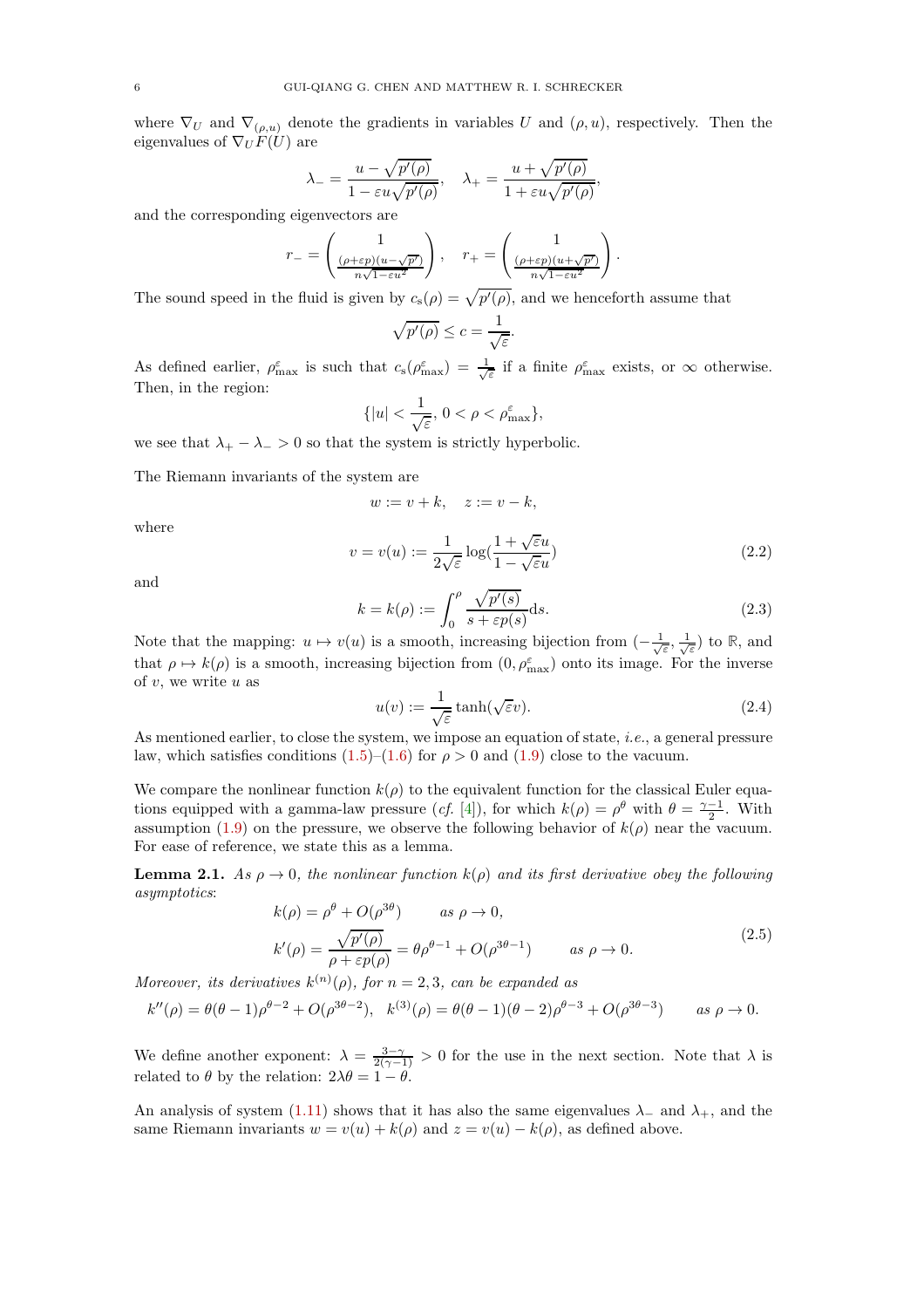#### 3. Entropy Pairs and Entropy Solutions

<span id="page-6-1"></span>In order to analyze the limit of our approximate solutions of system [\(1.1\)](#page-0-0) and prove the strong convergence of the sequence, we first need to understand the structure and behavior of entropy pairs of the system. Therefore, the purpose of this section is to provide the basis and framework for this analysis.

<span id="page-6-3"></span>**Definition 3.1.** An entropy pair  $(\eta, q)$  for system  $(1.1)$  is a pair of  $C^1$  entropy and entropy-flux functions satisfying the relation:

$$
\nabla \eta(U)\nabla F(U) = \nabla q(U).
$$

A weak entropy  $\eta$  is an entropy that vanishes at the vacuum state:  $\eta|_{\rho=0} = 0$ .

We observe that an equivalent characterization of the entropy pair in the Riemann invariant coordinates  $(w, z)$  is given by

$$
q_w = \lambda_+ \eta_w, \qquad q_z = \lambda_- \eta_z. \tag{3.1}
$$

In particular, as the eigenvalues and Riemann invariants of the two systems  $(1.1)$  and  $(1.11)$ coincide, we deduce that the two systems share the same entropy and entropy-flux functions. We therefore restrict our attention to system  $(1.1)$  in the sequel.

<span id="page-6-0"></span>**Definition 3.2.** A pair of bounded, measurable functions  $(\rho, u)$  such that

$$
|u| < c = \frac{1}{\sqrt{\varepsilon}}, \quad 0 \le \rho < \rho_{\text{max}}^{\varepsilon}
$$

is an entropy solution of the Cauchy problem  $(1.1)$ – $(1.2)$  provided that

- (i) For any  $\phi \in C^1_c(\mathbb{R}^2_+),$ ¨  $\mathbb{R}^2_+$  $\left( n \right)$  $\frac{n}{\sqrt{1-\varepsilon u^2}}\phi_t+\frac{nu}{\sqrt{1-\varepsilon u^2}}$  $\frac{nu}{\sqrt{1-\varepsilon u^2}}\phi_x\Big)dx\,dt + \int$ **R** p  $n_0$  $1 - \varepsilon u_0^2$  $\phi(0, x) dx = 0,$ ¨  $\mathbb{R}^2_+$  $( ( \rho + \varepsilon p) u$  $\frac{\rho + \varepsilon p)u}{1 - \varepsilon u^2} \phi_t + \left( \frac{(\rho + \varepsilon p)u^2}{1 - \varepsilon u^2} \right)$  $\frac{(p+ \varepsilon p)u^2}{1-\varepsilon u^2} + p(\rho)\big)\phi_x\Big)dx\,dt + \int$ **R**  $(\rho_0 + \varepsilon p(\rho_0))u_0$  $1 - \varepsilon u_0^2$  $\phi(0, x) dx = 0;$
- (ii) For any nonnegative function  $\phi \in C_c^1(\mathbb{R}^2_+)$  and  $C^1$  weak entropy pair  $(\eta, q)(\rho, u)$  with  $\eta$ convex with respect to  $U$ ,

$$
\iint_{\mathbb{R}_+^2} \left( \eta(\rho, u) \partial_t \phi + q(\rho, u) \partial_x \phi \right) dx dt + \int_{\mathbb{R}} \eta(\rho_0, u_0) \phi(0, x) dx \ge 0,
$$
  
where  $(\eta, q)(\rho, u) := (\eta, q)(U(\rho, u)).$ 

An explicit entropy pair is given by

<span id="page-6-2"></span>
$$
\eta^*(U(\rho, u)) = \frac{\rho + \varepsilon^2 p u^2}{1 - \varepsilon u^2}, \qquad q^*(U(\rho, u)) = \frac{(\rho + \varepsilon p) u}{1 - \varepsilon u^2}.
$$
\n(3.2)

Then

$$
\nabla^2 \eta^*(U) = \alpha_0(\rho, u) \begin{pmatrix} \frac{\varepsilon(\rho + \varepsilon p)(p' + u^2 + 2\varepsilon p' u^2)}{n(1 - \varepsilon u^2)} & -\frac{\varepsilon(1 + \varepsilon p')u}{\sqrt{1 - \varepsilon u^2}}\\ -\frac{\varepsilon(1 + \varepsilon p')u}{\sqrt{1 - \varepsilon u^2}} & \frac{\varepsilon n}{\rho + \varepsilon p} \end{pmatrix}
$$
(3.3)

with  $\alpha_0(\rho, u) = \frac{(1 - \varepsilon u^2)^2}{n(1 - \varepsilon^2 n)u^2}$  $\frac{(1-\varepsilon u)}{n(1-\varepsilon^2 p' u^2)} > 0$ . In particular,  $\eta^*(U)$  is a convex entropy.

We remark that the entropy pair  $(3.2)$  is actually the first conservation law in the alternative system [\(1.11\)](#page-3-0).

We begin our analysis of the entropy functions of  $(1.1)$  by constructing a fundamental solution of the entropy equation.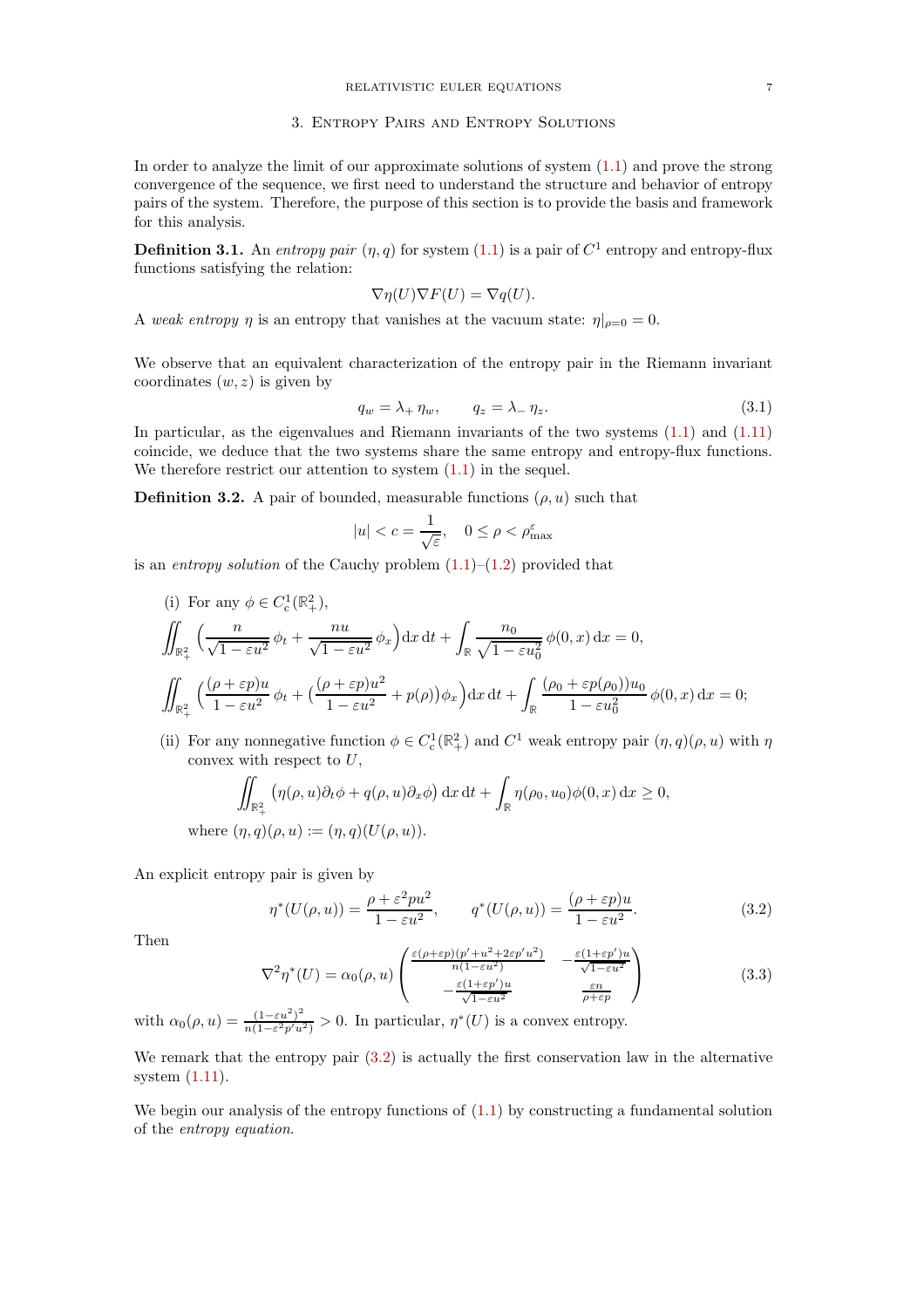3.1. **Entropy Equation.** Let  $(\eta, q)$  be an entropy pair. Then it follows from [\(2.1\)](#page-4-1) and Definition [3.1](#page-6-3) that

$$
q_{\rho} = \eta_{\rho} \frac{u(1 - \varepsilon p')}{1 - \varepsilon^2 p' u^2} + \eta_u \frac{(1 - \varepsilon u^2)^2 p'}{(\rho + \varepsilon p)(1 - \varepsilon^2 p' u^2)},
$$
(3.4)

$$
q_u = \eta_\rho \frac{\rho + \varepsilon p}{1 - \varepsilon^2 p' u^2} + \eta_u \frac{u(1 - \varepsilon p')}{1 - \varepsilon^2 p' u^2}.
$$
\n(3.5)

Eliminating q and changing the coordinate:  $u \mapsto v$ , as in [\(2.2\)](#page-5-0), yield

<span id="page-7-3"></span>
$$
\eta_{\rho\rho} - k'(\rho)^2 \eta_{vv} + \varepsilon A(\rho, v) \eta_\rho + \varepsilon B(\rho, v) v \eta_v = 0,
$$
\n(3.6)

where

$$
A(\rho, v) = \frac{2p'(\rho)}{\rho + \varepsilon p(\rho)} \frac{1 - \varepsilon u^2 \left(1 - \frac{p''(\rho)(\rho + \varepsilon p)}{2p'(\rho)}\right)}{1 - \varepsilon^2 p'(\rho) u^2},
$$
  

$$
B(\rho, v) = \frac{2up'(\rho)\left(1 - \varepsilon p'(\rho) - \frac{p''(\rho)(\rho + \varepsilon p(\rho))}{2p'(\rho)}\right)}{v(u)(\rho + \varepsilon p(\rho))^2 (1 - \varepsilon^2 p'(\rho) u^2)}.
$$

To simplify notation, we use the operator:

$$
\mathbf{L} := \partial_{\rho\rho} - k'(\rho)^2 \partial_{vv} + \varepsilon A(\rho, v) \partial_{\rho} + \varepsilon B(\rho, v) v \partial_v.
$$
 (3.7)

**Definition 3.3.** The entropy kernel  $\chi = \chi(\rho, v, s)$  is the unique solution of the equation:

<span id="page-7-1"></span>
$$
\begin{cases}\n\mathbf{L}\chi = \chi_{\rho\rho} - k'(\rho)^2 \chi_{vv} + \varepsilon A(\rho, v)\chi_{\rho} + \varepsilon B(\rho, v)v\chi_{v} = 0, \\
\chi|_{\rho=0} = 0, \\
\chi_{\rho}|_{\rho=0} = \delta_{v=s} \quad \text{for } s \in \mathbb{R}.\n\end{cases}
$$
\n(3.8)

We recall that  $(1.1)$  is invariant under the Lorentz transformations:

$$
(t,x) \to (t',x') = (\frac{t - \varepsilon \tau x}{\sqrt{1 - \varepsilon \tau^2}}, \frac{x - \tau t}{\sqrt{1 - \varepsilon \tau^2}}) \qquad \text{for } |\tau| < \frac{1}{\sqrt{\varepsilon}}.
$$

Under this transformation, velocity  $u$  and the associated function  $v$  also transform as:

$$
u' = \frac{u - \tau}{1 - \varepsilon \tau u}, \quad v' := v(u') = v(u) - v(\tau).
$$

By the invariance of the equations under these transformations, the entropy equation is also invariant under such Lorentz shifts. Thus, for  $s = v(\tau)$ ,

$$
\chi(\rho, v, s) = \chi(\rho, v - s, 0) = \chi(\rho, 0, s - v),
$$

so that it suffices to solve  $\chi$  in the case that  $s = 0$ . We therefore write  $\chi(\rho, v - s) = \chi(\rho, v, s)$ henceforth in a slight abuse of notation.

The kernel provides a representation formula for weak entropies of system  $(1.1)$ . That is, any weak entropy function can be represented by convolution with a test function  $\psi(s)$  as

$$
\eta^{\psi}(\rho, u) = \int_{\mathbb{R}} \chi(\rho, v(u) - s) \psi(s) \,ds.
$$

Before we continue, it is worth making an aside at this point to compare the situation to the classical Euler equations  $(1.3)$ . For system  $(1.3)$ , the entropy equation is the simpler equation:

<span id="page-7-0"></span>
$$
\chi_{\rho\rho}^* - k'(\rho)^2 \chi_{vv}^* = 0. \tag{3.9}
$$

For the gamma-law gas,  $k'(\rho) = \theta \rho^{\theta-1}$ , and [\(3.9\)](#page-7-0) has the fundamental solution:

<span id="page-7-2"></span>
$$
\chi^*(\rho, v) = M_\lambda [\rho^{2\theta} - v^2]_+^\lambda, \tag{3.10}
$$

where  $\lambda > 0$  is defined as in §[2](#page-4-0) and  $M_{\lambda} > 0$  is a constant depending only on  $\lambda$ .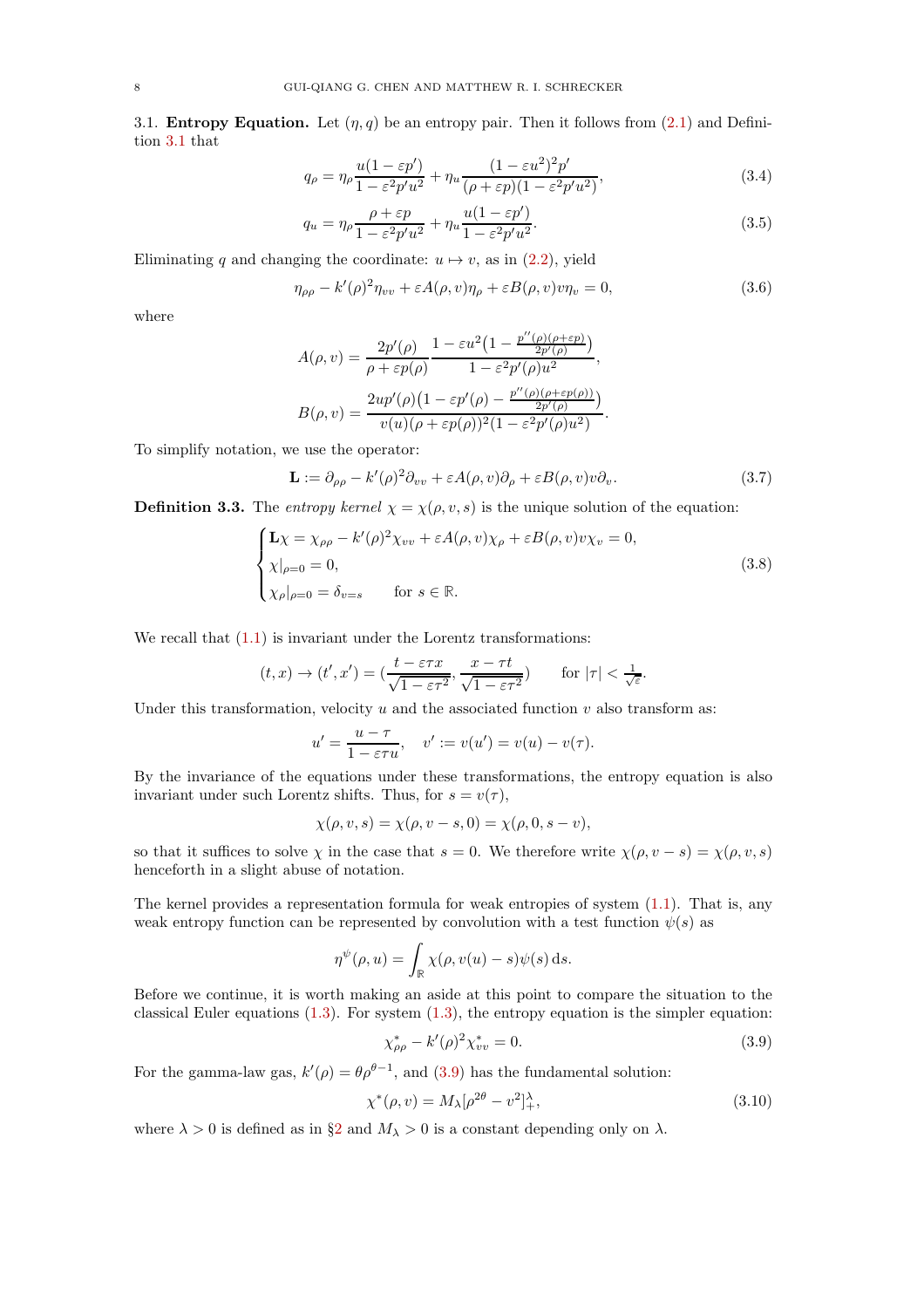With this as a motivation, we make an ansatz for the entropy kernel of system [\(1.1\)](#page-0-0) in the form:

<span id="page-8-4"></span>
$$
\chi(\rho, v) = a_1(\rho)[k(\rho)^2 - v^2]_+^{\lambda} + a_2(\rho)[k(\rho)^2 - v^2]_+^{\lambda + 1} + g(\rho, v). \tag{3.11}
$$

By the principle of finite propagation speed, we expect the remainder function  $g(\rho, v)$  to have the same support as the first two terms.

In anticipation of the next theorem, we recall the definition of fractional derivatives: For a function  $f = f(s)$  of compact support, the fractional derivative of order  $\mu > 0$  is

<span id="page-8-6"></span>
$$
\partial_s^{\mu} f = \Gamma(-\mu) f * [s]_+^{-\mu - 1},\tag{3.12}
$$

where  $\Gamma(\cdot)$  is the Gamma function.

Henceforth, we suppose that the density has a fixed upper bound:  $\rho \le \rho_M$  so that  $\rho_M < \rho_{\text{max}}^{\varepsilon}$ . The universal constant  $C > 0$  is independent of  $\rho$ , but may depend on  $\rho_M$ .

<span id="page-8-2"></span>Theorem 3.4 (Relativistic Entropy Kernel). The entropy kernel admits the expansion

<span id="page-8-3"></span>
$$
\chi(\rho, v) = a_1(\rho)[k(\rho)^2 - v^2]_+^{\lambda} + a_2(\rho)[k(\rho)^2 - v^2]_+^{\lambda + 1} + g(\rho, v), \tag{3.13}
$$

where the coefficients  $a_1(\rho)$  and  $a_2(\rho)$  are such that, when  $0 \leq \rho \leq \rho_M$ ,

$$
a_1(\rho) = c_{*,\lambda} k(\rho)^{-\lambda} k'(\rho)^{-\frac{1}{2}} e^{\tilde{a}(\rho)} > 0,
$$
\n(3.14)

and

$$
a_1(\rho) + |a_2(\rho)| \le C,\tag{3.15}
$$

with

<span id="page-8-5"></span>
$$
\tilde{a}(\rho) = \frac{\varepsilon}{2} \int_0^{\rho} \left( -A(s, k(s)) + \frac{k(s)}{k'(s)} B(s, k(s)) \right) ds \tag{3.16}
$$

as defined in [\(4.2\)](#page-10-0) below, and  $c_{*,\lambda} > 0$  being a constant depending only on  $\lambda$ . Moreover, the remainder function  $g(\rho, v)$  and its derivatives  $\partial_v^{\mu} g(\rho, v)$  are Hölder continuous for  $0 < \mu < \lambda + 2$ , and satisfy that, for  $0 < \beta < \mu$ ,

$$
|\partial_v^{\beta} g(\rho, v)| \leq C \rho^{1+(1-2\mu+\beta)\theta} [k(\rho)^2 - v^2]_+^{\mu-\beta}.
$$

By definition, to each entropy function is associated a corresponding entropy-flux function. These entropy-flux functions are generated by another kernel, the entropy-flux kernel  $\sigma(\rho, v, s)$ .

Definition 3.5. The entropy-flux kernel is defined by

<span id="page-8-0"></span>
$$
\begin{cases}\n\mathbf{L}\sigma := \sigma_{\rho\rho} - k'(\rho)^2 \sigma_{vv} + \varepsilon A(\rho, v) \sigma_\rho + \varepsilon B(\rho, v) v \sigma_v = F(\rho, v), \\
\sigma|_{\rho=0} = 0, \\
\sigma_\rho|_{\rho=0} = \frac{u(1-\varepsilon p')}{1-\varepsilon^2 p' u^2} \delta_{v=s},\n\end{cases}
$$
\n(3.17)

where  $F(\rho, v)$  is given explicitly later in [\(5.3\)](#page-19-0).

The entropy function generated by the convolution of a test function  $\psi(s)$  with the entropy kernel has a corresponding entropy-flux given by

$$
q(\rho, v) = \int_{\mathbb{R}} \sigma(\rho, v, s) \psi(s) \,ds.
$$

As we have seen for the entropy equation, the equation in  $(3.17)$  is invariant under the Lorentz transformation, but the initial conditions for the entropy flux kernel are not. We therefore consider, instead of  $\sigma$ , the difference  $\sigma - \frac{u(1-\varepsilon p')}{1-\varepsilon^2 p' u^2}$  $\frac{u(1-\varepsilon p')}{1-\varepsilon^2 p' u^2} \chi$ . Writing  $\tilde{u}(\rho, v) = \frac{u(1-\varepsilon p')}{1-\varepsilon^2 p' u^2}$  $\frac{u(1-\epsilon p)}{1-\epsilon^2 p'u^2}$ , this difference satisfies the following initial value problem:

<span id="page-8-1"></span>
$$
\begin{cases}\n\mathbf{L}(\sigma - \tilde{u}\chi) = \tilde{F}(\rho, v), \\
(\sigma - \tilde{u}\chi)|_{\rho=0} = 0, \\
(\sigma - \tilde{u}\chi)_{\rho} |_{\rho=0} = 0,\n\end{cases}
$$
\n(3.18)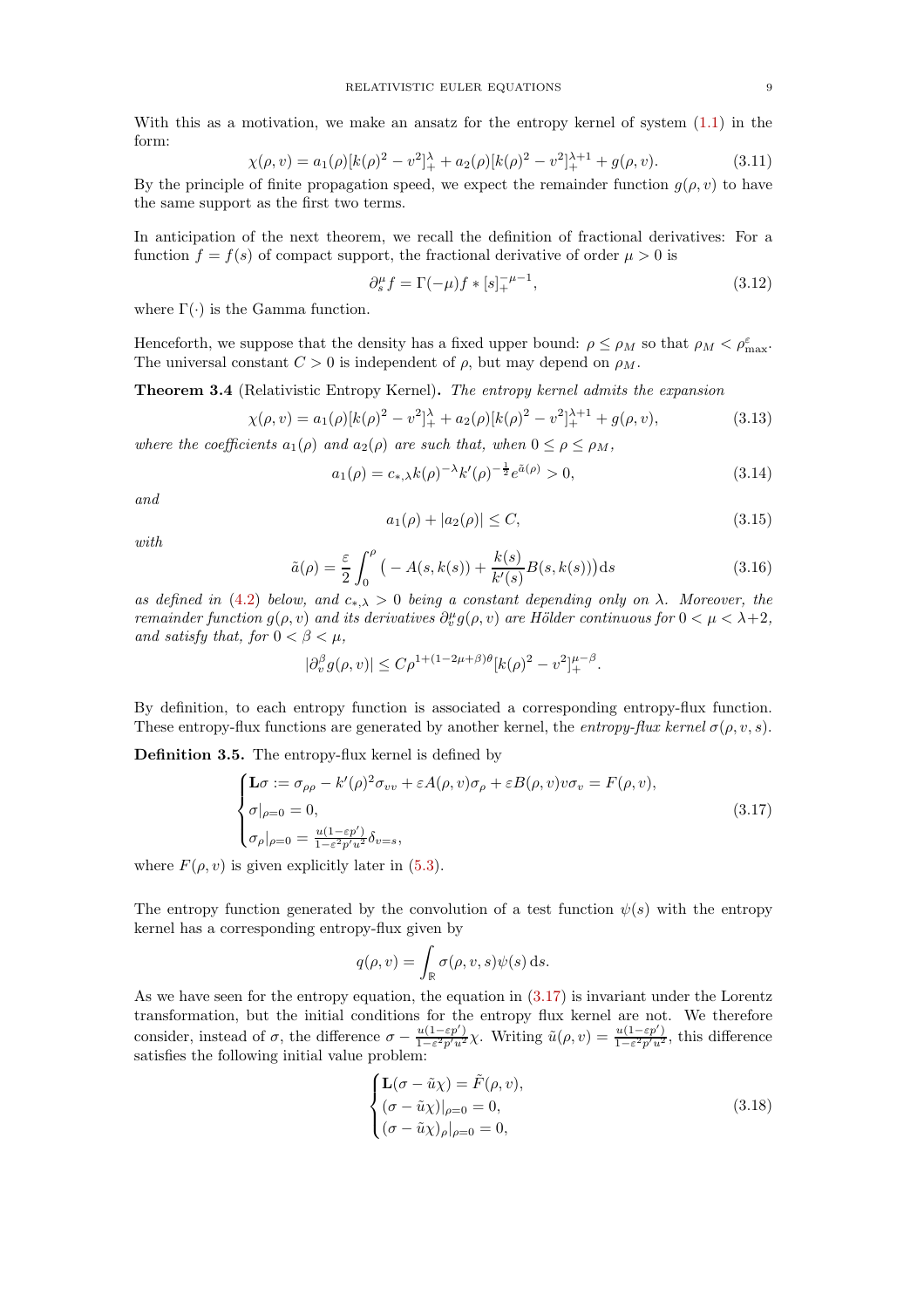with  $\tilde{F}(\rho, v)$  defined by

$$
\tilde{F}(\rho, v) := F(\rho, v) - \mathbf{L}(\tilde{u}\chi).
$$

Then problem [\(3.18\)](#page-8-1) is Lorentzian invariant so that

$$
(\sigma - \tilde{u}\chi)(\rho, v, s) = (\sigma - \tilde{u}\chi)(\rho, v - s, 0) = (\sigma - \tilde{u}\chi)(\rho, 0, s - v).
$$

Therefore, it suffices to solve  $\sigma - \tilde{u}\chi$  for the case:  $s = 0$ .

<span id="page-9-1"></span>Theorem 3.6 (Relativistic Entropy-Flux Kernel). The entropy-flux kernel admits the expansion:

<span id="page-9-2"></span>
$$
(\sigma - \tilde{u}\chi)(\rho, v) = -v(b_1(\rho)[k(\rho)^2 - v^2]_+^{\lambda} + b_2(\rho)[k(\rho)^2 - v^2]_+^{\lambda+1}) + h(\rho, v),
$$
(3.19)

where coefficients  $b_1(\rho)$  and  $b_2(\rho)$  satisfy that, for  $0 \le \rho \le \rho_M$ ,

$$
b_1(\rho) > 0, \quad b_1(\rho) + |b_2(\rho)| \le C. \tag{3.20}
$$

<span id="page-9-0"></span>Moreover, the remainder function  $h(\rho, v)$  and its derivatives  $\partial_v^{\mu} h(\rho, v)$  are Hölder continuous for  $0 < \mu < \lambda + 2$  and satisfy that, for  $0 < \beta < \mu$ ,

$$
|\partial_v^{\beta} h(\rho, v)| \le C\rho^{1+(1-2\mu+\beta)\theta} [k(\rho)^2 - v^2]_+^{\mu-\beta}.
$$

4. The Weak Entropy Kernel

This section is devoted to the proof of Theorem [3.4](#page-8-2) to show the existence of the entropy kernel and examine its regularity properties.

4.1. Roadmap for the construction of the entropy kernel. In order to aid the comprehension of the reader, we first provide a summary of the structure of the proof and construction of the entropy kernel contained in  $\S4.2-4.3$ . A similar structure holds for the construction of the entropy flux kernel in §[5,](#page-18-0) as given in Theorem [3.6.](#page-9-1)

We begin by making an ansatz of form  $(3.13)$  for the structure of the entropy kernel  $\chi(\rho, v)$ . Substituting this ansatz into the equation in [\(3.8\)](#page-7-1), we identify the most singular terms resulting from this expansion. Enforcing the cancellation of these terms, we derive an ordinary differential equation (ODE) for the first coefficient  $a_1(\rho)$ , the solution for which is given in [\(4.1\)](#page-10-2). This solution is normalized in order to satisfy the initial condition  $\chi_{\rho}|_{\rho=0} = \delta_{v=0}$ . Arguing similarly for the next most singular terms (using the chosen function  $a_1(\rho)$ ), we obtain a further ODE for  $a_2(\rho)$ , the solution for which is given in [\(4.6\)](#page-11-1).

The next step is to derive a suitable equation for the remainder term  $g(\rho, v)$ . To do this, we identify an operator  $\tilde{\bf{L}}$  capturing the principal part of equation [\(3.8\)](#page-7-1) but with coefficients independent of v. Employing the Fourier transform with respect to v, we obtain a formal equation for the remainder term  $\hat{g}(\rho, \xi)$  in Proposition [4.2.](#page-12-0) A key observation is that the choice of  $a_1(\rho)$  and  $a_2(\rho)$  to cancel the leading order singularities is manifested on the Fourier side by the cancellation of the most slowly decaying terms in the equation for  $\hat{g}(\rho, \xi)$  as  $\xi \to \pm \infty$ . This leads to the higher order Hölder regularity of  $g(\rho, v)$  so that  $g(\rho, v)$  can be treated as a true remainder term. Using the fundamental solutions of operator  $\tilde{\bf L}$  in Lemma [4.3,](#page-13-0) we may employ the variation of parameters to find a formal representation formula for  $\hat{g}(\rho, \xi)$ ; see [\(4.10\)](#page-13-1).

In Theorem [4.5,](#page-14-0) we give a proof of the existence of a solution  $\hat{g}(\rho, \xi)$  satisfying the representation formula via a constructive fixed point argument, before proving the higher regularity of the obtained fixed point in Theorem [4.7.](#page-16-0) It is then straightforward to see that the obtained function  $g(\rho, v)$  from the inverse Fourier transform satisfies the desired equation, which leads to the existence of the entropy kernel claimed in Theorem [3.4.](#page-8-2)

The final stage is to quantify the difference between the entropy kernel  $\chi(\rho, v)$  and the Newtonian entropy kernel  $\chi^*(\rho, v)$  defined in [\(3.10\)](#page-7-2) and the following equation. This is done in Theorem [4.8,](#page-18-1) again by using the variation of parameters formula in the Fourier space.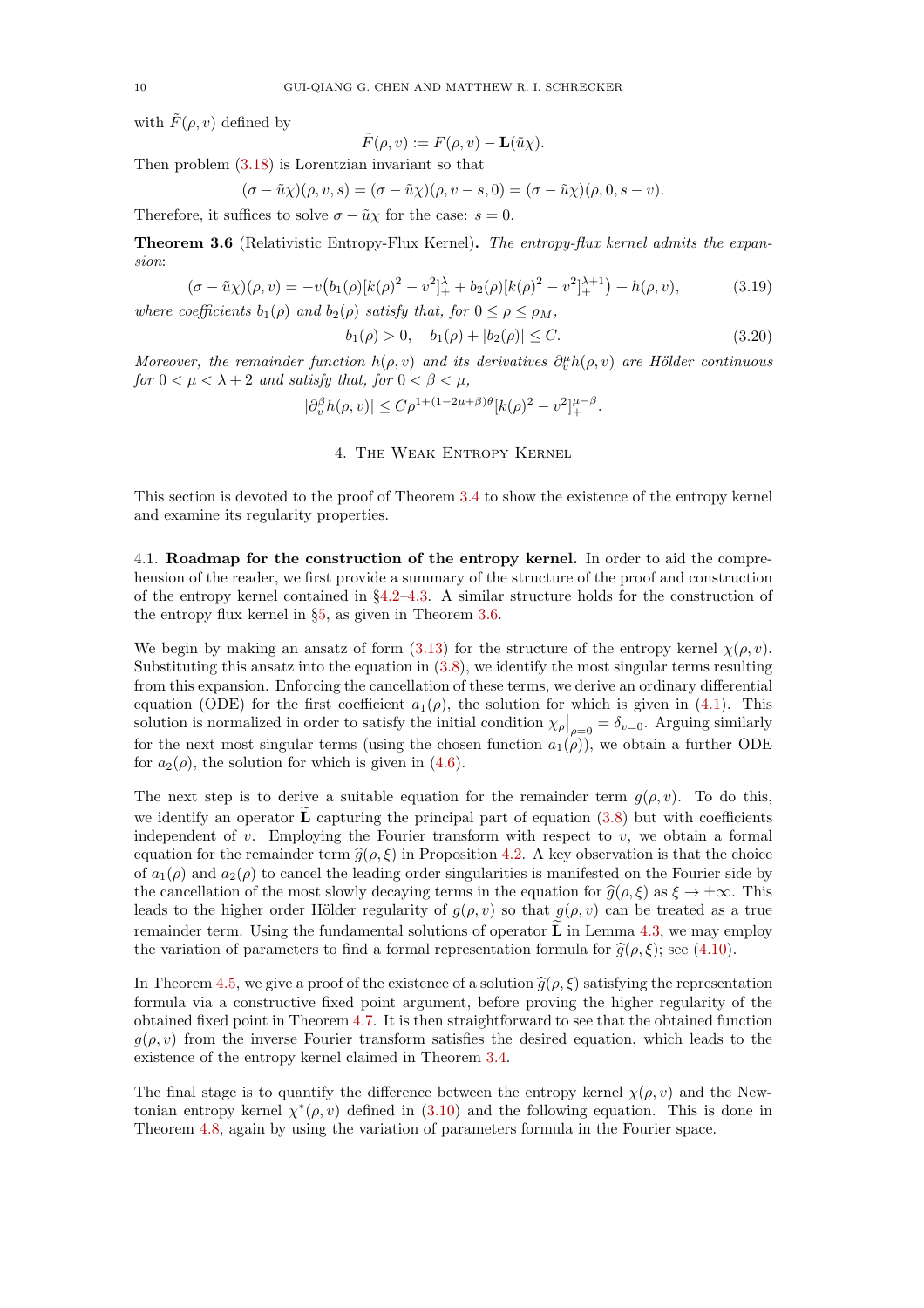<span id="page-10-1"></span>4.2. The coefficients for the entropy kernel. As a preliminary observation, we note that, by the principle of finite speed of propagation, coefficients  $A$  and  $B$  may be redefined to be 0 outside the support of  $\chi(\rho, v - s)$ , which is the set  $\{|v - s| \leq k(\rho)\}\$ . Moreover, as A and B are functions of  $v^2$ , a simple Taylor expansion around  $v^2 = k(\rho)^2$  gives

<span id="page-10-4"></span>**Lemma 4.1.** The coefficient functions A and B in equation  $(3.8)$  for the entropy kernel can be written as:

$$
A(\rho, v) = A_0(\rho) \mathbb{1}_{|v| \le k(\rho)} + \varepsilon A_1(\rho) [k(\rho)^2 - v^2]_+ + \varepsilon^2 A_2(\rho, v) [k(\rho)^2 - v^2]_+^2,
$$
  
\n
$$
B(\rho, v) = B_0(\rho) \mathbb{1}_{|v| \le k(\rho)} + \varepsilon B_1(\rho) [k(\rho)^2 - v^2]_+ + \varepsilon^2 B_2(\rho, v) [k(\rho)^2 - v^2]_+^2,
$$

with

$$
|A_0(\rho)| + |A_1(\rho)| + |A_2(\rho, v)| + \rho (|B_0(\rho)| + |B_1(\rho)| + |B_2(\rho, v)|) \le C\rho^{\gamma - 2},
$$

and  $\mathbb{1}_{|v|<\kappa(\rho)}=1$  when  $|v|\leq k(\rho)$  and 0 when  $|v|>k(\rho)$ .

With the ansatz for the entropy kernel, we determine coefficients  $a_1(\rho)$  and  $a_2(\rho)$ . To do this, we substitute ansatz  $(3.11)$  into the entropy equation  $(3.8)$  and examine the most singular terms. By choosing the coefficients such that these singular terms vanish, we are able to solve the equation for the higher order remainder.

Denote

$$
G_{\nu}(\rho, v) := [k(\rho)^2 - v^2]_{+}^{\nu}
$$
 for  $\nu \in \mathbb{R}$ .

Then we have the following identities:

$$
\partial_{\rho}G_{\nu}(\rho,v)=2\nu k(\rho)k'(\rho)G_{\nu-1}(\rho,v),\quad \partial_{v}G_{\nu}(\rho,v)=-2\nu vG_{\nu-1}(\rho,v).
$$

Substituting  $(3.11)$  into  $(3.8)$  and grouping the terms yield:

$$
\chi_{\rho\rho} - k'(\rho)^2 \chi_{vv} + \varepsilon A \chi_{\rho} + \varepsilon B v \chi_{v}
$$
  
=  $G_{\lambda-1}(\rho, v) (4\lambda k k' a'_1 + 4\lambda^2 k'^2 a_1 + 2\lambda k k'' a_1 + 2\lambda \varepsilon A_0 k k' a_1 - 2\lambda \varepsilon B_0 k^2 a_1)$   
+  $G_{\lambda}(\rho, v) (a''_1 + 4(\lambda + 1) k k' a'_2 + 4(\lambda + 1)^2 k'^2 a_2 + 2(\lambda + 1) k k'' a_2$   
+  $\varepsilon A_0 a'_1 + 2\lambda \varepsilon B_0 a_1 + 2(\lambda + 1) \varepsilon A_0 k k' a_2 - 2(\lambda + 1) \varepsilon B_0 k^2 a_2$   
+  $2\lambda \varepsilon^2 A_1 k k' a_1 - 2\lambda \varepsilon^2 B_1 k^2 a_1$   
+  $G_{\lambda+1}(\rho, v) (a''_2 + 2(\lambda + 1) \varepsilon B_0 a_2 + \varepsilon (A - A_0) a'_1 + 2\lambda \varepsilon^3 A_2 k k' a_1 + \varepsilon A_0 a'_2$   
+  $2(\lambda + 1) \varepsilon (A - A_0) k k' a_2 + 2(\lambda + 1) \varepsilon B_0 a_2 + 2\lambda \varepsilon^2 B_1 a_1$   
-  $2\lambda \varepsilon^3 B_2 v^2 a_1 - 2(\lambda + 1) \varepsilon (B - B_0) v^2 a_2$   
+  $g_{\rho\rho} - k'(\rho)^2 g_{vv} + \varepsilon A g_{\rho} + \varepsilon B v g_{v}.$ 

Thus, we see that, in order to cancel the highest order singularities,  $a_1$  must solve

$$
\frac{a_1'}{a_1} = -\frac{k''}{2k'} - \lambda \frac{k'}{k} - \frac{\varepsilon}{2}A_0 + \frac{\varepsilon}{2}\frac{k}{k'}B_0,
$$

so that

<span id="page-10-2"></span>
$$
a_1(\rho) = c_{*,\lambda} k(\rho)^{-\lambda} k'(\rho)^{-\frac{1}{2}} e^{\tilde{a}(\rho)},
$$
\n(4.1)

where the constant  $c_{\ast,\lambda} > 0$  is determined to satisfy the initial conditions and

<span id="page-10-0"></span>
$$
\tilde{a}(\rho) := \frac{\varepsilon}{2} \int_0^{\rho} \left( -A_0(s) + \frac{k(s)}{k'(s)} B_0(s) \right) ds,
$$
\n(4.2)

as defined in [\(3.16\)](#page-8-5). Defining  $\alpha_1(\rho) := a_1(\rho)k(\rho)^{2\lambda+1}$ , we obtain

<span id="page-10-3"></span>
$$
\frac{\alpha_1'}{\alpha_1} = -\frac{k''}{2k'} + (\lambda + 1)\frac{k'}{k} - \frac{\varepsilon}{2}A_0 + \frac{\varepsilon}{2}\frac{k}{k'}B_0.
$$
\n(4.3)

Cancelling the next highest order singularities, we obtain the following equation for  $a_2(\rho)$ :

$$
a_2' + a_2 \Big(\frac{k''}{2k'} + (\lambda + 1)\frac{k'}{k} + \frac{\varepsilon}{2}A_0 - \frac{\varepsilon}{2}\frac{k}{k'}B_0\Big) = -\frac{1}{4(\lambda + 1)kk'}\tilde{W},
$$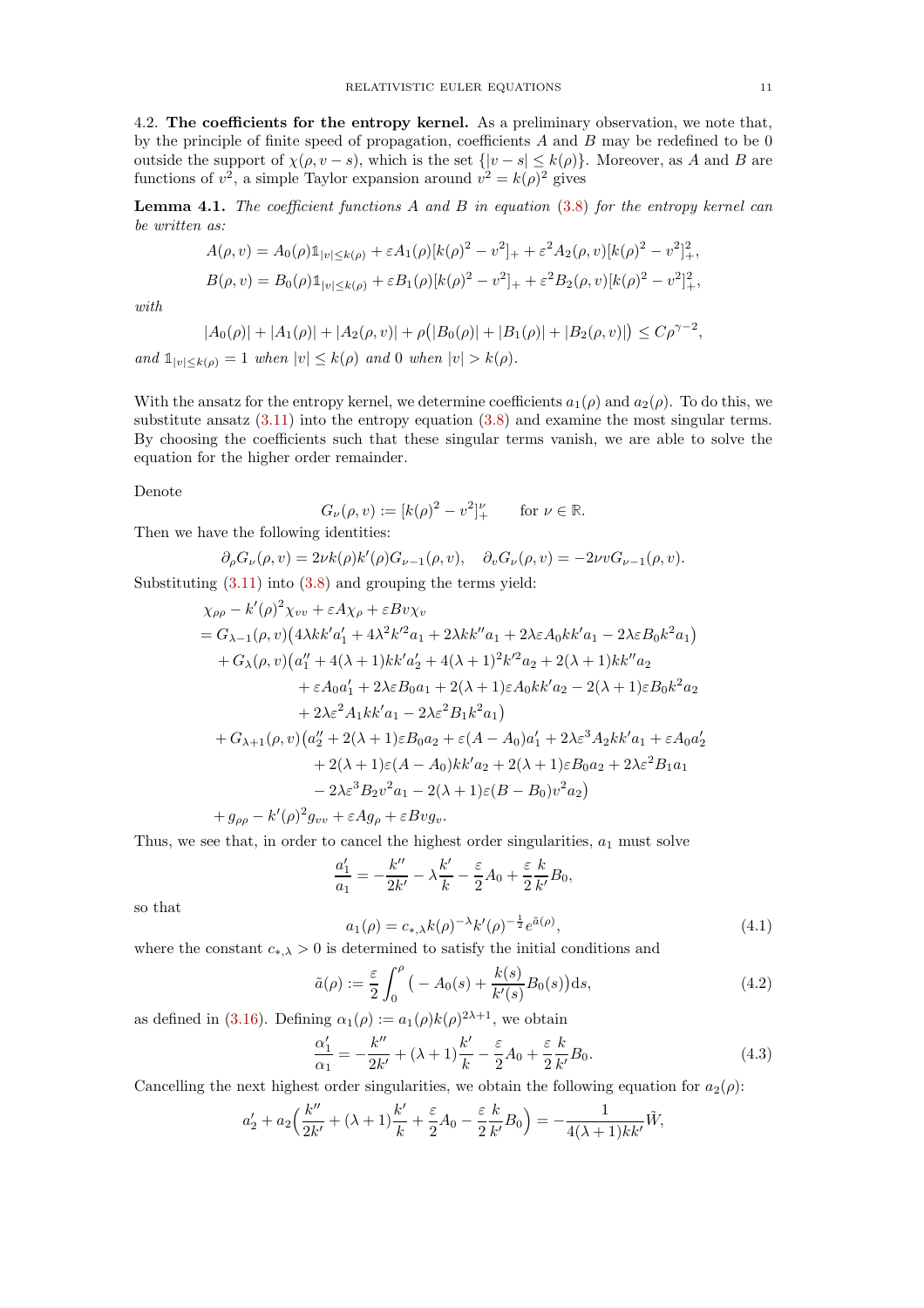where

<span id="page-11-2"></span>
$$
\tilde{W} = a_1'' + \varepsilon A_0 a_1' + 2\lambda \varepsilon^2 a_1 (kk' A_1 - k^2 B_1) + 2\lambda \varepsilon B_0 a_1.
$$
\n
$$
(4.4)
$$

Defining  $\alpha_2(\rho) := a_2(\rho) k(\rho)^{2\lambda+3}$ , we have

<span id="page-11-3"></span>
$$
\alpha'_2 + \alpha_2 \left(\frac{k''}{2k'} - (\lambda + 2)\frac{k'}{k} + \frac{\varepsilon}{2} A_0 - \frac{\varepsilon}{2} \frac{k}{k'} B_0\right)
$$
  
= 
$$
-\frac{k}{4(\lambda + 1)k'} \left(\alpha''_1 + \varepsilon A_0 \alpha'_1 - \varepsilon B_0 \alpha_1 + 2\lambda \varepsilon^2 \alpha_1 (kk'A_1 - k^2 B_1)\right) =: \Omega.
$$
 (4.5)

We take the less singular solution to this singular differential equation given by

$$
\alpha_2(\rho) = e^{\tilde{a}(\rho)} k(\rho)^{\lambda+2} k'(\rho)^{-\frac{1}{2}} \int_0^{\rho} e^{-\tilde{a}(\tau)} k(\tau)^{-\lambda-2} k'(\tau)^{\frac{1}{2}} \Omega(\tau) d\tau.
$$

From the observations in Lemma [2.1,](#page-5-1) we see that  $k(\tau)^{-\lambda-2}k'(\tau)^{\frac{1}{2}}\Omega(\tau) = O(\tau^{\frac{\gamma-3}{2}})$  as  $\tau \to 0$ , so that it is integrable. Then we conclude that

$$
a_2(\rho) = e^{\tilde{a}(\rho)} k(\rho)^{-\lambda - 1} k'(\rho)^{-\frac{1}{2}} \int_0^{\rho} e^{-\tilde{a}(\tau)} k(\tau)^{-\lambda - 2} k'(\tau)^{\frac{1}{2}} \Omega(\tau) d\tau
$$
  
= 
$$
- \frac{1}{4(\lambda + 1)} e^{\tilde{a}(\rho)} k(\rho)^{-\lambda - 1} k'(\rho)^{-\frac{1}{2}} \int_0^{\rho} e^{-\tilde{a}(\tau)} k(\tau)^{\lambda} k'(\tau)^{-\frac{1}{2}} \tilde{W}(\tau) d\tau
$$
(4.6)

<span id="page-11-1"></span><span id="page-11-0"></span>is well defined, where  $\tilde{W}$  is defined in [\(4.4\)](#page-11-2). Throughout the paper, we exploit the fact that there exist  $C_1$  and  $C_2$  depending on  $\rho_M$  such that  $0 < C_1 \le e^{\tilde{a}(\rho)} \le C_2 < \infty$ .

4.3. Proof of the existence and regularity of the entropy kernel. As coefficients A and B of the first-order terms in the entropy equation depend on both  $\rho$  and v, we isolate the principal part of the operator in order to exploit the Fourier transform. For this purpose, we define an operator  $\tilde{\mathbf{L}}$  by

<span id="page-11-4"></span>
$$
\tilde{\mathbf{L}} := \partial_{\rho\rho} - k'(\rho)^2 \partial_{vv} + \varepsilon A_0(\rho) \partial_{\rho} - \beta(\rho), \tag{4.7}
$$

where

$$
\beta(\rho):=\frac{\alpha_{\sharp}''(\rho)}{\alpha_{\sharp}(\rho)}+\varepsilon A_0(\rho)\frac{\alpha_{\sharp}'(\rho)}{\alpha_{\sharp}(\rho)},
$$

and

$$
\alpha_{\sharp}(\rho) = c_{\sharp}e^{-\frac{\varepsilon}{2}\int_0^{\rho} A_0(s) \,ds} k(\rho)^{\lambda+1} k'(\rho)^{-\frac{1}{2}},
$$

with constant  $c_{\sharp} > 0$  to be chosen later. We observe that  $\alpha_{\sharp}$  satisfies the equation:

$$
\frac{\alpha'_{\sharp}}{\alpha_{\sharp}} = -\frac{k''}{2k'} + \frac{(\lambda+1)k'}{k} - \frac{\varepsilon}{2}A_0.
$$

By the asymptotics for  $k(\rho)$  given in Lemma [2.1,](#page-5-1) we find that  $\beta(\rho)$  is  $O(\rho^{\gamma-3})$  as  $\rho \to 0$ .

With operator  $\tilde{\mathbf{L}}$ , we work in the Fourier space. We therefore determine an equation for the expression:  $\mathcal{F}(\tilde{\mathbf{L}}g)(\rho,\xi)$ , where  $\mathcal F$  denotes the Fourier transform in variable v. To calculate the Fourier transform of function  $[k(\rho)^2 - v^2]_+^{\lambda}$ , we use the following facts:

For ease of notation, we write  $f_{\lambda}(y) := [1 - y^2]_+^{\lambda}$  so that

$$
[k(\rho)^{2} - v^{2}]_{+}^{\lambda} = k(\rho)^{2\lambda} f_{\lambda} \left(\frac{v}{k(\rho)}\right).
$$

Recalling now from [\[15\]](#page-36-19) that the Fourier transform of  $f_{\lambda}(y)$  is

$$
\widehat{f}_{\lambda}(\xi)=\sqrt{\pi}\Gamma(\lambda+1)2^{\lambda+\frac{1}{2}}|\xi|^{-\lambda-\frac{1}{2}}J_{\lambda+\frac{1}{2}}(\xi),
$$

where  $J_{\nu}$  is the Bessel function of first type of order  $\nu$ , we have

$$
\mathcal{F}([k(\rho)^2 - v^2]_+^{\lambda}) = k(\rho)^{2\lambda + 1} \widehat{f}_{\lambda}(k(\rho)\xi) = C\left(\frac{k(\rho)}{\xi}\right)^{\lambda + \frac{1}{2}} J_{\lambda + \frac{1}{2}}(k(\rho)\xi).
$$

We are therefore able to derive an equation for  $\tilde{L}g$  in the Fourier space.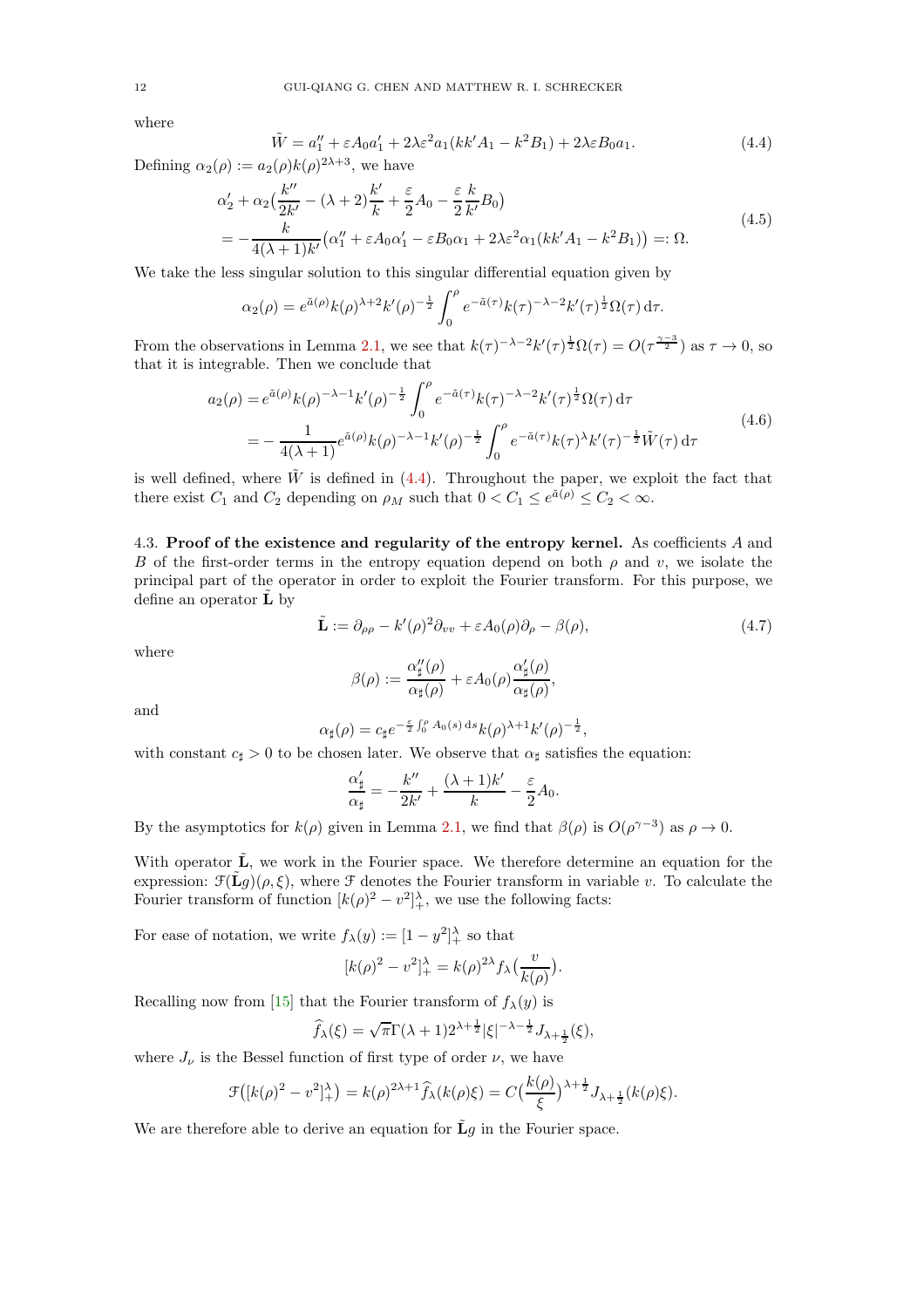<span id="page-12-0"></span>**Proposition 4.2.** The remainder function  $g(\rho, v)$  satisfies

$$
\mathcal{F}(\tilde{\mathbf{L}}g)(\rho,\xi) = \mathcal{F}(\mathcal{S}(g))(\rho,\xi)
$$
  
 :=  $-\mathcal{F}(\varepsilon(A-A_0)g_\rho) - \mathcal{F}(\varepsilon B v g_v) - \beta(\rho)\hat{g} + H_0(\rho)\hat{f}_{\lambda+1}(k(\rho)\xi) + \varepsilon^2 r(\rho,\xi),$ 

where  $H_0(\rho) = O(\rho^{-1+2\theta})$  as  $\rho \to 0$ , and  $r(\rho, \xi) = O(\rho^{-1+2\theta} (k(\rho)|\xi|)^{-\lambda-1-\alpha-\frac{1}{2}})$  as  $|\xi| \to \infty$ , for some  $\alpha > 0$ . In particular,  $r(\rho, \xi)$  is asymptotically like  $\widehat{f}_{\lambda+1+\alpha}(k(\rho)\xi)$  as  $\xi \to \infty$ .

*Proof.* We write  $X^1 := a_1(\rho)[k(\rho)^2 - v^2]_+^{\lambda}$  and  $X^2 := a_2(\rho)[k(\rho)^2 - v^2]_+^{\lambda+1}$ . From the considerations above, we find that  $\mathcal{F}(X^1) = \alpha_1(\rho)\widehat{f}_\lambda(k(\rho)\xi)$  and  $\mathcal{F}(X^2) = \alpha_2(\rho)\widehat{f}_{\lambda+1}(k(\rho)\xi)$ . Now, rearranging the entropy equation, we obtain

$$
\mathcal{F}(\tilde{\mathbf{L}}g)(\rho,\xi) = -I - II - \varepsilon^3 \mathcal{F}(A_2[k^2 - v^2]_+^2 X_\rho^1) - \varepsilon \mathcal{F}((A - A_0)X_\rho^2)
$$

$$
- \mathcal{F}(\varepsilon^3 B_2[k^2 - v^2]_+^2 v X_v^1 + \varepsilon (B - B_0) v X_v^2)
$$

$$
- \mathcal{F}(\varepsilon (A - A_0)g_\rho) - \mathcal{F}(\varepsilon B v g_v) - \beta(\rho)\widehat{g},
$$

where

$$
I := \mathcal{F}(X_{\rho\rho}^1) + k'(\rho)^2 \xi^2 \mathcal{F}(X^1) + \mathcal{F}(\varepsilon(A_0 + \varepsilon A_1[k^2 - v^2] +) X_{\rho}^1) + \mathcal{F}(\varepsilon(B_0 v + \varepsilon B_1[k^2 - v^2] + v) X_v^1)
$$

and

$$
II := \mathcal{F}(X_{\rho\rho}^2) + k'(\rho)^2 \xi^2 \mathcal{F}(X^2) + \varepsilon A_0 \mathcal{F}(X_{\rho}^2) + \varepsilon \mathcal{F}(B_0 v X_v^2).
$$
  
As  $\hat{f}'_{\lambda}(y) = -\frac{2\lambda + 1}{y} \hat{f}_{\lambda} + \frac{2\lambda}{y} \hat{f}_{\lambda-1}$ , we calculate  

$$
I = \hat{f}_{\lambda} (\alpha_1'' + \varepsilon A_0 \alpha_1' - \varepsilon B_0 \alpha_1 + 2\lambda \varepsilon^2 \alpha_1 (kk' A_1 - k^2 B_1))
$$

$$
+ \hat{f}_{\lambda+1} (\varepsilon^2 A_1 \alpha_1' k^{2\lambda+3} + 2\lambda \varepsilon^2 B_1 k^2 \alpha_1).
$$

Similarly,

$$
II = -\hat{f}_{\lambda}(\alpha_1'' + \varepsilon A_0 \alpha_1' - \varepsilon B_0 \alpha_1 + 2\lambda \varepsilon^2 \alpha_1 (kk'A_1 - k^2 B_1))
$$
  
+  $\hat{f}_{\lambda+1}(\alpha_2'' + \varepsilon A_0 \alpha_2' - \varepsilon B_0 \alpha_2$   
+  $\frac{2\lambda + 3}{2(\lambda + 1)}(\alpha_1'' + \varepsilon A_0 \alpha_1' - \varepsilon B_0 \alpha_1 + 2\lambda \varepsilon^2 \alpha_1 (kk'A_1 - k^2 B_1))$ ,

where we have used that coefficients  $\alpha_1$  and  $\alpha_2$  satisfy [\(4.3\)](#page-10-3) and [\(4.5\)](#page-11-3). Then we obtain

$$
I + II = \hat{f}_{\lambda+1} \Big( \alpha_2'' + \varepsilon A_0 \alpha_2' - \varepsilon B_0 \alpha_2 + \varepsilon^2 A_1 \alpha_1' k^{2\lambda+3} + 2\lambda \varepsilon^2 B_1 k^2 \alpha_1 + \frac{2\lambda + 3}{2(\lambda + 1)} \big( \alpha_1'' + \varepsilon A_0 \alpha_1' - (2\lambda + 1) \varepsilon B_0 \alpha_1 + 2\lambda \varepsilon^2 \alpha_1 (kk' A_1 - k^2 B_1) \big) \Big).
$$

Denote

 $\varepsilon^2 r(\rho, \xi) := \mathcal{F} \big( - \varepsilon^3 (A_2 [k^2 - v^2]_+^2 X_\rho^1) - \varepsilon (A - A_0) X_\rho^2 - \varepsilon^3 B_2 [k^2 - v^2]_+^2 v X_v^1 + \varepsilon (B - B_0) X_v^2 \big)$ as a higher order term. Then we have

$$
\mathcal{F}(\tilde{\mathbf{L}}g)(\rho,\xi) = \mathcal{F}(\mathcal{S}(g))
$$
  
 :=  $-\mathcal{F}(\varepsilon(A - A_0)g_\rho) - \mathcal{F}(\varepsilon B v g_v) - \beta(\rho)\widehat{g} - H_0(\rho)\widehat{f}_{\lambda+1}(k(\rho)\xi) + \varepsilon^2 r(\rho,\xi),$ 

where

$$
H_0(\rho) = \alpha_2'' + \varepsilon A_0 \alpha_2' - \varepsilon B_0 \alpha_2 + \varepsilon^2 A_1 k^{2\lambda + 3} \alpha_1' + 2\lambda \varepsilon^2 B_1 k^2 \alpha_1 + \frac{2\lambda + 3}{2(\lambda + 1)} (\alpha_1'' + \varepsilon A_0 \alpha_1' - (2\lambda + 1) \varepsilon B_0 \alpha_1 + 2\lambda \varepsilon^2 (kk' A_1 - k^2 B_1) \alpha_1)
$$

as required. We note that  $H_0(\rho) = O(\rho^{-1+2\theta})$  as  $\rho \to 0$  from the limiting forms of  $k(\rho)$  given in Lemma [2.1.](#page-5-1) Moreover, one can check that the remainder function  $r(\rho, \xi)$  acts as the Fourier transform of the product of a smooth (even Schwartz) function with  $f_{\lambda+1+\alpha}$  for some  $\alpha > 0$ , so that

$$
r(\rho, \xi) = O(\rho^{-1+2\theta} (k(\rho)|\xi|)^{-\lambda - 1 - \alpha - \frac{1}{2}})
$$
 as  $\rho \to 0$ .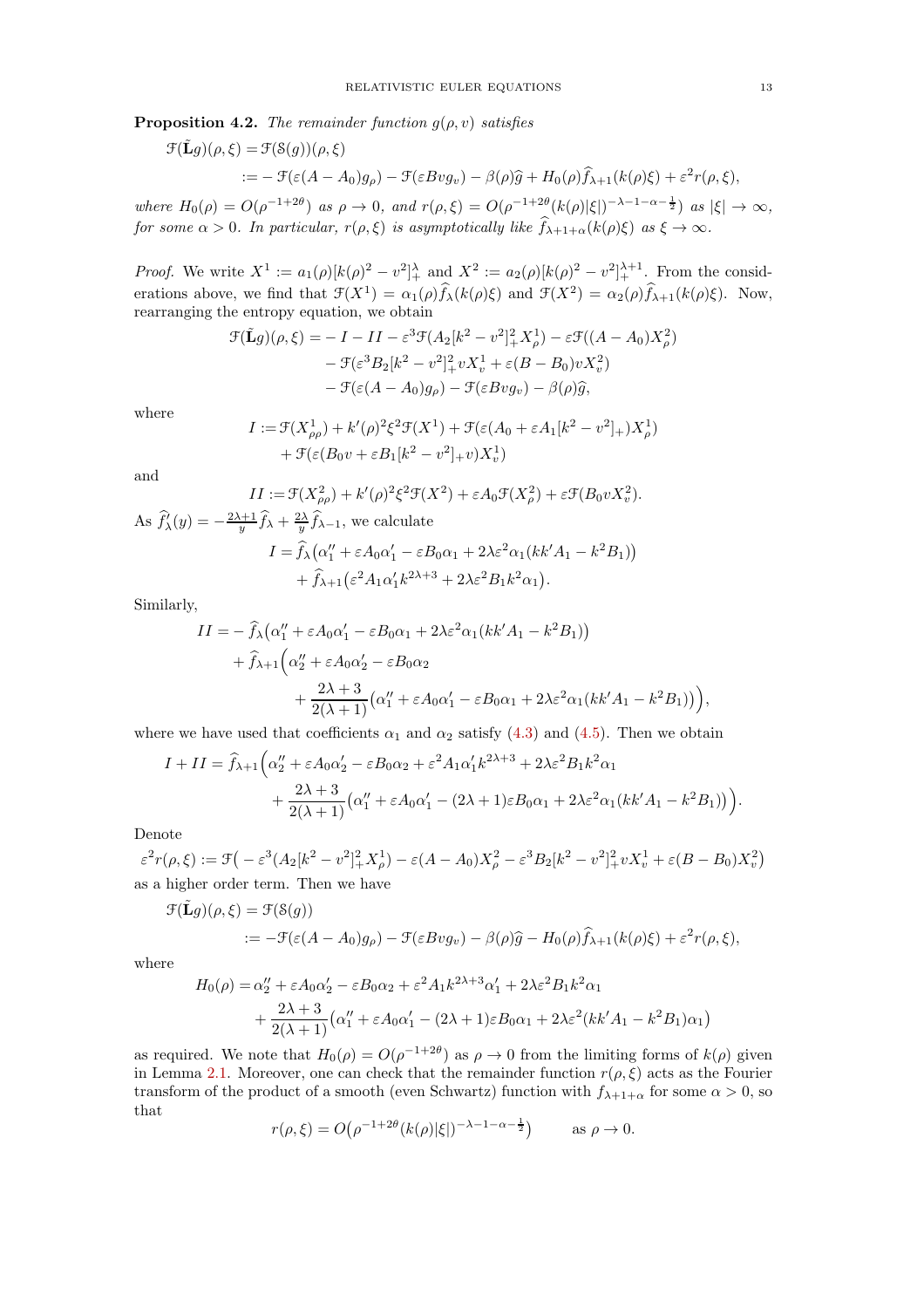$\Box$ 

Recalling the definition of  $\tilde{\bf{L}}$  and applying the Fourier transform with respect to v, we obtain the following differential equation:

<span id="page-13-2"></span>
$$
\mathcal{F}(\tilde{\mathbf{L}}g)(\rho,\xi) := \hat{g}_{\rho\rho}(\rho,\xi) + k'(\rho)^2 \xi^2 \hat{g}(\rho,\xi) + \varepsilon A_0(\rho) \hat{g}_{\rho}(\rho,\xi) - \beta(\rho) \hat{g}(\rho,\xi) = \mathcal{F}(\mathcal{S}(g)). \tag{4.8}
$$

We solve this equation by the method of variation of parameters. In order to do this, we require the fundamental solutions of operator  $\mathcal{F}(\mathbf{L} \cdot)$ . These fundamental solutions are, by definition,  $\hat{\chi}^{\sharp}$  and  $\hat{\chi}^{\flat}$  determined by

$$
\begin{cases} \mathcal{F}(\tilde{\mathbf{L}}\chi^{\sharp}) = 0, \\ \hat{\chi}^{\sharp}|_{\rho=0} = 0, \ \hat{\chi}^{\sharp}_{\rho}|_{\rho=0} = 1, \end{cases}
$$

and

$$
\begin{cases} \mathcal{F}(\tilde{\mathbf{L}}\chi^{\flat}) = 0, \\ \tilde{\chi}^{\flat}|_{\rho=0} = 1, \ \tilde{\chi}^{\flat}_{\rho}|_{\rho=0} = 0, \end{cases}
$$

respectively.

<span id="page-13-0"></span>Lemma 4.3. The fundamental solutions of the Fourier transformed equations are

$$
\widehat{\chi}^{\sharp}(\rho,\xi) = \alpha_{\sharp}(\rho)(\xi k(\rho))^{-\nu} J_{\nu}(\xi k(\rho)), \quad \widehat{\chi}^{\flat}(\rho,\xi) = \alpha_{\sharp}(\rho) \left(\frac{k(\rho)}{\xi}\right)^{-\nu} Y_{\nu}(\xi k(\rho)), \tag{4.9}
$$

where  $\nu = \lambda + \frac{1}{2}$ ,  $J_{\nu}$  and  $Y_{\nu}$  are the Bessel functions of order  $\nu$  of first and second type respectively, and the constant  $c_{\sharp} > 0$  in the definition of  $\alpha_{\sharp}(\rho)$  is chosen to satisfy the initial conditions.

Proof. This follows by a direct calculation from the identities:

$$
\mathcal{C}'_{\nu}(y) = \mathcal{C}_{\nu-1}(y) - \frac{\nu}{y} \mathcal{C}_{\nu}(y) = \mathcal{C}'_{\nu}(y) = -\mathcal{C}_{\nu+1}(y) + \frac{\nu}{y} \mathcal{C}_{\nu}(y)
$$
  
for  $\mathcal{C}_{\nu}(y) = J_{\nu}(y), Y_{\nu}(y)$ ; also see [23].

We solve the differential equation [\(4.8\)](#page-13-2) by the method of variation of parameters. First, we calculate the Wronskian of the fundamental solutions. Note that the Wronskian  $(cf. [23])$  $(cf. [23])$  $(cf. [23])$ :

$$
w(s,\xi) := Y_{\nu}(\xi k(s))J_{\nu}'(\xi k(s)) - J_{\nu}(\xi k(s))Y_{\nu}'(\xi k(s)) = \frac{2\nu}{\xi k(s)},
$$

so that

$$
W(s,\xi) := \left(\widehat{\chi}^{\sharp}(\xi k(s))\partial_{s}\widehat{\chi}^{b}(\xi k(s)) - \widehat{\chi}^{b}(\xi k(s))\partial_{s}\widehat{\chi}^{\sharp}(\xi k(s))\right) = c_{\sharp}^{2}e^{-\varepsilon\int_{0}^{s} A_{0}(\tau)d\tau}.
$$

The method of variation of parameters then gives that a particular solution of [\(4.8\)](#page-13-2) is

<span id="page-13-1"></span>
$$
\widehat{g}(\rho,\xi) = \int_0^{\rho} \frac{\widehat{\chi}^{\sharp}(\rho,\xi)\widehat{\chi}^{\flat}(s,\xi) - \widehat{\chi}^{\sharp}(s,\xi)\widehat{\chi}^{\flat}(\rho,\xi)}{\widehat{\chi}^{\sharp}_{s}(s,\xi)\widehat{\chi}^{\flat}(s,\xi) - \widehat{\chi}^{\sharp}(s,\xi)\widehat{\chi}^{\flat}_{s}(s,\xi)} \mathcal{F}(\tilde{\mathbf{L}}g)(s,\xi) ds
$$
\n
$$
= \left(\frac{k(\rho)}{k'(\rho)}\right)^{\frac{1}{2}} e^{-\frac{\varepsilon}{2} \int_0^{\rho} A_0(\tau) d\tau} \int_0^{\rho} K(\rho,s;\xi) e^{\frac{\varepsilon}{2} \int_0^s A_0(\tau) d\tau} \left(\frac{k(s)}{k'(s)}\right)^{\frac{1}{2}} \mathcal{F}(\mathcal{S}(g))(s,\xi) ds,
$$
\nwhere\n
$$
\tag{4.10}
$$

wh

$$
K(\rho, s; \xi) := Y_{\nu}(\xi k(\rho)) J_{\nu}(\xi k(s)) - J_{\nu}(\xi k(\rho)) Y_{\nu}(\xi k(s)).
$$

Define a new integral kernel  $\tilde{K}(\rho, s; \xi)$  by

<span id="page-13-3"></span>
$$
\tilde{K}(\rho, s; \xi) = \left(\frac{k(\rho)}{k'(\rho)}\right)^{\frac{1}{2}} \left(\frac{k(s)}{k'(s)}\right)^{\frac{1}{2}} K(\rho, s; \xi) e^{-\frac{\varepsilon}{2} \int_{s}^{\rho} A_0(\tau) d\tau},
$$
\n(4.11)

and look for a fixed point of

$$
\widehat{g}(\rho,\xi) = \int_0^{\rho} \tilde{K}(\rho,s,\xi) \mathcal{F}(\mathcal{S}(g)) \, \mathrm{d}s.
$$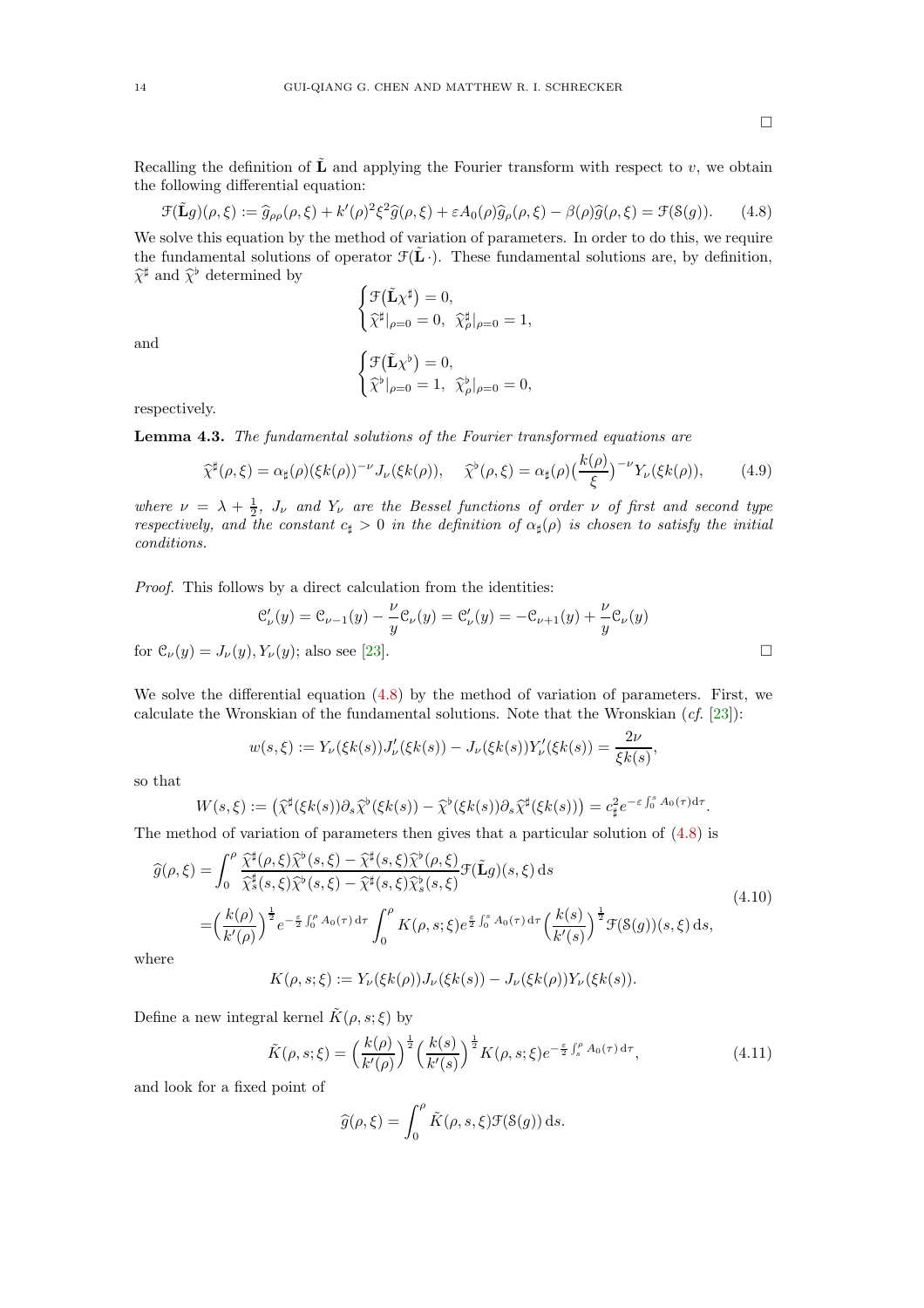Then we show via a fixed point argument that such a function  $\hat{g}(\rho, \xi)$  exists in Theorem [4.5.](#page-14-0)

Before proving this theorem, we first make a few observations. To simplify the notation and bounds later, we set

$$
Q_{\pm \nu}(y):=\begin{cases} |y|^{\pm \nu} & \text{ for } |y|\leq 1,\\ |y|^{-\frac{1}{2}} & \text{ for } |y|\geq 1,\end{cases}
$$

and

<span id="page-14-1"></span>
$$
R(y) := \begin{cases} 1 & \text{for } |y| \le 1, \\ |y|^{-1} & \text{for } |y| \ge 1. \end{cases}
$$

Then  $|J_{\nu}(y)| \le CQ_{\nu}(y)$  and  $|Y_{\nu}(y)| \le CQ_{-\nu}(y)$  for  $y > 0$ . Thus, we may bound  $|K(\rho, s; \xi)| \leq C Q_{\nu}(\xi k(\rho)) Q_{\nu}(\xi k(s))^{-1} R(\xi k(s)),$  (4.12)

where  $C > 0$  is independent of  $(\rho, s, \xi)$  for  $0 \le s \le \rho \le \rho_M$  and  $\xi \in \mathbb{R}$ .

The following lemma provides accurate estimates for various  $L^p$  and weighted  $L^p$  norms of the kernel  $K(\rho, s; \xi)$ . These are simple consequences of [\(4.12\)](#page-14-1).

<span id="page-14-2"></span>Lemma 4.4. For  $0 \leq s \leq \rho \leq \rho_M$  and  $\xi \in \mathbb{R}$ ,

$$
\tilde{K}(\rho, \rho; \xi) = 0, \qquad \tilde{K}(\rho, 0; \xi) = 0.
$$
  

$$
\|\tilde{K}(\rho, s; \cdot)\|_{L^2} \le C\rho^{1 - \frac{\theta}{2}},
$$

and, for  $0 \leq \mu < \frac{1}{2}$ ,

$$
\|\xi \tilde{K}(\rho, s; \xi)\|_{L^{\infty}_{\xi}} \le C\rho^{1-\theta},\tag{4.13}
$$

$$
\| |\xi|^\mu \tilde{K}(\rho, s; \xi) \|_{L^2_{\xi}} \le C \rho^{1 - \frac{\theta}{2} - \mu \theta}.
$$
\n(4.14)

With these bounds in hand, we are now in a position to state and prove the main theorem of this section. This theorem gives the existence of the remainder function  $\hat{g}(\rho, \xi)$ , and hence the existence of the entropy kernel itself.

<span id="page-14-0"></span>**Theorem 4.5** (Existence of the Entropy Kernel). For all  $\gamma \in (1,3)$ , there exists

$$
\widehat{g} \in L^{\infty}(0, \rho_M; L^2(\mathbb{R}))
$$

that is a fixed point of

$$
\widehat{g}(\rho,\xi) = \int_0^{\rho} \tilde{K}(\rho,s,\xi) \mathcal{F}(\mathcal{S}(g))(s,\xi) \,ds. \tag{4.15}
$$

The remainder function  $\widehat{g}(\rho, \xi)$  satisfies

$$
\|\widehat{g}(\rho,\cdot)\|_{L^2} + \|\rho \widehat{g}_{\rho}(\rho,\cdot)\|_{L^2} \le C\rho^{1 + \frac{3\theta}{2}} e^{\frac{\rho^{2\theta}}{2\theta}}.
$$
\n(4.16)

2θ

Proof. To establish the existence of the kernel, we argue with a constructive fixed point scheme. Given the *n*th approximation  $\hat{g}^n(\rho, \xi)$ , we construct  $\hat{g}^{n+1}(\rho, \xi)$  by setting

$$
\begin{aligned}\n\widehat{g}^{n+1}(\rho, v) &:= \int_0^\rho \tilde{K}(\rho, s; \xi) \mathcal{F}(\mathcal{S}(g^n)) \, \mathrm{d}s \\
&= \int_0^\rho \tilde{K}(\rho, s; \xi) \Big( H_0(s) \widehat{f}_{\lambda+1}(k(s)\xi) + \varepsilon^2 r(s, \xi) \\
&\quad - \mathcal{F}(\varepsilon (A - A_0) g_s^n - \varepsilon B v g_v^n - \beta(s) g^n) \Big) \, \mathrm{d}s,\n\end{aligned}
$$

and begin the procedure with  $\hat{g}^0(\rho,\xi) = 0$ . To show that this scheme converges, we estimate the increment:  $\hat{g}^{n+1} - \hat{g}^n$ . Set  $\hat{G}^{n+1} := \hat{g}^{n+1} - \hat{g}^n$ . By linearity of the Fourier transform, we have

$$
\widehat{G}^{n+1}(\rho,\xi) = \int_0^{\rho} \tilde{K}(\rho,s;\xi) \Big( -\mathcal{F}(\varepsilon(A-A_0)G_s^n - \varepsilon BvG_v^n - \beta(s)G^n) \Big) ds.
$$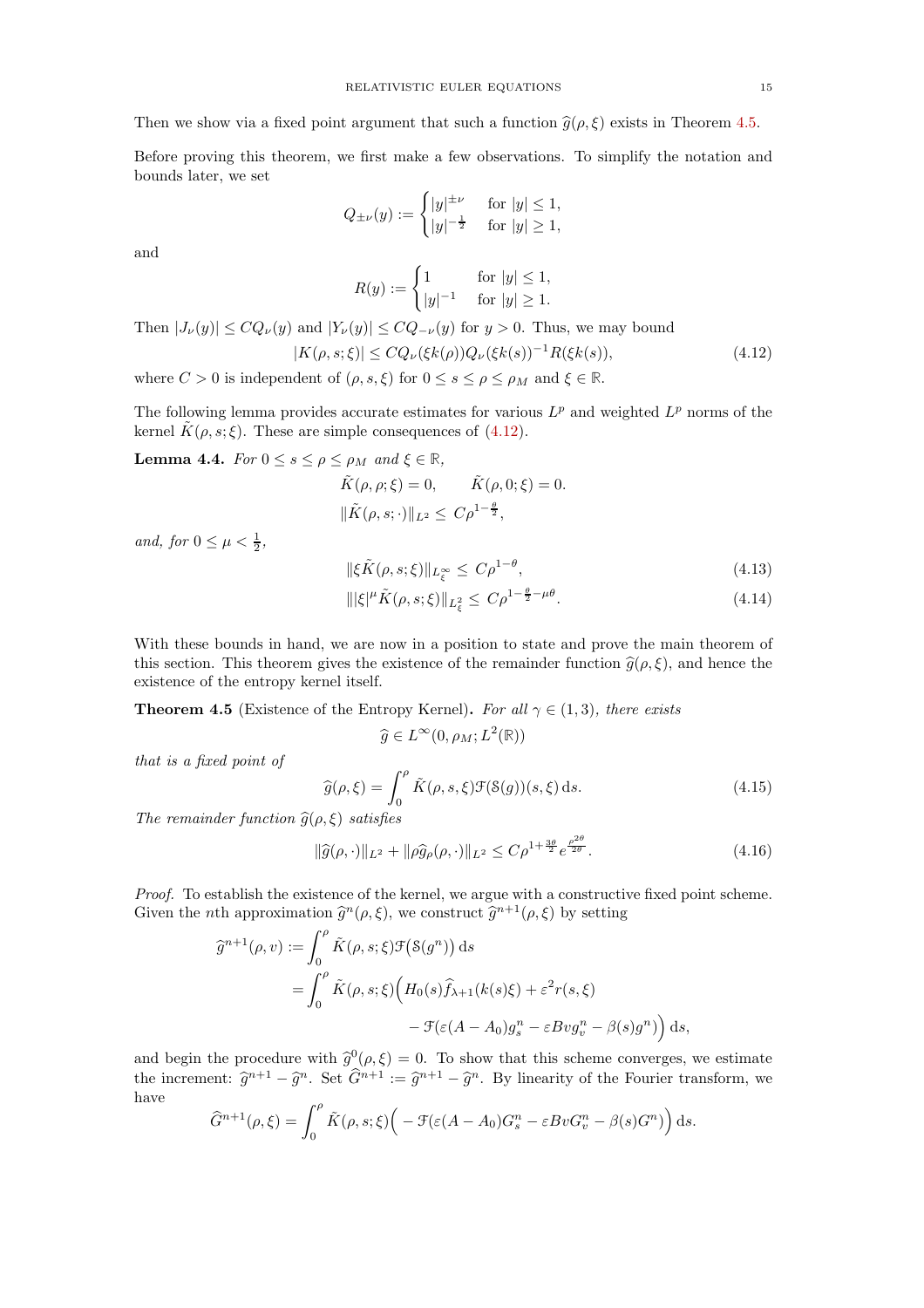We first apply integration by parts (recalling from Lemma [4.4](#page-14-2) that  $\tilde{K}(\rho, 0; \xi) = \tilde{K}(\rho, \rho; \xi) = 0$ ) to obtain

<span id="page-15-0"></span>
$$
\begin{split}\n\widehat{G}^{n+1}(\rho,\xi) \\
&= \int_0^\rho \tilde{K}(\rho,s;\xi) \Big( \mathcal{F}(-\varepsilon(A-A_0)G_s^n(s,v)) - \mathcal{F}(\varepsilon B(s,v)vG_v^n(s,v)) - \beta(s)\widehat{G}^n(s,v) \Big) ds \\
&= \int_0^\rho \Big( \tilde{K}(\rho,s;\xi) \big( \mathcal{F}(\varepsilon(A-A_0)_s G^n - \varepsilon (BvG^n)_v + \varepsilon (Bv)_v G^n - \beta(s)G^n(s,v) \big)(s,\xi) \Big) \\
&+ \tilde{K}_s(\rho,s;\xi) \mathcal{F}(\varepsilon(A-A_0)G^n)(s,\xi) \Big) ds.\n\end{split} \tag{4.17}
$$

We recall that the Fourier transform of a product is the convolution of the Fourier transforms. We therefore use the bounds of Lemma [4.4](#page-14-2) and Young's inequality for convolutions to estimate, for a typical term,

$$
\left\| \int_0^{\rho} \tilde{K}(\rho, s; \xi) \mathcal{F}(\varepsilon (A - A_0)_s G^n) \, ds \right\|_{L^2_{\xi}} \n\leq \int_0^{\rho} \| \tilde{K}(\rho, s; \cdot) \|_{L^2} \| \mathcal{F}(\varepsilon (A - A_0)_s) * \mathcal{F}(G^n) \|_{L^{\infty}_{\xi}} \, ds \n\leq \int_0^{\rho} \| \tilde{K}(\rho, s; \cdot) \|_{L^2} \| \varepsilon \mathcal{F}((A - A_0)_s)(s, \cdot) \|_{L^2} \| \widehat{G}^n(s, \cdot) \|_{L^2} \, ds \n\leq C \varepsilon^2 \int_0^{\rho} \rho^{1 - \frac{\theta}{2}} s^{-2 + \frac{5\theta}{2}} \| \widehat{G}^n(s, \cdot) \|_{L^2} \, ds,
$$

where we have estimated the  $L^2$  norm of  $\mathcal{F}((A - A_0)_s)$  by applying Plancherel's theorem and estimating with the bounds of Lemma [4.1](#page-10-4) and the compact support of the function to see

$$
\|\varepsilon(A-A_0)_s\|_{L^2_v}^2 \le C \int_{-k(s)}^{k(s)} \varepsilon^4 s^{2\gamma-6} \, dv \le C \varepsilon^4 s^{5\theta-4}.
$$

Treating the other terms of [\(4.17\)](#page-15-0) similarly, we find

$$
\|\hat{G}^{n+1}(\rho,\cdot)\|_{L^{2}} \leq C \int_{0}^{\rho} \left( \|\tilde{K}(\rho,s;\cdot)\|_{L^{2}} \|\mathcal{F}(\varepsilon(A-A_{0})_{s})(s,\cdot)\|_{L^{2}} \|\hat{G}^{n}(s,\cdot)\|_{L^{2}} \n+ \|\tilde{K}_{s}(\rho,s;\cdot)\|_{L^{2}} \|\mathcal{F}(\varepsilon(A-A_{0}))(s,\cdot)\|_{L^{2}} \|\hat{G}^{n}(s,\cdot)\|_{L^{2}} \n+ \|\xi \tilde{K}(\rho,s;\xi)\|_{L^{\infty}_{\xi}} \|\mathcal{F}(\varepsilon BvG^{n})(s,\cdot)\|_{L^{2}} \n+ \|\tilde{K}(\rho,s;\cdot)\|_{L^{\infty}} \|\mathcal{F}(\varepsilon \partial_{v}(Bv)G^{n})(s,\cdot)\|_{L^{2}} \n+ \|\tilde{K}(\rho,s;\cdot)\|_{L^{\infty}} |\beta(s)| \|\hat{G}^{n}(s,\cdot)\|_{L^{2}} \right) ds \n\leq C \int_{0}^{\rho} \left(\varepsilon^{2} \rho^{1-\frac{\theta}{2}} s^{-2+\frac{5\theta}{2}} + \varepsilon \rho^{1-\theta} s^{-2+3\theta} + \rho s^{-2+2\theta}\right) \|\hat{G}^{n}(s,\cdot)\|_{L^{2}} ds.
$$

In particular, we have obtained

<span id="page-15-1"></span>
$$
\rho^{-1} \|\widehat{G}^{n+1}(\rho,\cdot)\|_{L^2} \le C \int_0^\rho s^{-1+2\theta} s^{-1} \|\widehat{G}^n(s,\cdot)\|_{L^2} \,\mathrm{d}s,\tag{4.18}
$$

where  $C > 0$  is independent of  $\rho$ .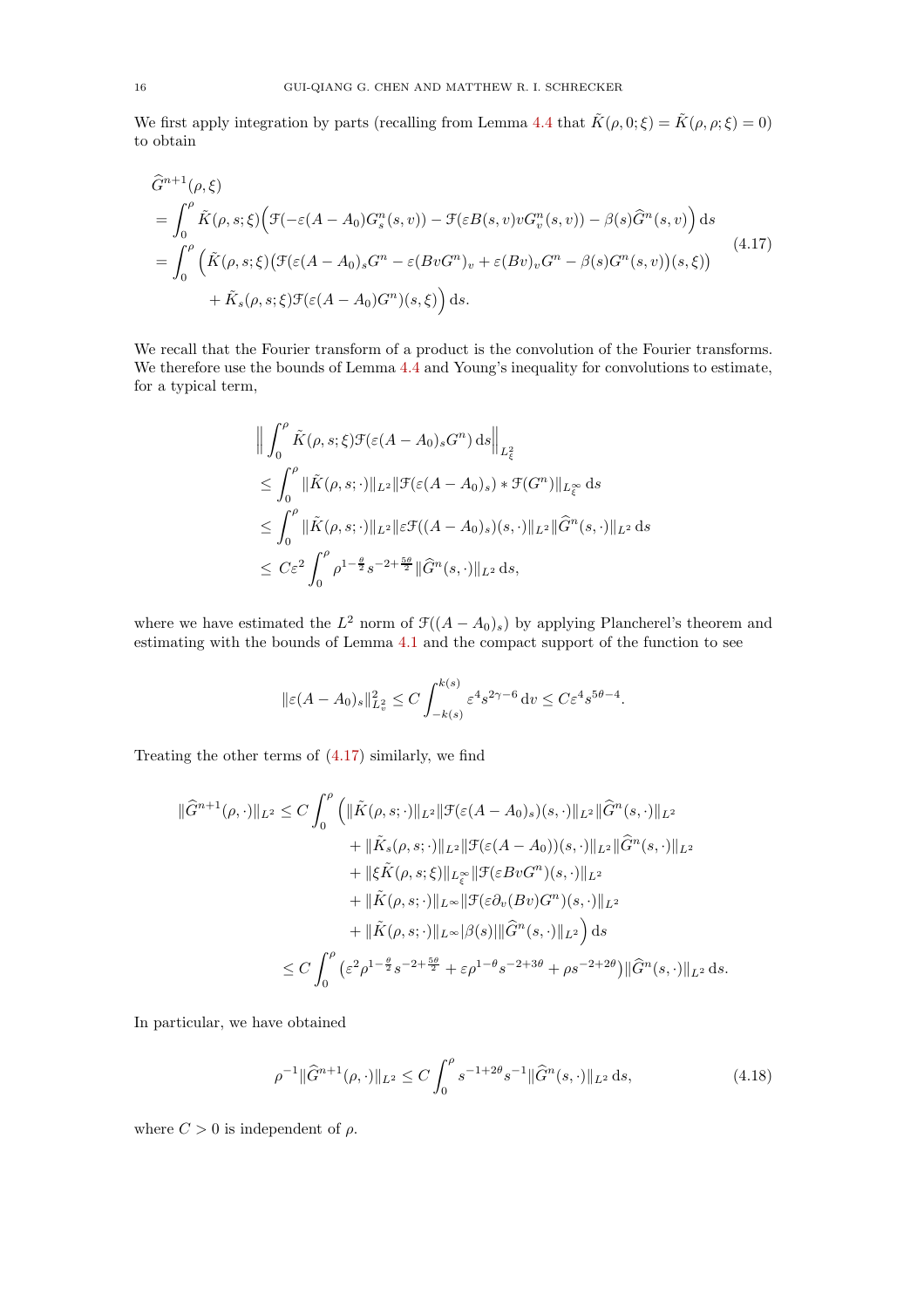Before estimating  $\hat{G}^1(\rho,\xi)$ , we note that, for  $0 < s \leq \rho$ ,

$$
\left\|Q_{\nu}(\xi k(\rho))Q_{\nu}(\xi k(s))^{-1}R(\xi k(s))\right\|\frac{J_{\nu+1}(\xi k(s))}{(\xi k(s))^{\nu+1}}\right\|_{L_{\xi}^{2}}\n\leq C\Big(\int_{0}^{\frac{1}{k(\rho)}} \left(\frac{k(\rho)}{k(s)}\right)^{2\nu} d\xi + \int_{\frac{1}{k(\rho)}}^{\frac{1}{k(s)}} k(\rho)^{-1}k(s)^{-2\nu}| \xi|^{-2\nu-1} d\xi\n+\int_{\frac{1}{k(s)}}^{\infty} k(\rho)^{-1}k(s)^{-2\nu-4}|\xi|^{-2\nu-5} d\xi\Big)^{\frac{1}{2}}\n\leq C\rho^{\frac{1-\theta}{2}}s^{-\frac{1}{2}}.
$$
\n(4.19)

It follows from Proposition [4.2](#page-12-0) that

<span id="page-16-1"></span>
$$
\|\tilde{K}(\rho,s;\xi)r(s,\xi)\|_{L_{\xi}^{2}} \leq C\|\tilde{K}(\rho,s;\xi)H_{0}(s)\hat{f}_{\lambda+1}(k(s)\xi)\|_{L_{\xi}^{2}}.
$$

Then we use  $|H_0(\rho)| \leq C\rho^{-1+2\theta}$  from Proposition [4.2](#page-12-0) and employ estimate [\(4.19\)](#page-16-1) to calculate

$$
\|\hat{G}^{1}(\rho,\cdot)\|_{L^{2}} \leq C \left\| \left(\frac{k(\rho)}{k'(\rho)}\right)^{\frac{1}{2}} \int_{0}^{\rho} K(\rho,s;\xi) \left(\frac{k(s)}{k'(s)}\right)^{\frac{1}{2}} H_{0}(s) \frac{J_{\nu+1}(\xi k(s))}{(\xi k(s))^{\nu+1}} ds \right\|_{L^{2}_{\xi}}
$$
  
\n
$$
\leq C \rho^{\frac{1}{2}} \int_{0}^{\rho} \left\| Q_{\nu}(\xi k(\rho)) Q_{\nu}(\xi k(s))^{-1} R(\xi k(s)) s^{-\frac{1}{2}+2\theta} \left|\frac{J_{\nu+1}(\xi k(s))}{(\xi k(s))^{\nu+1}}\right| \right\|_{L^{2}_{\xi}} ds
$$
  
\n
$$
\leq C \rho^{1-\frac{\theta}{2}} \int_{0}^{\rho} s^{-1+2\theta} ds
$$
  
\n
$$
\leq C \rho^{1+\frac{3\theta}{2}}.
$$
\n(4.20)

Thus, combining [\(4.18\)](#page-15-1) and [\(4.20\)](#page-16-2), we may bound iteratively

$$
\rho^{-1} \|\widehat{G}^{n+1}(\rho,\xi)\|_{L_{\xi}^{2}} \leq \int_{0}^{\rho} s_{1}^{-1+2\theta} s_{1}^{-1} \|\widehat{G}^{n}(s_{1},\cdot)\|_{L^{2}} ds_{1}
$$
  
\n
$$
\leq C \int_{0}^{\rho} \int_{0}^{s_{1}} \cdots \int_{0}^{s_{n-1}} (s_{n} \cdots s_{1})^{-1+2\theta} s_{n}^{-1} \|\widehat{G}^{1}(s_{n},\cdot)\|_{L^{2}} ds_{n} \cdots ds_{1}
$$
  
\n
$$
\leq C \rho^{\frac{3\theta}{2}+2n\theta} \prod_{j=1}^{n} \frac{1}{\frac{3\theta}{2}+2j\theta}
$$
  
\n
$$
\leq C \frac{(2\theta)^{-n}}{n!} \rho^{\frac{3\theta}{2}+2n\theta}.
$$

Hence, we obtain

<span id="page-16-2"></span>
$$
\|\widehat{G}^{n+1}(\rho,\xi)\|_{L^2_{\xi}} \le C \frac{(2\theta)^{-n}}{n!} \rho^{1 + \frac{3\theta}{2} + 2n\theta}.
$$

In particular,  $\hat{g}(\rho, \xi) := \lim_{n \to \infty} \hat{g}^n(\rho, \xi) = \lim_{n \to \infty} \sum_{k=1}^n \hat{G}^k(\rho, \xi)$  exists and satisfies

$$
\|\widehat{g}(\rho,\cdot)\|_{L^2} \le C \sum_{n=0}^{\infty} \frac{(2\theta)^{-n}}{n!} \rho^{1+\frac{3\theta}{2}+2n\theta} = C\rho^{1+\frac{3\theta}{2}} e^{\frac{\rho^{2\theta}}{2\theta}}.
$$

Moreover,  $\hat{g}$  is the desired fixed point. In an analogous argument, we can obtain the estimate for  $\rho \hat{q}_o$ . This completes the proof. for  $\rho \hat{g}_{\rho}$ . This completes the proof.

**Remark 4.6.** A totally analogous argument yields that  $\xi \hat{g}_{\xi} \in L_{\xi}^2$  with

$$
\|\xi\hat{g}_{\xi}\|_{L_{\xi}^2} \leq C\rho^{1+\frac{3\theta}{2}}e^{\frac{\rho_M^{2\theta}}{2\theta}}.
$$

<span id="page-16-0"></span>**Theorem 4.7** (Regularity of  $g(\rho, v)$ ). The remainder function  $g = g(\rho, v)$  is such that  $\partial_v^{\mu} g$  is Hölder continuous in  $(\rho, v)$  for  $\rho > 0$  for all  $\mu$  with  $0 \leq \mu < \lambda + 2$ . In addition, if  $0 < \beta < \mu$ ,

$$
|\partial_v^{\beta} g(\rho, v)| \le C\rho^{1 + (1 - 2\mu + \beta)\theta} [k(\rho)^2 - v^2]_+^{\mu - \beta} \qquad \text{for all } \rho \text{ with } 0 \le \rho \le \rho_M \text{ and } v \in \mathbb{R}.
$$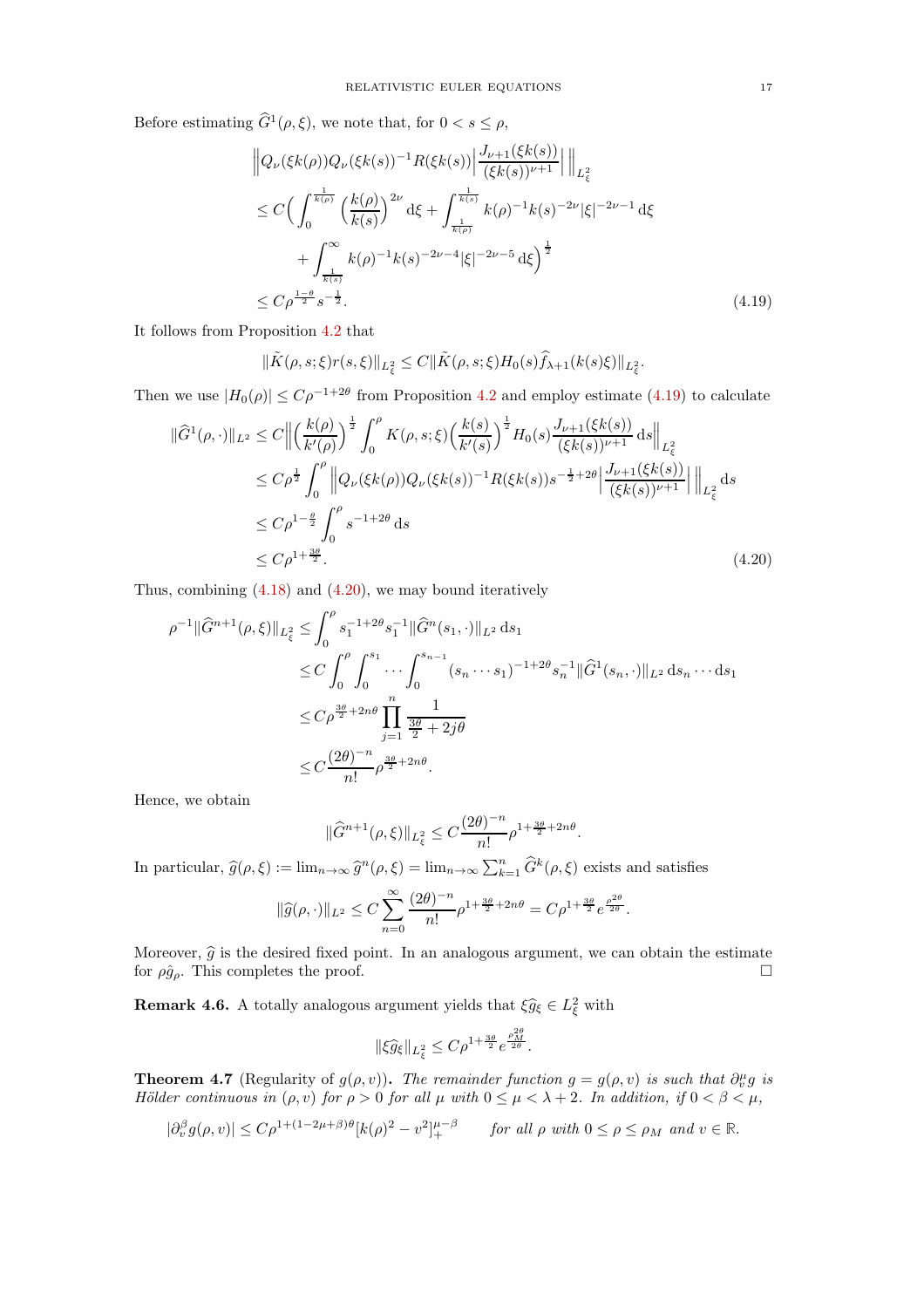*Proof.* Recalling the definition of fractional derivatives in  $(3.12)$ , we see that the fractional derivative of order  $\mu$  of the remainder function  $g(\rho, v)$  may be bounded by

$$
|\partial_v^{\mu} g(\rho, v)| \le C \int_{\mathbb{R}} |\xi|^{\mu} |\widehat{g}(\rho, \xi)| d\xi.
$$

For  $0 \leq \mu < \frac{1}{2}$ , we apply the same method as in the proof of Theorem [4.5](#page-14-0) with the bounds of Lemma [4.4](#page-14-2) to obtain

$$
\int_{\mathbb{R}} |\xi|^{\mu} |\hat{g}(\rho, \xi)| d\xi \n\leq C \int_{\mathbb{R}} |\xi|^{\mu} \int_{0}^{\rho} \left| \tilde{K}(\rho, s; \xi) \left( H_{0}(s) \Big| \frac{J_{\nu+1}(\xi k(s))}{(\xi k(s))^{\nu+1}} \right| - \mathcal{F}(\varepsilon (A - A_{0}) g_{s} - \varepsilon B v g_{v} - \beta(s) g) \right) \right| ds d\xi \n\leq C \int_{0}^{\rho} \left| \|\xi|^{\mu} \tilde{K}(\rho, s; \xi) \right\|_{L_{\xi}^{2}} \left( \left\| H_{0}(s) \Big| \frac{J_{\nu+1}(\xi k(s))}{(\xi k(s))^{\nu+1}} \right| \right\|_{L_{\xi}^{2}} + \varepsilon \| (A - A_{0})_{s} \|_{L_{\nu}^{\infty}} \| \hat{g} \|_{L_{\xi}^{2}} \n+ |\beta(s)| \| \hat{g} \|_{L_{\xi}^{2}} + \varepsilon \| B(s, v) \|_{L_{\nu}^{\infty}} \left( \| \hat{g} \|_{L_{\xi}^{2}} + \| \xi \hat{g}_{\xi} \|_{L_{\xi}^{2}} \right) \right) ds \n+ C \int_{0}^{\rho} \left| \|\xi|^{\mu} \tilde{K}_{s}(\rho, s; \xi) \right\|_{L_{\xi}^{2}} \|A - A_{0} \|_{L_{\nu}^{\infty}} \| \hat{g} \|_{L_{\xi}^{2}} ds \n\leq C \int_{0}^{\rho} \rho^{1 - \frac{\theta}{2} - \mu \theta} \left( s^{-2 + 2\theta} s^{1 + 2\theta + \frac{3\theta}{2}} + s^{-2 + 2\theta} s^{1 + 2\theta + \frac{3\theta}{2}} + s^{-1 + \frac{3\theta}{2}} \right) ds \n\leq C \rho^{1 + \theta - \mu \theta}.
$$
\n(4.21)

Moreover, we observe that, for  $0 \leq \mu < \frac{1}{2}$ ,

$$
\int_{\mathbb{R}} |\xi|^{\mu} |\xi \hat{g}_{\xi}(\rho,\xi)| d\xi \leq C \rho^{1+\theta-\mu\theta}.
$$

To extend these inequalities to  $\mu \ge \frac{1}{2}$ , we note that, for all  $0 \le \mu < \nu + \frac{3}{2}$ ,

$$
\left\| |\xi|^{\mu-1} \frac{J_{\nu+1}(\xi k(s))}{(\xi k(s))^{\nu+1}} \right\|_{L^1_{\xi}} \le s^{1+2\theta-\mu\theta}
$$

<span id="page-17-0"></span>.

Distributing the powers of  $\xi$  appropriately within the integral and estimating as [\(4.21\)](#page-17-0) in a straightforward way, we obtain

$$
|\partial_v^{\mu} g(\rho, v)| \le C\rho^{1+\theta-\mu\theta} \qquad \text{for all } 0 < \mu < \lambda + 2.
$$

Similarly, we have

$$
\rho |\partial_\rho \partial^\mu_v g(\rho, v)| \leq C \rho^{1 + \theta - \mu \theta} \qquad \text{for all } 0 < \mu < \lambda + 2.
$$

Thus, by the standard embedding of the weighted Sobolev space  $W^{1,p}_{\rho} \subset C^{0,\alpha}_{\rho}$ , we obtain that  $\partial_v^{\mu} g(\rho, v)$  is Hölder continuous.

To conclude the proof, we observe that  $[1-z^2]_+^{\mu}$ , for  $z=\frac{v}{k(\rho)}$ , is positive on the support of  $g(\rho, v)$ , and

$$
|\partial_z^{\mu} g(\rho, v)| = k(\rho)^{\mu} |\partial_v^{\mu} g(\rho, v)|.
$$

Moreover, by the Hölder continuity above, we have

$$
|\partial_z^{\beta} g| \leq \sup |\partial_z^{\mu} g| [1-z^2]_+^{\mu-\beta}.
$$

We then calculate that, for  $0 < \beta < \mu$ ,

$$
\begin{split} |\partial_v^{\beta} g(\rho, v)| &= Ck(\rho)^{-\beta} |\partial_z^{\beta} g(\rho, v)| \\ &\leq C\rho^{-\beta\theta} \big(\sup_z |\partial_z^{\mu} g(\rho, v)|\big) [1 - z^2]_+^{\mu - \beta} \\ &\leq C\rho^{-\beta\theta + 1 + \theta} [1 - z^2]_+^{\mu - \beta} \\ &\leq C\rho^{1 + (1 - 2\mu + \beta)\theta} [k(\rho)^2 - v^2]_+^{\mu - \beta}. \end{split}
$$

This completes the proof of Theorem [4.7,](#page-16-0) and hence Theorem [3.4.](#page-8-2)  $\Box$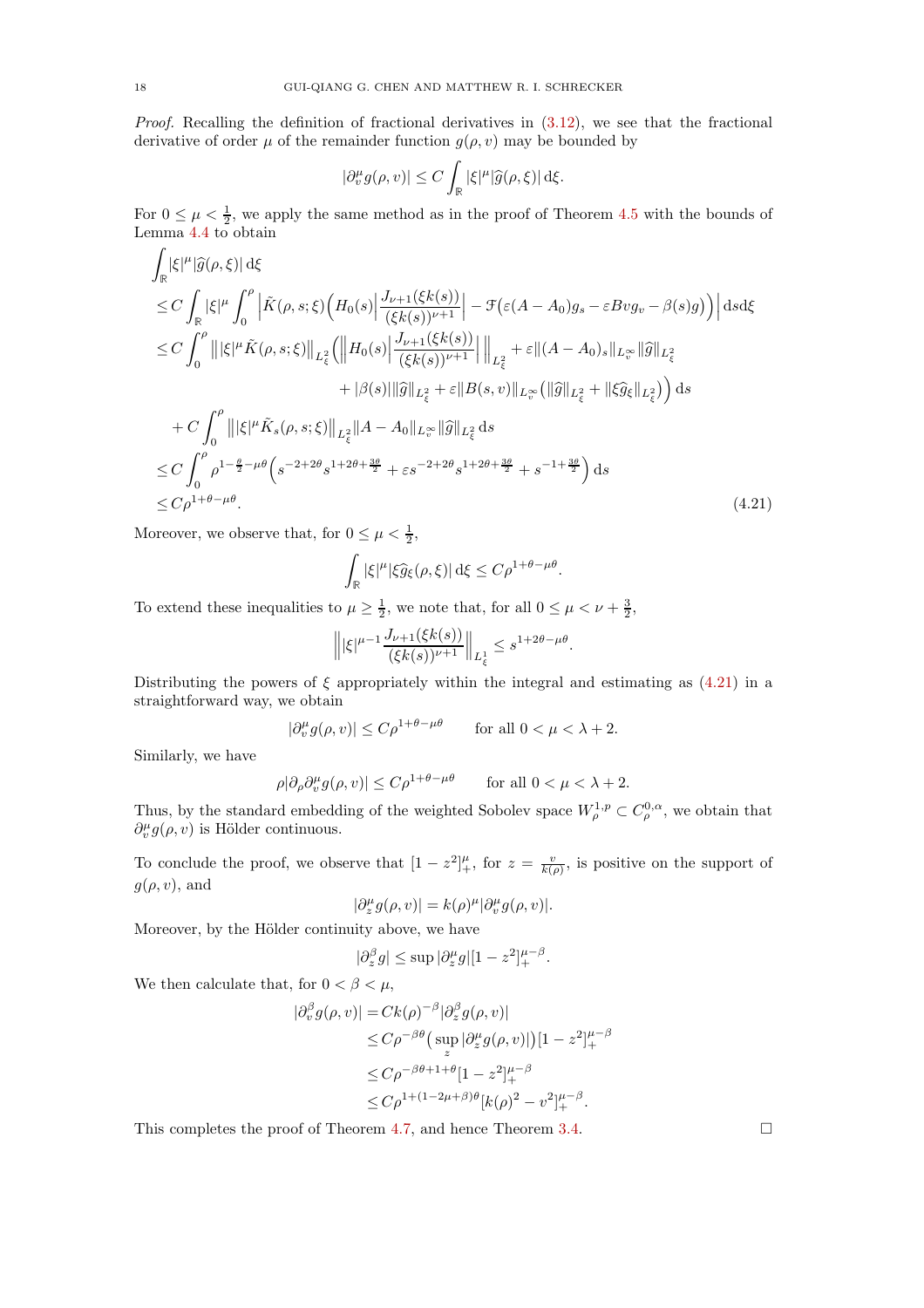<span id="page-18-1"></span>**Theorem 4.8.** As  $\varepsilon \to 0$ , the relativistic entropy kernel  $\chi(\rho, v)$  converges uniformly to the classical entropy kernel  $\chi^*(\rho, v)$  on  $\{\rho \leq \rho_M\}$ . In particular, in the  $(k, v)$ -coordinates,

$$
|\chi(k,v) - \chi^*(k,v)| \le C\varepsilon \chi^*(k,v),
$$

where C depends only on  $\rho_M$ , which implies that, when  $\varepsilon$  is sufficiently small,

$$
\chi(k, v) \ge \frac{1}{2} \chi^*(k, v) > 0
$$

in the interior of its support  $\{|v| \leq k\}$ .

*Proof.* It is clear that, as  $\varepsilon \to 0$ ,

$$
k(\rho) := \int_0^{\rho} \frac{\sqrt{p'(s)}}{s + \varepsilon p(s)} ds \longrightarrow k^*(\rho) := \int_0^{\rho} \frac{\sqrt{p'(s)}}{s} ds \quad \text{ uniformly in } \rho \in [0, \rho_M].
$$

Also, from the expressions given in §[4.2,](#page-10-1) we see that coefficients  $a_i$ ,  $i = 1, 2$ , converge uniformly to their classical counterparts ( $a<sub>‡</sub>$  and  $a<sub>flat</sub>$  in the notation of [\[4\]](#page-36-18)). Thus, it suffices to show that the remainder function  $g(\rho, v)$ , determined in §[4.3,](#page-11-0) converges to the remainder function  $g_*$  of the classical kernel.

Recall that  $q$  is defined as the fixed point of

$$
\widehat{g}(\rho,\xi) = \int_0^{\rho} \tilde{K}(\rho,s;\xi) \mathcal{F}(\mathcal{S}(g))(s,\xi) \,ds,
$$

where  $\tilde{K}$  is defined in [\(4.11\)](#page-13-3), S is defined in Proposition [4.2,](#page-12-0) and  $g^*$  is defined as the fixed point of

$$
\widehat{g^*}(\rho,\xi) = \int_0^{\rho} \tilde{K^*}(\rho,s;\xi) \mathcal{F}(\mathcal{S^*}(g^*))(s,\xi) \,ds,
$$

where  $\tilde{K}^*$  and  $S^*$  can be found in [\[5\]](#page-36-10).

From the expressions for  $\tilde{K}^*$  and  $S^*$  in [\[5\]](#page-36-10), we see that the difference,  $\tilde{K} - \tilde{K}^*$ , satisfies

$$
|\tilde{K}(\rho, s; \xi) - \tilde{K}^*(\rho, s; \xi)| \le C \varepsilon \Big(\frac{k(\rho)}{k'(\rho)}\Big)^{\frac{1}{2}} \Big(\frac{k(s)}{k'(s)}\Big)^{\frac{1}{2}} Q_{\nu}(\xi k(\rho)) Q_{\nu}(\xi k(s))^{-1} R(\xi k(s))
$$

for  $0 \leq s \leq \rho$  and  $\xi \in \mathbb{R}$ . Similarly,

$$
|\mathcal{F}(\mathcal{S}(g) - \mathcal{S}^*(g^*))| \leq C\varepsilon |\widehat{f}_{\lambda+1}(\xi k(\rho))|\rho^{-1+2\theta} + \varepsilon^2|r(\rho,\xi)|.
$$

Using

$$
\widehat{g}(\rho,\xi) - \widehat{g^*}(\rho,\xi) = \int_0^{\rho} \tilde{K}(\rho,s;\xi) \mathcal{F}(\mathcal{S}(g))(s,\xi) ds - \int_0^{\rho} \tilde{K^*}(\rho,s;\xi) \mathcal{F}(\mathcal{S^*}(g^*))(s,\xi) ds
$$

$$
= \int_0^{\rho} (\tilde{K} - \tilde{K^*})(\rho,s;\xi) \mathcal{F}(\mathcal{S}(g))(s,\xi) ds
$$

$$
+ \int_0^{\rho} \tilde{K^*}(\rho,s;\xi) \mathcal{F}(\mathcal{S}(g) - \mathcal{S^*}(g^*))(s,\xi) ds,
$$

<span id="page-18-0"></span>we may argue as in the proof of Theorem [4.7](#page-16-0) to conclude the bound we want.  $\Box$ 

## 5. The Weak Entropy-Flux Kernel

With Theorem [3.4,](#page-8-2) thereby demonstrating the existence of the entropy kernel, we now move on to the entropy-flux kernel and Theorem [3.6.](#page-9-1)

To this end, we consider the expressions derived for general entropy pairs:

$$
q_{\rho} = \frac{u(1 - \varepsilon p')}{1 - \varepsilon^2 p' u^2} \eta_{\rho} + \frac{p'(1 - \varepsilon u^2)^2}{(1 - \varepsilon^2 p' u^2)(\rho + \varepsilon p)} \eta_u, \quad q_u = \frac{\rho + \varepsilon p}{1 - \varepsilon^2 p' u^2} \eta_{\rho} + \frac{u(1 - \varepsilon p')}{1 - \varepsilon^2 p' u^2} \eta_u.
$$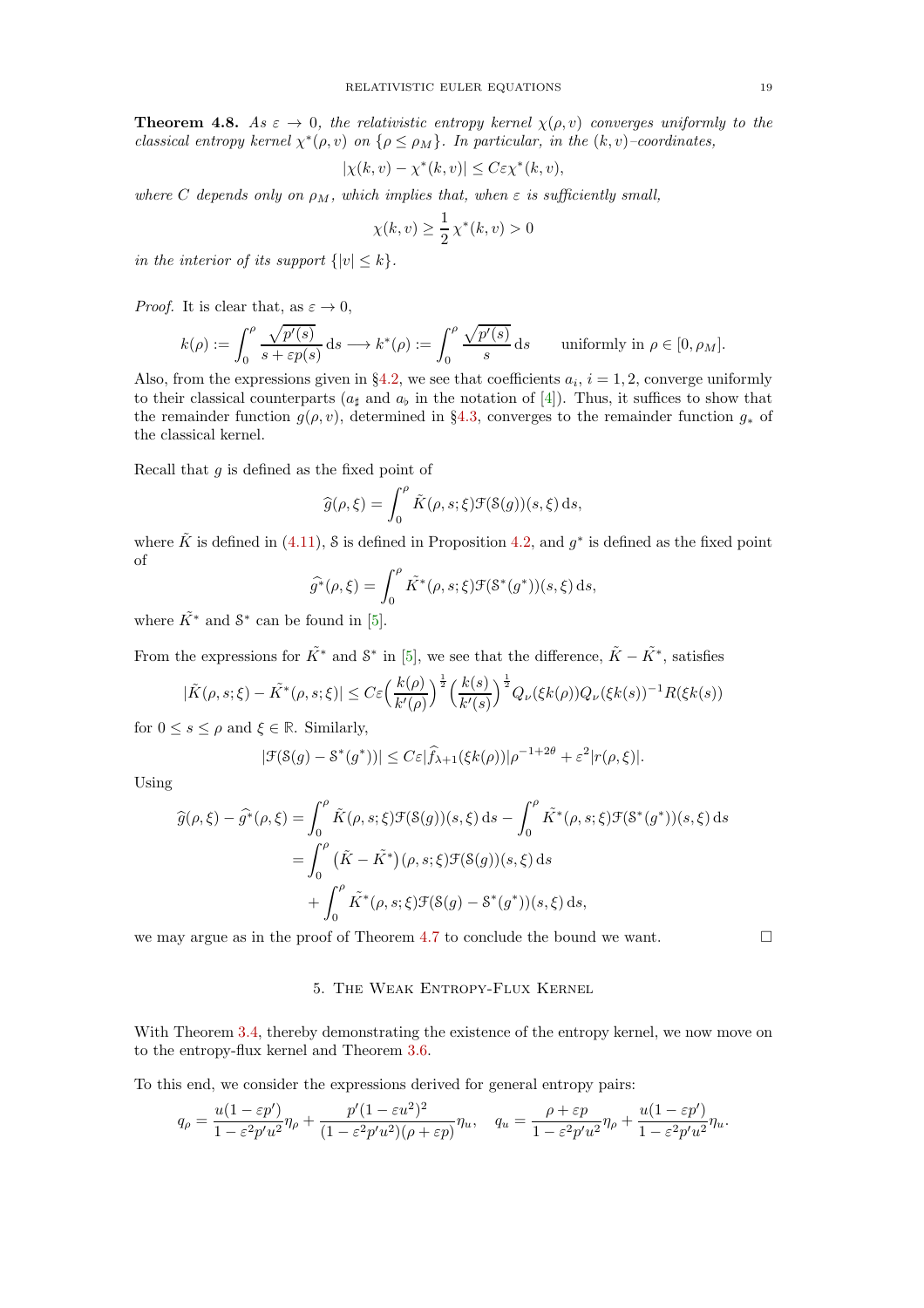Changing the variables to  $(\rho, v)$  and setting  $(\tilde{\rho}, \tilde{u}) := \left( \frac{(\rho + \varepsilon p)(1 - \varepsilon u^2)}{1 - \varepsilon^2 n^2 u^2} \right)$  $\frac{(\epsilon p)(1-\varepsilon u^2)}{1-\varepsilon^2 p' u^2}, \frac{u(1-\varepsilon p')}{1-\varepsilon^2 p' u^2}$  $\frac{u(1-\varepsilon p)}{1-\varepsilon^2 p'u^2}$ ) yield

$$
q_{\rho} = \tilde{u}\eta_{\rho} + \tilde{\rho}k'^2\eta_{v}, \quad q_{v} = \tilde{\rho}\eta_{\rho} + \tilde{u}\eta_{v}.
$$

<span id="page-19-2"></span>**Lemma 5.1.**  $\tilde{\rho}(\rho, v)$  and  $\tilde{u}(\rho, v)$  can be expanded as

$$
\tilde{\rho}(\rho, v) = \rho_0(\rho) + \varepsilon \rho_1(\rho)(k(\rho)^2 - v^2) + \varepsilon^2 \rho_2(\rho, v)(k(\rho)^2 - v^2)^2,
$$
\n(5.1)

$$
\tilde{u}(\rho, v) = v(u_0(\rho) + \varepsilon u_1(\rho)(k(\rho)^2 - v^2) + \varepsilon^2 u_2(\rho, v)(k(\rho)^2 - v^2)^2),
$$
\n(5.2)

with

$$
\rho_0(\rho) = \frac{(\rho + \varepsilon p)(1 - \varepsilon u(k)^2)}{1 - \varepsilon^2 p' u(k)^2}, \qquad u_0(\rho) = \frac{u(k)(1 - \varepsilon p')}{k(1 - \varepsilon^2 p' u(k)^2)},
$$

and

$$
|\rho_1(\rho)| + |\rho_2(\rho, v)| \le C(\rho + \varepsilon p(\rho)), \quad |u_1(\rho)| + |u_2(\rho, v)| \le C,
$$
  
independent of  $\varepsilon > 0$ 

where  $C > 0$  is independent of  $\varepsilon > 0$ .

The proof of this lemma is the same as that of Lemma [4.1,](#page-10-4) by taking a Taylor expansion in  $v^2$ around  $k(\rho)^2$ .

We now need to derive an equation for the entropy-flux kernel. We recall the operator:

<span id="page-19-0"></span>
$$
\mathbf{L} = \partial_{\rho\rho} - k'^2 \partial_{vv} + \varepsilon A \partial_{\rho} + \varepsilon B v \partial_{v}
$$

and observe that, by definition (see [\(3.6\)](#page-7-3)),  $\varepsilon A = \frac{\tilde{\rho}_{\rho} - \tilde{u}_{\nu}}{\tilde{\rho}}$  and  $\varepsilon B v = \frac{\tilde{u}_{\rho} - k'^2 \tilde{\rho}_{\nu}}{\tilde{\rho}}$ . We may therefore calculate

$$
\mathbf{L}(\sigma - \tilde{u}\chi) = \sigma_{\rho\rho} - k'^2 \sigma_{vv} + \varepsilon A \sigma_{\rho} + \varepsilon B v \sigma_v - 2\tilde{u}_{\rho} \chi_{\rho} - \tilde{u} \chi_{\rho\rho} + 2k'^2 \tilde{u}_v \chi_v \n+ k'^2 \tilde{u} \chi_{vv} - \varepsilon A \tilde{u} \chi_{\rho} - \varepsilon B v \tilde{u} \chi_v - \mathbf{L}(\tilde{u}) \chi \n= - \tilde{u}_{\rho} \chi_{\rho} + 2k' k'' \tilde{\rho} \chi_v + k'^2 \tilde{\rho}_{\rho} \chi_v - k'^2 \tilde{\rho}_v \chi_{\rho} + k'^2 \tilde{u}_v \chi_v \n+ \varepsilon A k'^2 \tilde{\rho} \chi_v + \varepsilon B v \tilde{\rho} \chi_{\rho} - \mathbf{L}(\tilde{u}) \chi \n= 2k' k'' \tilde{\rho} \chi_v + 2k'^2 \tilde{\rho}_{\rho} \chi_v - 2k'^2 \tilde{\rho}_v \chi_{\rho} - \mathbf{L}(\tilde{u}) \chi \n= \tilde{F}(\rho, v),
$$
\n(5.3)

as claimed in [\(3.18\)](#page-8-1). Defining  $F(\rho, v) := \tilde{F}(\rho, v) + \mathbf{L}(\tilde{u}\chi)$ , we derive [\(3.17\)](#page-8-0).

5.1. The coefficients for the entropy-flux kernel. As with the entropy kernel in §[4.2,](#page-10-1) we now derive the expressions for the coefficients of the entropy-flux kernel,  $b_1(\rho)$  and  $b_2(\rho)$ .

Expanding  $\tilde{F}(\rho, v)$  in the coefficients of  $G_{\lambda}(\rho, v)$  (recall from §[4.2](#page-10-1) that  $G_{\lambda}(\rho, v) = [k(\rho)^2 - v^2]_{+}^{\lambda}$ ), we find

$$
\mathbf{L}(\sigma - \tilde{u}\chi)(\rho, v) = -4\lambda v k'(k'\rho_0)' a_1 G_{\lambda - 1}(\rho, v) \n-4v G_{\lambda}(\rho, v) ((\lambda + 1)k'(k'\rho_0)' a_2 + \lambda \varepsilon k'(k'\rho_1)' a_1 - \varepsilon k'^2 \rho_1 a'_1 + \frac{1}{4}\omega a_1) \n+ v \tilde{f}(\rho, v),
$$
\n(5.4)

where

$$
\omega(\rho) = u_0'' + \varepsilon A_0 u_0' + \varepsilon B_0 u_0 + 4\varepsilon k k' u_1' + 2\varepsilon (4k'^2 + k k'' + \varepsilon A_0 k k' - \varepsilon B_0 k^2) u_1,
$$

and  $\tilde{f}(\rho, v)$  is a more regular term satisfying the bound:

<span id="page-19-1"></span>
$$
|\tilde{f}(\rho, v)| \le C\rho^{2\theta - 2} G_{\lambda + 1}.
$$

Moreover, we note from the asymptotics for  $k(\rho)$  in Lemma [2.1](#page-5-1) and the bounds for  $a_1(\rho)$  and  $a_2(\rho)$  in Theorem [3.4](#page-8-2) that the coefficients of  $G_{\lambda-1}(\rho, v)$  and  $G_{\lambda}(\rho, v)$  also satisfy the bounds of form  $C\rho^{2\theta-2}$ .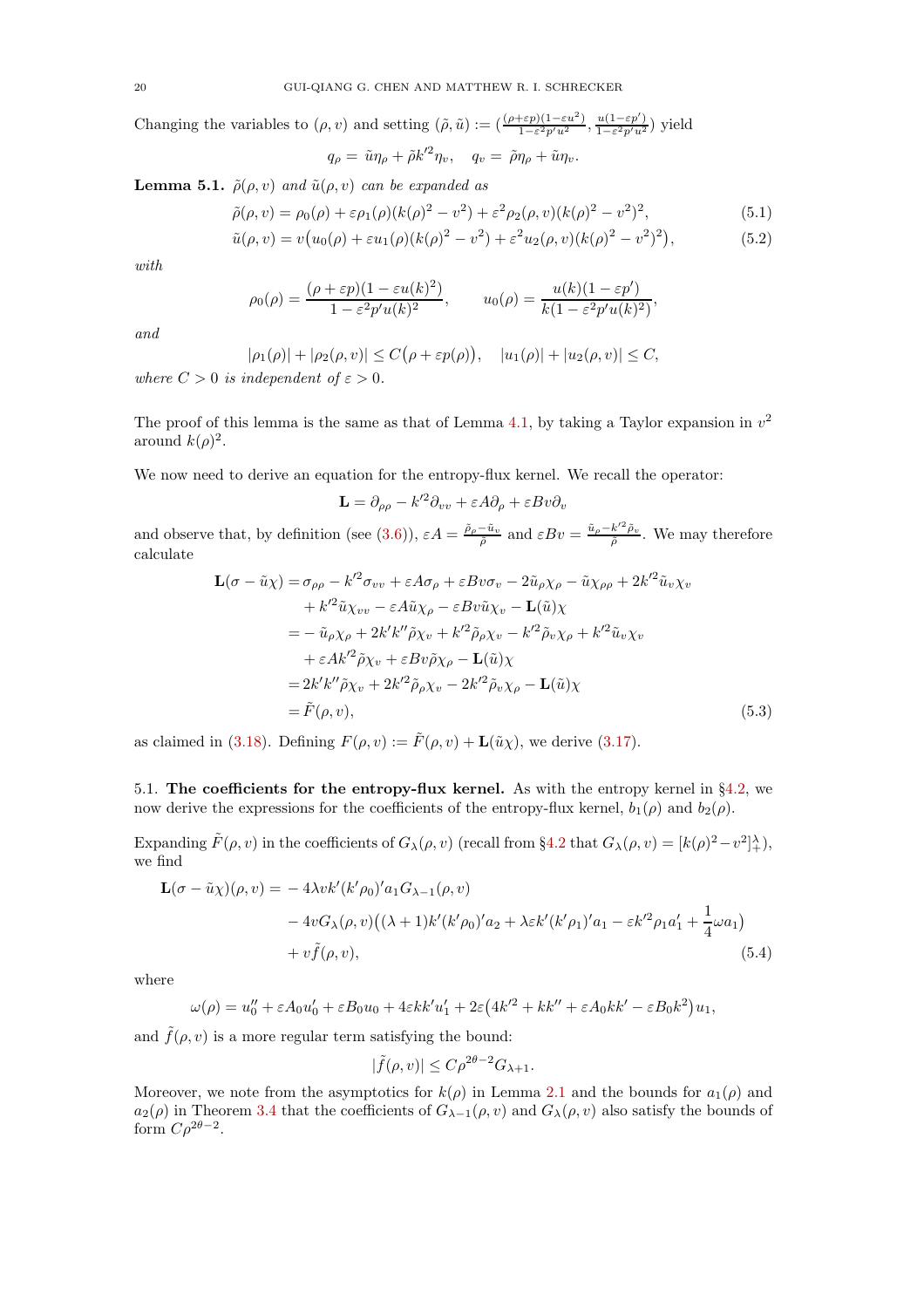We are now looking for the entropy-flux kernel in the form:

$$
(\sigma - \tilde{u}\chi)(\rho, v) = -v(b_1(\rho)G_\lambda(\rho, v) + b_2(\rho)G_{\lambda+1}(\rho, v)) + h(\rho, v).
$$

We write  $b_i(\rho) = W_i(\rho) a_i(\rho)$ ,  $i = 1, 2$ , below to emphasize the relation between coefficients  $b_i(\rho)$ and  $a_i(\rho)$ . Applying operator **L** to this ansatz, we have

$$
\mathbf{L}(\sigma - \tilde{u}\chi) = -4\lambda v a_1 k'(kW_1)' G_{\lambda-1}(\rho, v)
$$
  
+  $G_{\lambda}(\rho, v)v(-W_1''a_1 - 2W_1'a_1' - 4(\lambda + 1)kk'a_2(W_2' + \frac{k'}{k}W_2)$   
+  $(W_2 - W_1)a_1'' - \varepsilon A_0 W_1'a_1 - \varepsilon B_0 W_1a_1 + \varepsilon A_0(W_2 - W_1)a_1'$   
+  $2\lambda \varepsilon B_0(W_2 - W_1)a_1 - 2\lambda \varepsilon^2 kk'A_1a_1(W_1 - W_2)$   
+  $2\lambda \varepsilon^2 (W_1 - W_2)B_1a_1k^2$   
+  $G_{\lambda+1}(\rho, v)v(-W_2''a_2 - 2W_2'a_2' - W_2a_2'' - 2\lambda \varepsilon^3 A_2W_1a_1kk'$   
+  $2\lambda \varepsilon^3 B_2v^2W_1a_1 - \varepsilon(A - A_0)W_1'a_1 - \varepsilon(A - A_0)W_1a_1'$   
-  $2(\lambda + 1)\varepsilon(A - A_0)W_2a_2kk' - 2\lambda \varepsilon(B - B_0)W_1a_1$   
+  $2(\lambda + 1)\varepsilon(B - B_0)v^2W_2a_2 - \varepsilon AW_2'a_2' - \varepsilon AW_2a_2'$   
-  $\varepsilon BW_2a_2 - 2(\lambda + 1)\varepsilon B_0W_2a_2$ ) (5.5)

Matching the coefficients in the terms of  $G_{\lambda-1}(\rho, v)$  in [\(5.4\)](#page-19-1) and [\(5.5\)](#page-20-0),  $W_1(\rho)$  must solve

<span id="page-20-0"></span>
$$
(kW_1)'(\rho) = (k'\rho_0)'(\rho).
$$

This has the solution

<span id="page-20-1"></span>
$$
W_1(\rho) = \frac{k'(\rho)}{k(\rho)} \rho_0(\rho).
$$
\n(5.6)

For coefficient  $W_2$ , comparing the next most singular terms yields

$$
W_2'(\rho) + \frac{k'(\rho)}{k(\rho)}W_2(\rho) - \frac{\tilde{W}(\rho)}{4(\lambda+1)k(\rho)k'(\rho)a_2(\rho)}W_2(\rho) = \frac{\tilde{\Omega}(\rho)}{4(\lambda+1)k(\rho)k'(\rho)a_2(\rho)},
$$

where  $\tilde{W}(\rho)$  is defined as in [\(4.4\)](#page-11-2), and  $\tilde{\Omega}$  is given by

$$
\tilde{\Omega} = -W_1'' a_1 - 2W_1' a_1' - W_1 \tilde{W} - \varepsilon A_0 W_1' a_1 - \varepsilon B_0 W_1 a_1 \n+ 4(\lambda + 1)k'(k'\rho_0)' a_2 + 4\lambda \varepsilon k'(k'\rho_1)' a_1 - 4\varepsilon k'^2 \rho_1 a_1' + \omega a_1.
$$
\n(5.7)

Using the expressions for  $(W_1, \tilde{u}, \tilde{\rho})$  in [\(5.6\)](#page-20-1) and Lemma [5.1,](#page-19-2) and applying once again Lemma [2.1,](#page-5-1) we see that  $\tilde{\Omega}(\rho) = O\left(\rho^{2\theta-2}\right)$ .

From [\(4.6\)](#page-11-1) and the expression for  $a_2(\rho)$ , we have

$$
-\frac{\tilde{W}(\rho)}{4(\lambda+1)k(\rho)k'(\rho)a_2(\rho)}=\frac{\mathrm{d}}{\mathrm{d}\rho}\left(\log\int_0^{\rho}e^{-\tilde{a}(\tau)}k(\tau)^{\lambda}k'(\tau)^{-\frac{1}{2}}\tilde{W}(\tau)\,\mathrm{d}\tau\right).
$$

Now we define an integrating factor:

$$
I(\rho) = \exp\left\{ \int^{\rho} \left( \frac{k'(s)}{k(s)} + \frac{d}{ds} \left( \log \int_0^s e^{-\tilde{a}(\tau)} k(\tau)^{\lambda} k'(\tau)^{-\frac{1}{2}} \tilde{W}(\tau) d\tau \right) \right) ds \right\}
$$
  
=  $k(\rho) \int_0^{\rho} e^{-\tilde{a}(\tau)} k(\tau)^{\lambda} k'(\tau)^{-\frac{1}{2}} \tilde{W}(\tau) d\tau.$ 

One may check  $I(\rho) = O(\rho^{\theta})$  as  $\rho \to 0$ . Thus,  $\frac{\tilde{\Omega}(\rho)}{4(\lambda+1)k(\rho)k'(\rho)a_2(\rho)}I(\rho) = O(\rho^{-1+\theta})$  as  $\rho \to 0$ , and hence is integrable. Therefore, we obtain

$$
W_2(\rho) = I(\rho)^{-1} \int_0^{\rho} \frac{\tilde{\Omega}}{4(\lambda+1)kk'a_2}(s)I(s) ds.
$$
 (5.8)

It is simple to verify that  $|W_2(\rho)| \leq C$ , where C depends only on  $\rho_M$ .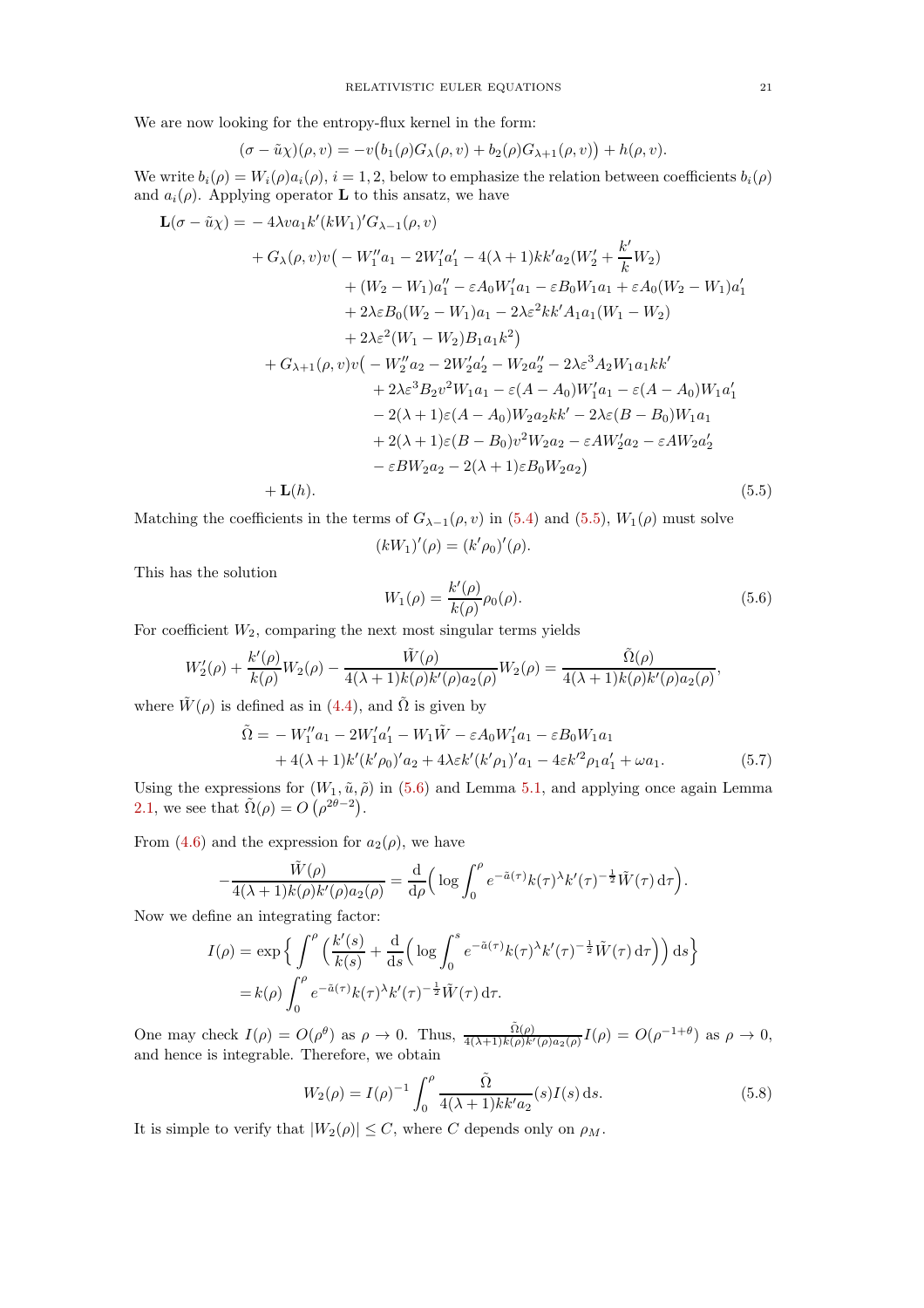5.2. Proof of the existence and regularity of the entropy-flux kernel. As for the remainder function in the expansion of the entropy kernel, we derive an equation for  $\mathbf{L}h$ , where  $\tilde{\mathbf{L}}$  is defined as in [\(4.7\)](#page-11-4).

**Proposition 5.2.** The remainder function  $h(\rho, v)$  satisfies

$$
\mathcal{F}(\tilde{\mathbf{L}}h)(\rho,\xi) = \mathcal{F}(\mathcal{T}(g))(\rho,\xi)
$$
  
 :=  $-\mathcal{F}(\varepsilon(A-A_0)g_\rho) - \mathcal{F}(\varepsilon B v g_v) - \beta(\rho)\hat{g} + H_1(\rho)k(\rho)\xi\hat{f}_{\lambda+2}(k(\rho)\xi) + \varepsilon^2 r(\rho,\xi),$ 

where  $H_1(\rho) = O(\rho^{-1+2\theta})$  as  $\rho \to 0$  and  $r(\rho, \xi) = O(\rho^{-1+2\theta}(k(\rho)|\xi|)^{-\lambda-1-\alpha-\frac{1}{2}})$  as  $\xi \to \infty$ , for some  $\alpha > 0$ .

In particular,  $r(\rho, \xi)$  acts asymptotically like  $\widehat{f}_{\lambda+1+\alpha}(k(\rho)\xi)$  as  $\xi \to \infty$ . As the proof is very similar to that of Proposition [4.2,](#page-12-0) we omit it.

Observe that

$$
k(\rho)|\xi\widehat{f}_{\lambda+2}(k(\rho)\xi)| \leq \begin{cases} C & \text{if } k(\rho)|\xi| \leq 1, \\ C|k(\rho)\xi|^{-\lambda-\frac{3}{2}} & \text{if } k(\rho)|\xi| > 1, \end{cases}
$$

so that  $k(\rho)\xi\widehat{f}_{\lambda+2}(k(\rho)\xi)$  satisfies the same bound as  $\widehat{f}_{\lambda+1}(k(\rho)\xi)$ . We may prove the following theorem analogously to Theorems [4.5](#page-14-0) and [4.7–](#page-16-0)[4.8.](#page-18-1)

<span id="page-21-1"></span>**Theorem 5.3** (Existence and Regularity of the Entropy-Flux Kernel). For  $\gamma \in (1,3)$ , there exists  $\widehat{h} \in L^{\infty}(0, \rho_M; L^2(\mathbb{R}))$  that is a fixed point of

$$
\widehat{h}(\rho,\xi) = \int_0^\rho \tilde{K}(\rho,s;\xi)\mathcal{F}(\mathcal{T}(h))(s,\xi)\,\mathrm{d}s\tag{5.9}
$$

such that  $\widehat{h}(\rho, \xi)$  satisfies

$$
\|\widehat{h}(\rho,\cdot)\|_{L^2} + \|\rho \widehat{h}_{\rho}(\rho,\cdot)\|_{L^2} \le C\rho^{1 + \frac{3\theta}{2}} e^{\frac{\rho^{2\theta}}{2\theta}}.
$$
\n(5.10)

The remainder function  $h = h(\rho, v)$  is such that  $\partial_v^{\mu} h$  is Hölder continuous in  $(\rho, v)$  for  $\rho > 0$ for all  $\mu$  with  $0 \leq \mu < \lambda + 2$ . In addition, if  $0 < \beta < \mu$ ,

 $|\partial_v^{\beta} h(\rho, v)| \leq C \rho^{1+\theta-2\mu\theta+\beta\theta} [k(\rho)^2 - v^2]_+^{\mu-\beta}.$ 

Finally, as  $\varepsilon \to 0$ ,  $\sigma(\rho, v, s) \to \sigma^*(\rho, v, s)$  locally uniformly, where  $\sigma^*$  is the classical entropy-flux kernel as in [\[4,](#page-36-18) [5\]](#page-36-10). In particular,

$$
\|\sigma(\rho,\cdot,\cdot)-\sigma^*(\rho,\cdot,\cdot)\|_{L^\infty(\{0\leq \rho\leq \rho_M\})}\leq C\varepsilon.
$$

In what follows, especially in §[6,](#page-22-0) we require not only an expansion for  $\sigma - \tilde{u}\chi$ , but also for  $\sigma - \lambda_{\pm} \chi$ , where  $\lambda_{\pm}$  are the eigenvalues of the system defined in §2.

<span id="page-21-0"></span>Corollary 5.4.  $\sigma - \lambda_{\pm} \chi$  satisfy the following expansions:

$$
(\sigma - \lambda_{\pm} \chi)(\rho, v, s) = (\sigma - \lambda_{\pm} \chi)(\rho, v - s, 0) = (\mp k - (v - s))\rho_0 \frac{k'}{k} \chi(\rho, v - s) + R_{\pm}(\rho, v - s),
$$
  
where  $|R_{\pm}(\rho, v - s)| \le C|k(\rho)^2 - (v - s)^2|\chi(\rho, v - s).$ 

Proof. We begin by recalling

$$
\lambda_{\pm} = \tilde{u} \pm \tilde{\rho} k'(\rho).
$$

To show that  $\sigma - \lambda_+ \chi$  remain invariant under the Lorentzian transformation, it suffices to check that the functions and their derivatives with respect to  $\rho$  at  $\rho = 0$  remain invariant. However, this follows from the simple fact that

$$
(\tilde{\rho}k'(\rho)\chi(\rho,v-s))_{\rho}\to 0
$$
 in the sense of measures as  $\rho\to 0$ .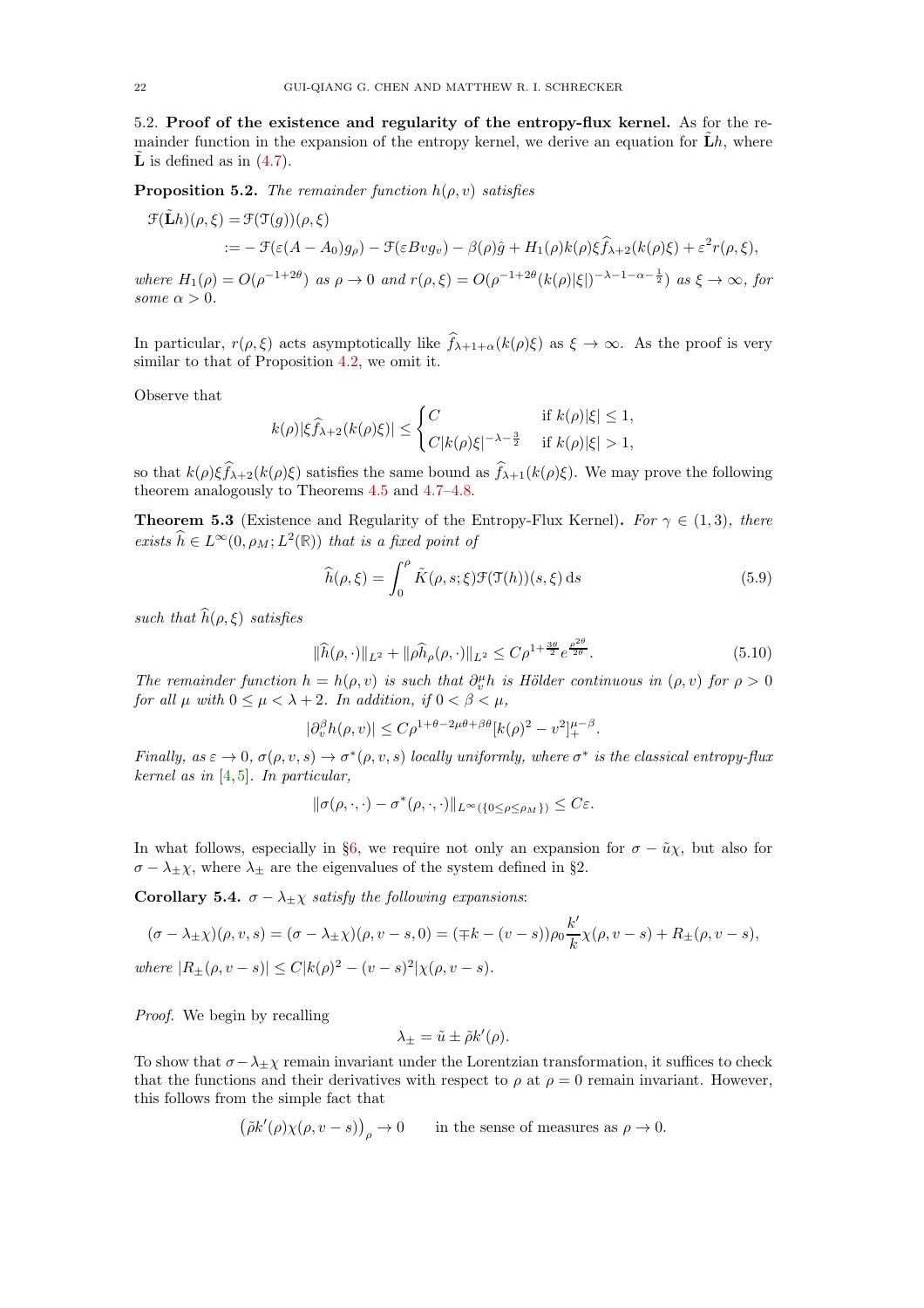Considering the case for  $s = 0$  without loss of generality, we use expansions [\(3.11\)](#page-8-4) and [\(3.19\)](#page-9-2)

$$
(\sigma - \lambda_{\pm} \chi)(\rho, v, 0) = (\mp k - v)\rho_0 \frac{k'}{k} a_1 [k^2 - v^2]_+^{\lambda}
$$
  
–  $(\pm \rho_1 a_1 k' \pm \rho_2 (k^2 - v^2) a_1 k' \pm \tilde{\rho} a_2 k' + v b_2) [k^2 - v^2]_+^{\lambda+1}$   
 $\mp \tilde{\rho} k' g(\rho, v) + h(\rho, v),$ 

from which the desired conclusion follows directly.  $\Box$ 

for  $\chi(\rho, v)$  and  $(\sigma - \tilde{u}\chi)(\rho, v)$  to obtain

In the reduction argument of the next section, we require an accurate analysis of the singularities of the entropy and entropy-flux kernels constructed above. To this end, we now provide explicit formulae for the singularities in the fractional derivatives of order  $\lambda + 1$ .

<span id="page-22-2"></span>**Proposition 5.5** (Explicit Singularities of the Entropy Kernels). The two distributions  $\partial_v^{\lambda+1}\chi$ and  $\partial_{v}^{\lambda+1}\sigma$  satisfy

$$
\partial_v^{\lambda+1} \chi = k'(\rho)^{-\frac{1}{2}} e^{\tilde{a}(\rho)} \sum_{\pm} K^{\pm} \delta_{v=\mp k(\rho)} + e^I(\rho, v),
$$
  

$$
\partial_v^{\lambda+1}(\sigma - \tilde{u}\chi) = -v\rho_0(\rho)k(\rho)^{-1}k'(\rho)^{\frac{1}{2}} e^{\tilde{a}(\rho)} \sum_{\pm} K^{\pm} \delta_{v=\mp k(\rho)} + e^{II}(\rho, v),
$$
(5.11)

where  $K^{\pm}$  are constants, and  $e^{I}$  and  $e^{II}$  are Hölder continuous functions in the interior of the support of the kernels such that

$$
|e^{I}(\rho, v)| \leq C k(\rho)^{\lambda - 1 + 2\alpha} [k(\rho)^{2} - v^{2}]_{+}^{-\alpha}, \tag{5.12}
$$

$$
|e^{II}(\rho, v)| \le C k(\rho)^{\lambda + 2\alpha} [k(\rho)^2 - v^2]_+^{-\alpha}
$$
\n(5.13)

for all  $\alpha \in (0,1]$ .

*Proof.* The identities for the fractional derivatives  $\partial_t^{\lambda+1} G_\lambda$  and  $\partial_v^{\lambda} G_\lambda$  may be found in [\[4,](#page-36-18) Proof of Proposition 2.4]. The desired representations then follow from expansions [\(3.11\)](#page-8-4) and [\(3.19\)](#page-9-2), exactly as in that proof.  $\Box$ 

Finally, we record a property of the coefficients to be required in the sequel.

<span id="page-22-1"></span>**Proposition 5.6.** We define a coefficient  $D = D(\rho)$  as  $D(\rho) := a_1(\rho) b_1(\rho) - 2k(\rho)^2 (a_1(\rho) b_2(\rho) - a_2(\rho) b_1(\rho)).$ 

Then there exists  $\varepsilon_0 > 0$  such that, for all  $\varepsilon \in (0, \varepsilon_0)$ ,  $D(\rho) > 0$  for any  $\rho \in (0, \rho_M)$ .

Proof. This follows from the formulae and bounds given for the coefficients above in Theorems [3.4](#page-8-2) and [3.6.](#page-9-1) Indeed, a calculation shows

$$
D(\rho) = \frac{a_1(\rho)^2}{2(\lambda+1)p'(\rho)} \left(\rho p''(\rho) + 2p'(\rho) + O(\varepsilon \rho^{\gamma-1})\right).
$$

### 6. Compactness Framework

<span id="page-22-0"></span>Now that the entropy and entropy-flux kernels have been constructed, we apply them to analyze the compactness properties of a sequence of solutions or approximate solutions of system [\(1.1\)](#page-0-0). Therefore, the principal aim of this section is to show that a uniformly bounded sequence of functions satisfying the  $H_{\text{loc}}^{-1}$  compactness of the entropy dissipation measures (see [\(6.1\)](#page-23-0) below) can be shown to converge not only weakly, but also strongly in  $L_{loc}^p$ .

<span id="page-22-4"></span><span id="page-22-3"></span>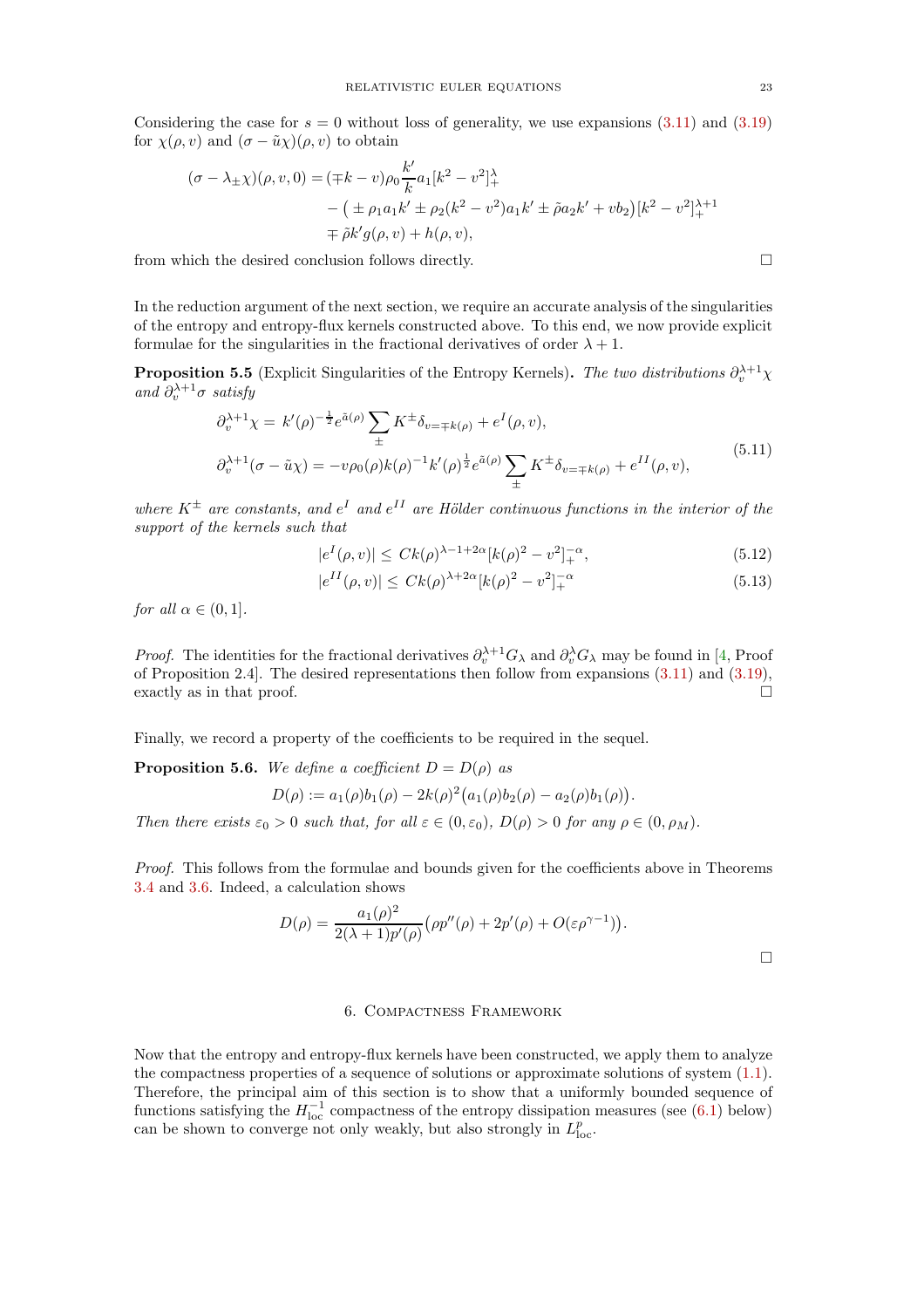<span id="page-23-1"></span>**Theorem 6.1** (Compactness of Approximate Solutions). Let  $(\rho^{\delta}, u^{\delta}) \in (L^{\infty}(\mathbb{R}^2_+))^2$  with  $\rho^{\delta} \geq 0$ be a function sequence for  $\delta \in (0,1)$  such that

$$
|u^{\delta}(t,x)| \le M < \frac{1}{\sqrt{\varepsilon}}, \quad 0 \le \rho^{\delta}(t,x) \le \rho_M < \rho_{\text{max}}^{\varepsilon} \qquad \text{for a.e. } (t,x) \in \mathbb{R}_+^2
$$

for  $\varepsilon \in (0, \varepsilon_0]$  with some  $\varepsilon_0 > 0$  defined as in Proposition [5.6](#page-22-1), and M and  $\rho_M$  independent of  $\delta > 0$ . Suppose that the sequence of entropy dissipation measures

<span id="page-23-0"></span>
$$
\eta(\rho^{\delta}, u^{\delta})_t + q(\rho^{\delta}, u^{\delta})_x \qquad \text{is compact in } H^{-1}_{\text{loc}}(\mathbb{R}^2_+) \tag{6.1}
$$

for any weak entropy pair  $(\eta, q)$ . Then there exist a subsequence (still denoted)  $(\rho^{\delta}, u^{\delta})$  and measurable functions  $(\rho, u)$  such that

$$
|u(t,x)| \le M, \quad 0 \le \rho(t,x) \le \rho_M \qquad \text{for a.e. } (t,x) \in \mathbb{R}_+^2,
$$

and  $(\rho^{\delta}, u^{\delta})$  converges strongly to  $(\rho, u)$  as  $\delta \to 0$  in  $L^{r}_{loc}(\mathbb{R}^{2}_{+})$  for all  $r \in [1, \infty)$ .

The proof of this theorem rests on two main ingredients: the div-curl lemma of Murat-Tartar [\[21,](#page-36-12)[26\]](#page-36-13), and the following reduction result for Young measures constrained by the Tartar commutation relation whose proof is temporarily postponed.

<span id="page-23-2"></span>**Theorem 6.2** (Reduction of Support of the Young Measure). Suppose that  $\nu(\rho, v)$  is a Young measure (probability measure) with bounded support contained in  $\{|v| \le v(M), 0 \le \rho \le \rho_M\}$ satisfying the commutation relation:

<span id="page-23-3"></span>
$$
\overline{\eta_1 q_2 - \eta_2 q_1} = \overline{\eta_1} \overline{q_2} - \overline{\eta_2} \overline{q_1} \tag{6.2}
$$

for any two weak entropy pairs  $(\eta_1, q_1)$  and  $(\eta_2, q_2)$ , where we have denoted

$$
\overline{f} := \int f(\rho, v) d\nu(\rho, v) \qquad \text{for any continuous function } f(\rho, v).
$$

Then either  $\nu$  is supported in the vacuum line  $\{\rho = 0\}$  or the support of  $\nu$  is a single point.

*Proof of Theorem* [6.1](#page-23-1). For convenience, we work in the  $(\rho, v)$ –coordinates. As the function sequence  $(\rho^{\delta}, v^{\delta})$  with  $v^{\delta} = v(u^{\delta})$  is uniformly bounded in  $L^{\infty}(\mathbb{R}^2_+)$ , we may extract a weaklystar convergent subsequence (still labelled as)  $(\rho^{\delta}, v^{\delta}) \stackrel{*}{\rightharpoonup} (\rho, v)$  in  $L^{\infty}(\mathbb{R}^2_+)$ . By the fundamental theorem of Young measures (*cf.* [\[1\]](#page-36-21)), we may associate, for  $a.e.$   $(t, x) \in \mathbb{R}^2_+$ , a probability measure  $\nu_{t,x}$  such that, for a.e.  $(t, x)$ , supp  $\nu_{t,x} \subset \{|v| \le v(M), 0 \le \rho \le \rho_M\}$  and

$$
f(\rho^{\delta}(t,x), v^{\delta}(t,x)) \stackrel{*}{\rightharpoonup} \overline{f}(t,x) = \int_{\mathbb{R}^2_+} f(\rho, v) \, \mathrm{d}\nu_{t,x}(\rho, v) \qquad \text{in } L^{\infty}(\mathbb{R}^2_+)
$$

for any continuous function  $f : \mathbb{R}^2_+ \to \mathbb{R}$ .

We take any two weak entropy pairs  $(\eta_1, q_1)$  and  $(\eta_2, q_2)$  and, for simplicity of notation, we define  $\eta_i^{\delta} = \eta_i(\rho^{\delta}(t,x), v^{\delta}(t,x))$  and  $q_i^{\delta} = q_i(\rho^{\delta}(t,x), v^{\delta}(t,x))$  for  $i = 1, 2$ . Then, by definition of the Young measure, we have

$$
\eta_1^{\delta} q_2^{\delta} - \eta_2^{\delta} q_1^{\delta} \stackrel{*}{\rightharpoonup} \overline{\eta_1 q_2 - \eta_2 q_1} \quad \text{in } L^{\infty}(\mathbb{R}^2_+) \text{ as } \delta \to 0.
$$

On the other hand, by the  $H^{-1}$ -compactness assumption [\(6.1\)](#page-23-0), we may apply the div-curl lemma (*cf.* [\[21,](#page-36-12) [26\]](#page-36-13)) to sequences  $w_1^{\delta} = (\eta_1^{\delta}, \eta_1^{\delta})$  and  $w_2^{\delta} = (q_2^{\delta}, -\eta_2^{\delta})$  to obtain

 $\eta_1^{\delta} \, q_2^{\delta} - \eta_2^{\delta} \, q_1^{\delta} \, \rightarrow \, \overline{\eta_1} \, \overline{q_2} - \overline{\eta_2} \, \overline{q_1}$  in the sense of distributions on  $\mathbb{R}^2_+$  as  $\delta \rightarrow 0$ .

Thus, by uniqueness of weak limits, for  $a.e.$   $(t, x)$ , we have the Tartar commutation relation:

$$
\overline{\eta_1 q_2 - \eta_2 q_1} = \overline{\eta_1} \, \overline{q_2} - \overline{\eta_2} \, \overline{q_1}
$$

for any two weak entropy pairs  $(\eta_1, q_1)$  and  $(\eta_2, q_2)$ .

We conclude by applying Theorem [6.2](#page-23-2) to show that, for a.e.  $(t, x)$ ,  $\nu_{t, x}$  is either constrained to a point, so that  $\nu_{t,x} = \delta_{(\rho(t,x),v(t,x))}$ , or  $\nu_{t,x}$  is supported in the vacuum line: supp $\nu_{t,x} \subset {\rho = 0}$ .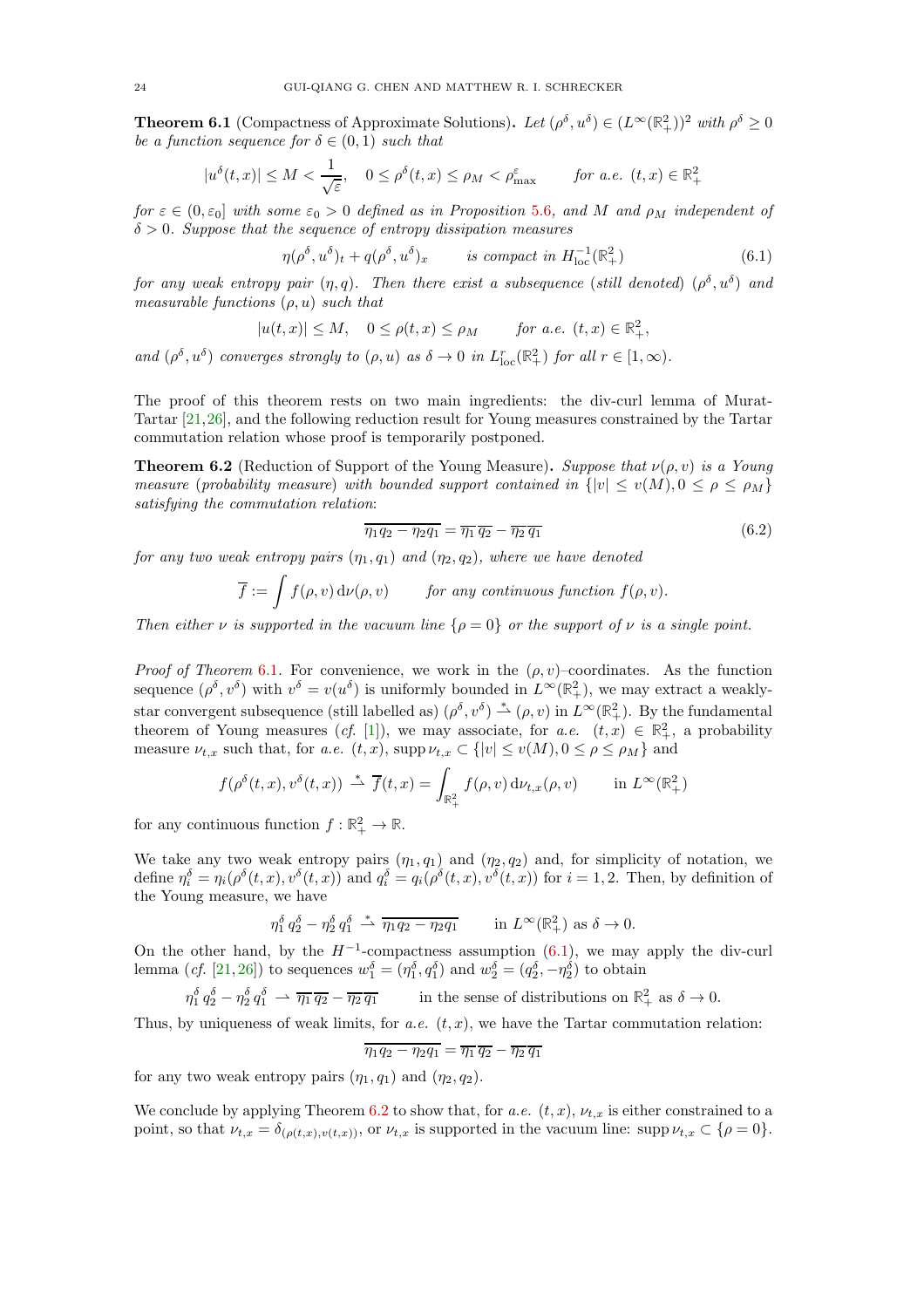In either case, changing back to the conserved variables U implies that the Young measure  $\nu_{t,x}$ is a point mass *a.e.*. Then we conclude the strong convergence as claimed.  $\square$ 

The rest of this section is devoted to the proof of Theorem [6.2.](#page-23-2) As a preliminary step, we extend a result of DiPerna [\[14\]](#page-36-11) for the classical Euler equations to the relativistic case. This lemma tells us that, in the  $(w, z)$ –plane, the smallest triangle containing the support of the Young measure  $\nu_{t,x}$  (considered as a measure in  $(w, z)$ ) must have its vertex in the support of  $\nu_{t,x}$ . Note that the vacuum line  $\{\rho = 0\}$  corresponds to line  $\{w = z\}$ .

<span id="page-24-2"></span>**Lemma 6.3.** Let  $\nu$  be a probability measure on set  $\{w \geq z\}$  with non-trivial support away from the vacuum line, i.e., supp  $\nu \cap \{w > z\} \neq \emptyset$ , and let  $\nu$  further satisfy the commutation relation [\(6.2\)](#page-23-3) for all weak entropy pairs  $(\eta_1, q_1)$  and  $(\eta_2, q_2)$ . Let

$$
\{(w, z) : z_{\min} \le z \le w \le w_{\max}\}\
$$

be the smallest triangle containing the support of  $\nu$  in the  $(w, z)$ -plane. Then its vertex  $(w_{\text{max}}, z_{\text{min}})$ belongs to supp  $\nu$ .

*Proof.* We argue by contradiction. Suppose that there exists  $\alpha > 0$  such that

$$
supp \nu \cap ([w_{\max} - \alpha, w_{\max}] \times [z_{\min}, z_{\min} + \alpha]) = \emptyset.
$$

From the commutation relation [\(6.2\)](#page-23-3) (dropping the test functions and working directly with the kernels), we have

<span id="page-24-0"></span>
$$
\frac{\overline{\chi(s_1)}\sigma(s_2) - \chi(s_2)\sigma(s_1)}{\overline{\chi(s_1)}\ \overline{\chi(s_2)}} = \frac{\overline{\sigma(s_2)}}{\overline{\chi(s_2)}} - \frac{\overline{\sigma(s_1)}}{\overline{\chi(s_1)}} \qquad \text{for } s_1, s_2 \in \mathbb{R} \text{ such that } \overline{\chi(s_1)}\ \overline{\chi(s_2)} \neq 0, \tag{6.3}
$$

where  $\chi(s_j) = \int \chi(\rho, v, s_j) d\nu(\rho, v), j = 1, 2$ . Setting  $s_- := z_{\min}$  and  $s_+ := w_{\max}$ , we consider  $s_1$ and  $s_2$  such that  $0 < s_+ - s_2 < \alpha$  and  $0 < s_1 - s_- < \alpha$ . As supp  $\chi(s) = \sup \sigma(s) = \{z \le s \le w\}$ , we see that  $(w, z) \in \text{supp}(\chi(s_1)\sigma(s_2))$  implies that  $(w, z) \notin \text{supp }\nu$ . Arguing in the same way for  $\chi(s_2)\sigma(s_1)$ , we see that the left-hand side of [\(6.3\)](#page-24-0) vanishes.

We recall from Corollary [5.4](#page-21-0) that

$$
(\sigma - \lambda_{\pm} \chi)(\rho, v - s) = (\mp k - (v - s))\rho_0 \frac{k'}{k} \chi(\rho, v - s) + R_{\pm}(\rho, v - s),
$$

where  $|R_{\pm}(\rho, v - s)| \le C |k(\rho)^{2} - (v - s)^{2}| \chi(\rho, v - s)$ . Then

<span id="page-24-1"></span>
$$
\frac{\overline{\sigma(s)}}{\overline{\chi(s)}} = \frac{\overline{\lambda_{\pm}\chi(s)}}{\overline{\chi(s)}} + \frac{\overline{(\mp k - (v - s))\rho_0 \frac{k'}{k}\chi(s)}}{\overline{\chi(s)}} + \frac{\overline{R_{\pm}(s)}}{\overline{\chi(s)}}.
$$
(6.4)

We define the probability trace measures  $\mu_+$  and  $\mu_-$  by

$$
\frac{\overline{f\chi(s_2)}}{\overline{\chi(s_2)}} \to \langle \mu_+, f(w_{\text{max}}, \cdot) \rangle := \int f(w_{\text{max}}, z) d\mu_+(z) \quad \text{as } s_2 \to s_+,
$$
  

$$
\frac{\overline{f\chi(s_1)}}{\overline{\chi(s_1)}} \to \langle \mu_-, f(\cdot, z_{\text{min}}) \rangle := \int f(w, z_{\text{min}}) d\mu_-(w) \quad \text{as } s_1 \to s_-,
$$

for any continuous function  $f = f(w, z)$ . It is now standard to see that these measures are well defined  $(cf. [14])$  $(cf. [14])$  $(cf. [14])$ . We note that

$$
\left| \frac{\overline{(-k - (v - s_2))\rho_0 \frac{k'}{k}\chi(s_2)}}{\overline{\chi(s_2)}} \right| \le C \max_{(w,z) \in \text{supp}\,\nu \cap \{w \ge s_2\}} |w - s_2| \to 0 \quad \text{as } s_2 \to s_+,
$$
  

$$
\left| \frac{\overline{(k - (v - s_1))\rho_0 \frac{k'}{k}\chi(s_1)}}{\overline{\chi(s_1)}} \right| \le C \max_{(w,z) \in \text{supp}\,\nu \cap \{z \le s_1\}} |z - s_1| \to 0 \quad \text{as } s_1 \to s_-.
$$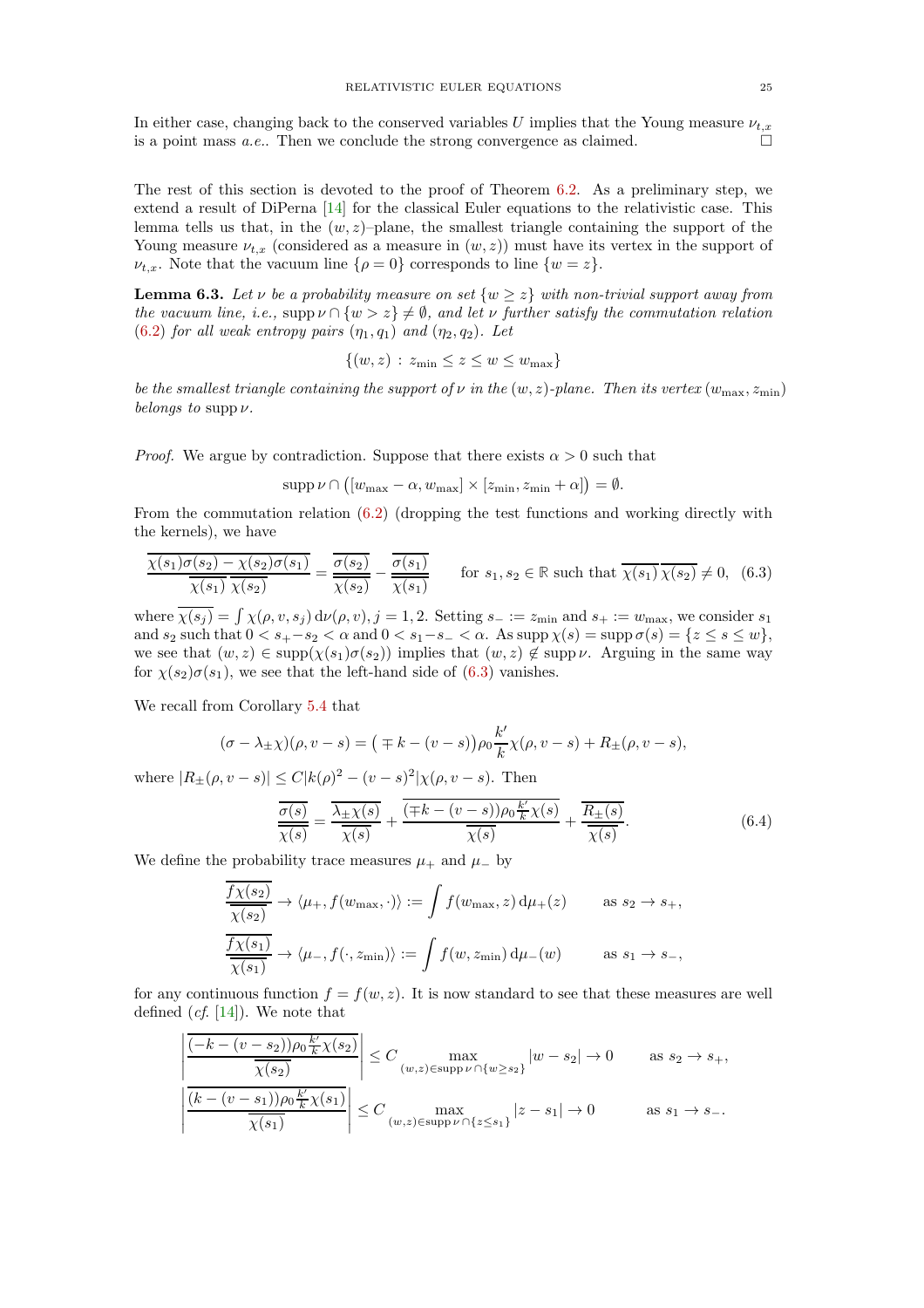Moreover,

$$
\left|\frac{\overline{R_\pm(s)}}{\overline{\chi(s)}}\right| \leq C \max_{(w,z)\in \text{ supp }\nu}[k^2-(v-s)^2]_+ \leq C \max_{\text{supp }\nu}|w-s_2||z-s_1| \to 0
$$

as either  $s \to s_+$  or  $s \to s_-$ . Thus, we deduce from [\(6.4\)](#page-24-1) that

<span id="page-25-0"></span>
$$
\langle \mu_+, \lambda_+ \rangle - \langle \mu_-, \lambda_- \rangle = 0. \tag{6.5}
$$

Now suppose that  $(w_{\text{max}}, z_1)$  and  $(w_2, z_{\text{min}})$  are the points on the edges of the triangle with the coordinates given by  $z_1 = v_1 - k(\rho_1)$  and  $w_2 = v_2 + k(\rho_2)$ . Observe that necessarily  $v_1 \ge v_2$ with equality only at the vertex of the triangle. Now we calculate

$$
\lambda_{+}(w_{\max}, z_{1}) - \lambda_{-}(w_{2}, z_{\min})
$$
\n
$$
= \frac{(u_{1} - u_{2})(1 + \varepsilon\sqrt{p'(\rho_{1})}\sqrt{p'(\rho_{2})}) + (\sqrt{p'(\rho_{1})} + \sqrt{p'(\rho_{2})})(1 - \varepsilon u_{1}u_{2})}{(1 - \varepsilon u_{1}\sqrt{p'(\rho_{1})})(1 - \varepsilon u_{2}\sqrt{p'(\rho_{2})})} > 0,
$$

as either  $u_1 > u_2$  or  $u_1 = u_2$  and  $\rho_1 = \rho_2 > 0$ . As both  $\mu_+$  and  $\mu_-$  are probability measures, this gives the desired contradiction to (6.5) this gives the desired contradiction to [\(6.5\)](#page-25-0).

To prove Theorem [6.2,](#page-23-2) we exploit the existence of an imbalance of regularity in the commutation relation  $(6.2)$ , following the approach as developed in  $[4, 20]$  $[4, 20]$  (also see [\[14\]](#page-36-11)).

We write  $P_j := \partial_{s_j}^{\lambda+1}$ ,  $j = 2, 3$ , for the fractional derivative operators, and define  $\chi_j = \chi(\rho, v - \rho)$  $(s_j)$ ,  $j = 2, 3$ , and similarly for the other terms. Then distributions  $\overline{P_j \chi(s_j)}$ ,  $j = 2, 3$ , are defined as acting on test functions  $\psi \in C_c^{\infty}(\mathbb{R})$  by

$$
\langle \overline{P_j \chi(s_j)}, \psi \rangle = -\int_{\mathbb{R}} \overline{\partial_{s_j}^{\lambda} \chi(s_j)} \psi'(s_j) \, \mathrm{d}s_j \qquad \text{for } j = 2, 3.
$$

We choose standard (but distinct) mollifiers  $\phi_j \in C_c^{\infty}(\mathbb{R})$ ,  $j = 2, 3$ , so that  $\phi_j(s_j) \geq 0$ ,  $\int_{\mathbb{R}} \phi_j(s_j) ds_j = 1$ , and supp  $\phi_j(s_j) \subset (-1, 1)$ , and set  $\phi_j^{\varrho}(s_j) = \frac{1}{\varrho} \phi_j(\frac{s_j}{\varrho})$  for  $\varrho > 0$ .

The strategy of the proof is first to apply operators  $P_2$  and  $P_3$  to the commutation relation [\(6.2\)](#page-23-3) and then to mollify them. To make clear the claimed imbalance of regularity, we make use of the fact that the limit of a mollified product of a measure with a BV function depends on the choice of mollifiers used  $(cf. [10])$  $(cf. [10])$  $(cf. [10])$ . Mollifying the entropy and entropy-flux kernels and taking  $s_2, s_3 \rightarrow s_1$ , we obtain the expressions of form:

<span id="page-25-2"></span>
$$
\overline{P_j \chi_j^{\delta}} = \overline{P_j \chi_j} * \phi_j^{\rho}(s_1) = \int \overline{\partial_{s_j}^{\lambda} \chi(s_j)} \frac{1}{\rho^2} \phi_j'(\frac{s_1 - s_j}{\rho}) ds_j \quad \text{for } j = 2, 3.
$$
 (6.6)

Once we have differentiated and mollified the commutation relation [\(6.2\)](#page-23-3), we pass  $\rho \to 0$ , relying on the properties of cancellation of singularities of the entropy and entropy-flux kernels to obtain a limit depending on  $\phi_2$  and  $\phi_3$ . These properties are stated in the following lemma.

<span id="page-25-1"></span>**Lemma 6.4** (Cancellation of singularities). As  $\rho \rightarrow 0$ , we have the following convergence properties:

- (i) For  $j = 2, 3$ , functions  $\chi_1 P_j \sigma_j^{\varrho} \sigma_1 P_j \chi_j^{\varrho}$  are Hölder continuous in  $(\rho, v, s_1)$  and uniformly in  $\rho$ . Moreover, there exists a continuous function  $X_1 = X(\rho, v, s_1)$ , independent of the choice of mollifying sequence, such that  $\chi_1 P_j \sigma_j^{\rho} - \sigma_1 P_j \chi_j^{\rho} \to X_1$  uniformly in  $(\rho, v, s_1)$  when  $\rho \to 0$ .
- (ii)  $P_2\chi_2^{\varrho}P_3\sigma_3^{\varrho}-P_3\chi_3^{\varrho}P_2\sigma_2^{\varrho}$  are uniformly bounded measures such that, as  $\varrho\to 0$ ,

$$
P_2 \chi_2^{\rho} P_3 \sigma_3^{\rho} - P_3 \chi_3^{\rho} P_2 \sigma_2^{\rho} \rightharpoonup Y(\phi_2, \phi_3) M(\rho) D(\rho) \sum_{\pm} (K^{\pm})^2 \delta_{s_1 = v \pm k(\rho)}
$$

weakly-star in measures in  $s_1$  and uniformly in  $(\rho, v)$ , where

$$
Y(\phi_2, \phi_3) = \int_{-1}^1 \int_s^1 (\phi_3(t - s - 1)\phi_2(t) - \phi_2(t - s - 1)\phi_3(t)) dt ds,
$$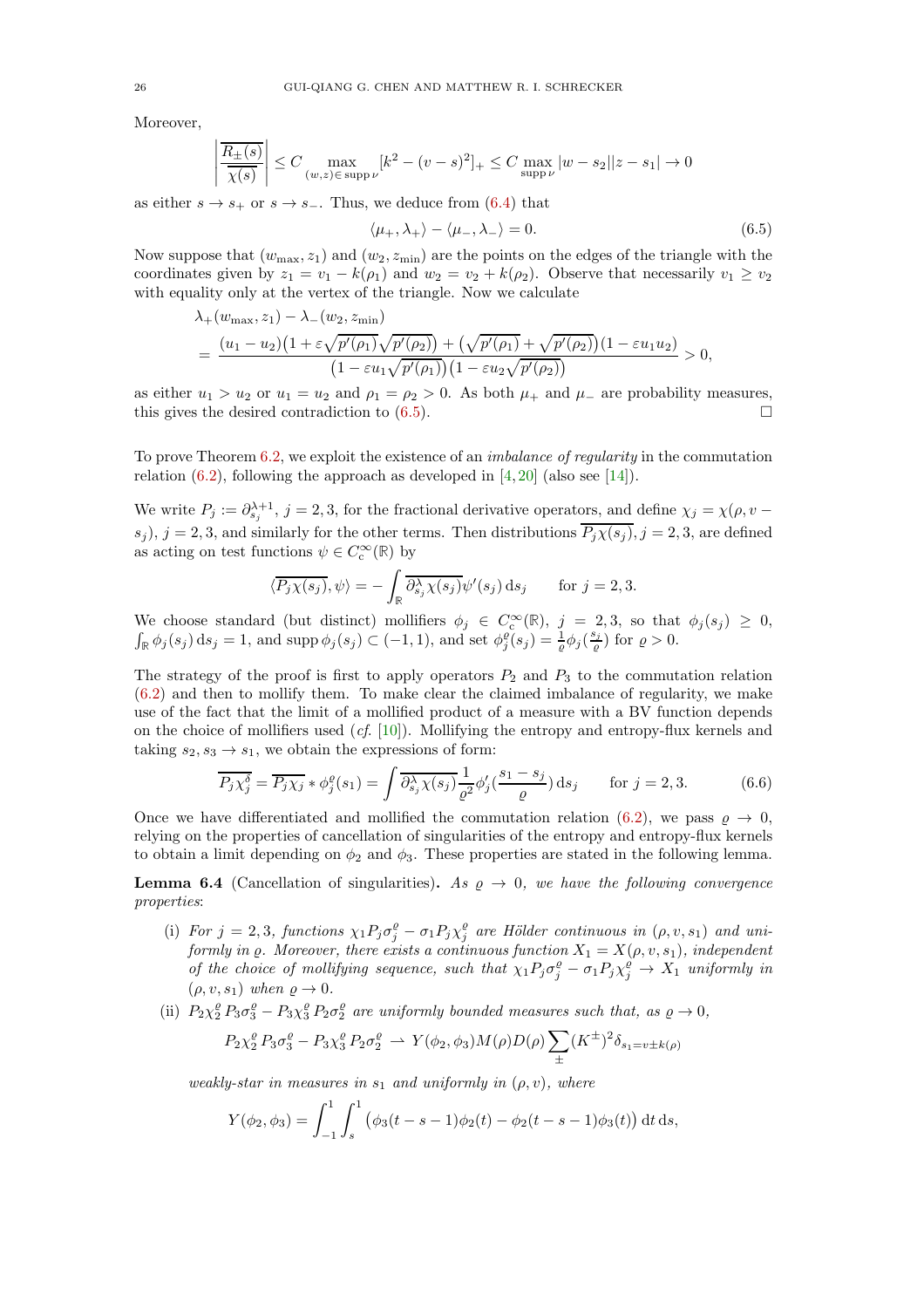$$
M(\rho) = (\lambda + 1)c_{*,\lambda}^{-2}k(\rho)^{2\lambda} \text{ for } \rho > 0, \text{ and } D(\rho) \text{ is as in Proposition 5.6.}
$$

The proof of this lemma is analogous to  $[4, \text{Lemma } 4.2-4.3]$ . For the sake of completeness, we include a proof here in the relativistic setting. It is based on the structure of the fractional derivatives of the kernels given in Proposition [5.5.](#page-22-2)

Proof of Lemma [6.4\(](#page-25-1)i). Since we only require the fine properties of the leading order term in each of the two expansions, we set

$$
\tilde{g}(\rho, v - s_1) = a_2(\rho)G_{\lambda+1}(\rho, v - s_1) + g(\rho, v - s_1),
$$
  
\n
$$
\tilde{h}(\rho, v - s_1) = -(v - s_1)b_2(\rho)G_{\lambda+1}(\rho, v - s_1) + h(\rho, v - s_1).
$$

With this notation, recalling that  $b_1(\rho) = \rho_0(\rho) \frac{k'(\rho)}{k(\rho)}$  $\frac{\kappa(\rho)}{k(\rho)}a_1(\rho)$ , we employ the expansions of Theorems [3.4–](#page-8-2)[3.6](#page-9-1) to write the product as

$$
\chi_1 P_j \sigma_j^{\varrho} - P_j \chi_j^{\varrho} \sigma_1 = E^{I,\varrho} + E^{II,\varrho} + E^{III,\varrho},
$$

where

$$
E^{I,\varrho} := a_1 \rho_0 k^{-1} k^{\prime \frac{1}{2}} e^{\tilde{a}} G_{\lambda,1} \sum_{\pm} K^{\pm} ((s_j - s_1) \delta_{s_j = v \pm k}) * \phi_j^{\varrho},
$$
  
\n
$$
E^{II,\varrho} := \rho_0 k^{-1} k^{\prime \frac{1}{2}} e^{\tilde{a}} \sum_{\pm} K^{\pm} \tilde{g}_1 ((s_j - s_1) \delta_{s_j = v \pm k}) * \phi_j^{\varrho} - k^{\prime - \frac{1}{2}} e^{\tilde{a}} \sum_{\pm} K^{\pm} \tilde{h}_1 \delta_{s_j = v \pm k} * \phi_j^{\varrho},
$$
  
\n
$$
E^{III,\varrho} := (a_1 G_{\lambda,1} + \tilde{g}_1) e_j^{II} * \phi_j^{\varrho} - ((s_1 - v) b_1 G_{\lambda,1} + \tilde{h}_1) e_j^I * \phi_j^{\varrho}.
$$

Using the bounds given by Lemma [2.1](#page-5-1) for  $k(\rho)$  and  $k'(\rho)$ , we bound  $E^{I,\rho}$  by

$$
|E^{I,g}(\rho, v, s_1)| \le C\rho^{\frac{1-\theta}{2}}[k - (v - s_1)]_+^{\lambda}[k + (v - s_1)]_+^{\lambda} \sum_{\pm} K^{\pm}|s_1 - v \mp k|\phi_j^{\theta}(s_1 - v \mp k)
$$
  

$$
\le C\rho^{\frac{1-\theta}{2}} \sum_{\pm} K^{\pm}|s_1 - v \mp k|^{\lambda+1} \varrho^{-1} \phi_j(\frac{s_1 - v \mp k}{\varrho})
$$
  

$$
\le C\rho^{\frac{1-\theta}{2}} \varrho^{\lambda} \to 0
$$

locally uniformly in  $(\rho, v, s_1)$ , as  $\rho \to 0$ , where we have used the fact that supp  $\phi_j \subset (-1, 1)$ .

Next, for  $E^{II,\varrho}$ , we make the bound:

$$
|E^{II,\varrho}(\rho, v-s_1)| \le C\rho^{\frac{1-\theta}{2}}[k^2 - (v-s_1)^2]_+^{\lambda+1} \sum_{\pm} \phi_j^{\varrho}(s_1 - v \mp k) \le C\rho^{\frac{1-\theta}{2}}\varrho^{\lambda} \to 0.
$$

Finally, we consider the remainder term,  $E^{III,\varrho}(\rho, v - s_1)$ . Using bounds [\(5.12\)](#page-22-3)–[\(5.13\)](#page-22-4), we observe

$$
|s_1 - v||e_j^I(\rho, v - s_1)| + |e_j^{II}(\rho, v - s_1)| \le C\rho^{\frac{1-\theta}{2} + 2\alpha\theta} G_{-\alpha}(\rho, v - s_1) \qquad \text{for } \alpha \in (0, 1).
$$

Clearly, this is not Hölder continuous up to the boundary of its support. However, in the region  $\{|k^2 - (v - s_1)^2| \leq \Delta\}$  for  $\Delta > 0$ , we may bound

$$
|E^{III,\varrho}(\rho, v-s_1)| \le C\rho^{\frac{1-\theta}{2}+2\alpha\theta}G_{\lambda-\alpha}(\rho, v-s_1) \le \rho^{3\frac{1-\theta}{2}+2\alpha\theta} \Delta^{\lambda-\alpha},
$$

which may be made arbitrarily small by taking  $0 < \alpha < \min\{1, \lambda\}$  and  $\Delta$  small. On the other hand, in the complement region,  $\{|k^2 - (v - s_1)^2| > \Delta\}$  so that we conclude that  $G_\lambda$ ,  $e_j^I$ , and  $e_j^{II}$  are all uniformly Hölder continuous, and hence  $E^{III,\varrho}$  converges to a Hölder continuous limit on this set, independent of the choice of mollifying sequence.  $\Box$ 

The proof of Lemma [6.4\(](#page-25-1)ii) rests on the observation of [\[19\]](#page-36-16) (and of [\[10\]](#page-36-22) in greater generality) that the limit of a regularized product of a function of bounded variation with a measure depends on the choice of regularization. In particular, for the case of the product of a Heaviside function and a Dirac mass, we use the following lemma.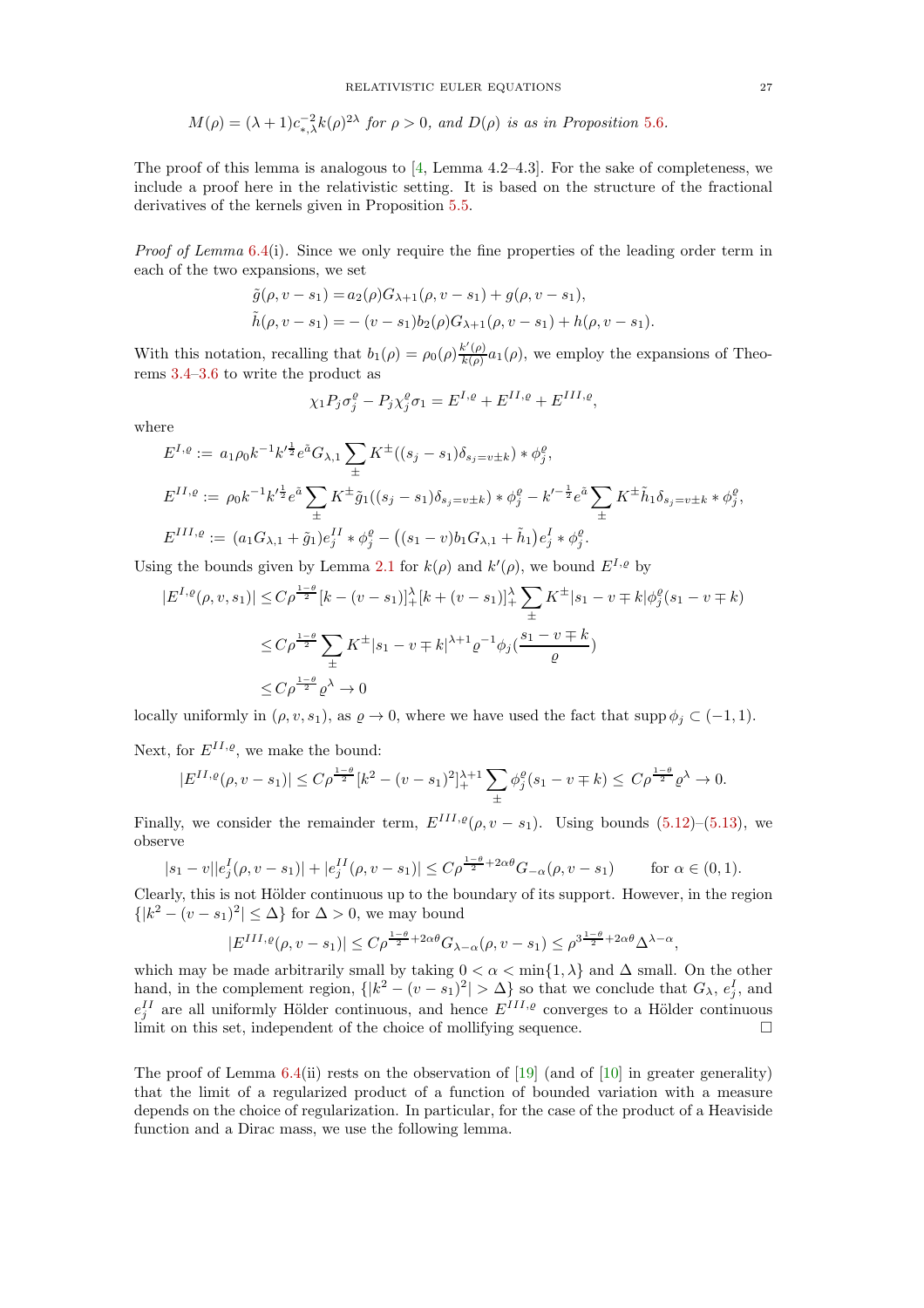<span id="page-27-0"></span>Lemma 6.5. For any  $m_2, m_3 \in \mathbb{R}$ ,

$$
(H_{s_2=m_2} * \phi_2^{\rho})(\delta_{s_3=m_3} * \phi_3^{\rho}) \rightharpoonup \Omega^{\phi_2,\phi_3}(m_2,m_3)\delta_{s_1=m_3}
$$

weak-star in measures as  $\rho \rightarrow 0$ , where

$$
\Omega^{\phi_2,\phi_3}(m_2,m_3) := \begin{cases} 0 & \text{if } m_2 > m_3, \\ \int_{-1}^1 \int_s^1 \phi_2(t-s-1)\phi_3(t) dt ds & \text{if } m_2 = m_3, \\ 1 & \text{if } m_2 < m_3. \end{cases}
$$

Proof of Lemma [6.4\(](#page-25-1)ii). We employ the expansions of Theorems [3.4](#page-8-2) and [3.6](#page-9-1) to obtain

$$
P_2\chi(\rho, v-s_2)P_3\sigma(\rho, v,s_3) - P_3\chi(\rho, v-s_3)P_2\sigma(\rho, v,s_2)
$$
  
=  $P_2\chi_2P_3(\sigma_3 - \tilde{u}\chi_3) - P_3\chi_3P_2(\sigma_2 - \tilde{u}\chi_2)$   
=  $(a_1P_2G_{\lambda,2} + a_2P_2G_{\lambda+1,2} + P_2g_2)$   
 $\times ((s_3 - v)(b_1P_3G_{\lambda,3} + b_2P_3G_{\lambda+1,3}) + P_3h_3 + (\lambda + 1)b_1\partial_{s_3}^{\lambda}G_{\lambda,3} + (\lambda + 1)b_2\partial_{s_3}^{\lambda}G_{\lambda+1,3})$   
 $-(a_1P_3G_{\lambda,3} + a_2P_3G_{\lambda+1,3} + P_3g_3)$   
 $\times ((s_2 - v)(b_1P_2G_{\lambda,2} + b_2P_2G_{\lambda+1,2}) + P_2h_2 + (\lambda + 1)b_1\partial_{s_2}^{\lambda}G_{\lambda,2} + (\lambda + 1)b_2\partial_{s_2}^{\lambda}G_{\lambda+1,2})$   
=  $E^I + E^{II} + E^{III}$ ,

where we have decomposed the expression as

$$
EI := (s3 - s2)a1b1P2G\lambda,2P3G\lambda,3,\nEII := a1P2G\lambda,2((s3 - v)b2P3G\lambda+1,3 + (\lambda + 1)b1\partials3\lambdaG\lambda,3)\n- a1P3G\lambda,3((s2 - v)b2P2G\lambda+1,2 + (\lambda + 1)b1\partials2\lambdaG\lambda,2)\n+ a2b1(P2G\lambda+1,2(s3 - v)P3G\lambda,3 - P3G\lambda+1,3(s2 - v)P2G\lambda,2),
$$

and  $E^{III}$  is the remainder.

We now take mollification for the mollifiers defined above. This yields

$$
P_2\chi_2^\varrho P_3\sigma_3^\varrho-P_3\chi_3^\varrho P_2\sigma_2^\varrho=\left(E^{I}+E^{II}+E^{III}\right)*\phi_2^\varrho*\phi_3^\varrho.
$$

We recall that, as our mollified expressions are evaluated at  $s_1$  (compare  $(6.6)$ ), this is now a function of  $(\rho, v, s_1)$  only. From symmetry considerations, the limit of  $E^{\tilde{I}II,\rho}$  is 0 as  $\rho \to 0$ , since this term contains only the products of measures with Hölder continuous functions and more regular products. This convergence is uniformly in  $(\rho, v)$  and weak-star in measures in  $s_1$ .

We consider next the most singular terms, arising in  $E^{I,\varrho} = E^I * \phi_2^{\varrho} * \phi_3^{\varrho}$ . From Proposition [5.5,](#page-22-2) we see that this expression involves products of measures, products of measures with  $L^p$ functions, and products of  $L^p$  functions. Again, by symmetry considerations, the last group of these terms vanishes in the limit as  $\varrho \to 0$ , so that we focus only on the first two. Observe first that a typical product of measures is of the form:

$$
(s_3 - s_2)a_1b_1k'(\rho)^{-1}e^{2\tilde{a}(\rho)}\delta_{s_2 = v \pm k(\rho)}\delta_{s_3 = v \pm k(\rho)} * \phi_2^{\rho} * \phi_3^{\rho}.
$$

If both Dirac masses are based at the same point  $s_2 = s_3 = v \pm k(\rho)$ , then the factor  $(s_3 - s_2)$ leads the expression to vanish. Then it suffices to consider the case that they are based at different points. The action of this measure on a continuous function  $\psi(s_1)$  is then

$$
a_1b_1e^{2\tilde{a}}k'(\rho)^{-1}\int (w-z)\phi_2^{\rho}(s_1-w)\phi_3^{\rho}(s_1-z)\psi(s_1) ds_1.
$$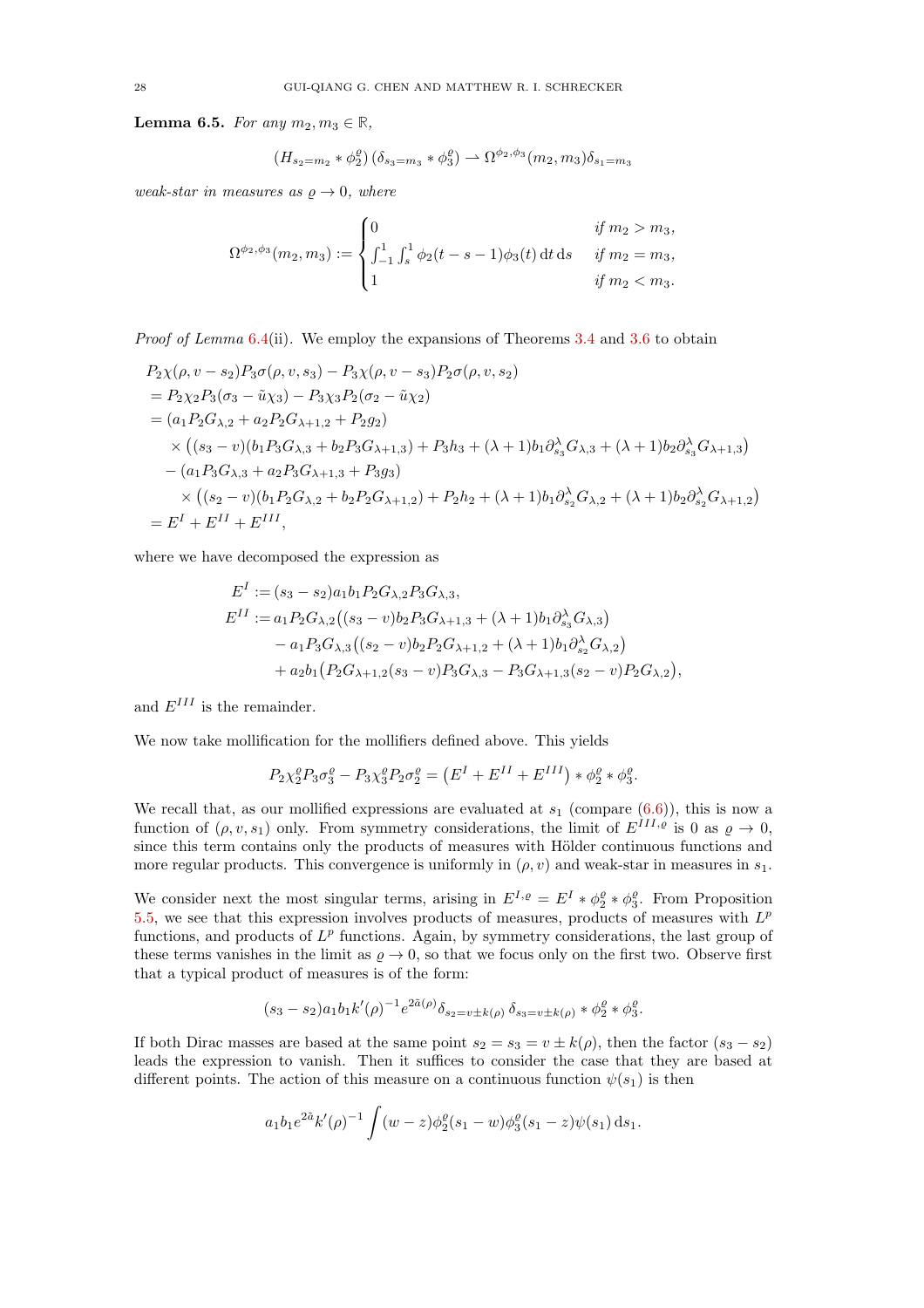Hence, we bound

$$
k'(\rho)^{-1} \Big| \int (w-z) \phi_2^{\rho} (s_1 - w) \phi_3^{\rho} (s_1 - z) \psi(s_1) ds_1 \Big|
$$
  
\n
$$
\leq C(w-z)^{1+2\lambda} \int \phi_2^{\rho} (s_1 - w) \phi_3^{\rho} (s_1 - z) |\psi(s_1)| ds_1
$$
  
\n
$$
\leq C \rho^{2\lambda} \left( \frac{w-z}{\rho} \right)^{1+2\lambda} \int_{-1}^1 \phi_2(s_1) \phi_3(s_1 + \frac{w-z}{\rho}) |\psi(w + \rho s_1)| ds_1
$$
  
\n
$$
\leq C \rho^{2\lambda} \to 0,
$$

where we have used supp  $\phi_3 \subset (-1, 1)$ . Arguing similarly for the other terms, we obtain

$$
E^{I,\varrho} \to 0 \qquad \text{as } \varrho \to 0
$$

weak-star in measures in  $s_1$  and uniformly in  $(\rho, v)$ .

We now come to the most significant term  $E^{II,g} = E^{II} * \phi_2^{\rho} * \phi_3^{\rho}$ . Replacing  $s_2$  and  $s_3$  with  $s_1$ gives a remainder equipped with good factors of form  $s_j - s_1$ , which may be shown to converge to 0 as above. Taking account of cancellations, we therefore consider the expression:

$$
\tilde{E}^{II,\varrho} = (\lambda + 1)a_1b_1(P_2G_{\lambda,2}\partial_{s_3}^{\lambda}G_{\lambda,3} - P_3G_{\lambda,3}\partial_{s_2}^{\lambda}G_{\lambda,2}) * \phi_2^{\varrho} * \phi_3^{\varrho} \n+ (s_1 - v)(a_1b_2 - a_2b_1)(P_2G_{\lambda,2}P_3G_{\lambda+1,3} - P_3G_{\lambda,3}P_2G_{\lambda+1,2}) * \phi_2^{\varrho} * \phi_3^{\varrho}.
$$

Observe that

$$
\partial_s^{\lambda+1} G_{\lambda+1}(\rho, v-s) = [k^2 - (v-s)^2]_+ \partial_s^{\lambda+1} G_{\lambda}(\rho, v-s) - 2(\lambda+1)(s-v) \partial_s^{\lambda} G_{\lambda}(\rho, v-s),
$$

and that the contributions from the first of these terms may be seen to converge to 0. Thus, it suffices to consider the contribution from

$$
(\lambda + 1)a_1b_1(P_2G_{\lambda,2}\partial_{s_3}^{\lambda}G_{\lambda,3} - P_3G_{\lambda,3}\partial_{s_2}^{\lambda}G_{\lambda,2}) * \phi_2^{\rho} * \phi_3^{\rho}
$$
  
- 2( $\lambda$  + 1)( $s_1 - v$ )<sup>2</sup>( $a_1b_2 - a_2b_1$ )( $P_2G_{\lambda,2}\partial_{s_3}^{\lambda}G_{\lambda,3} - P_3G_{\lambda,3}\partial_{s_2}^{\lambda}G_{\lambda,2}) * \phi_2^{\rho} * \phi_3^{\rho}$   
= ( $\lambda$  + 1)( $a_1b_1 - 2k^2(a_1b_2 - a_2b_1)$ )( $P_2G_{\lambda,2}\partial_{s_3}^{\lambda}G_{\lambda,3} - P_3G_{\lambda,3}\partial_{s_2}^{\lambda}G_{\lambda,2}) * \phi_2^{\rho} * \phi_3^{\rho} + G_{\text{error}},$ 

where  $G<sub>error</sub>$  also converges to 0. Applying now the expansions for the explicit singularities calculated in Proposition [5.5](#page-22-2) and Lemma [6.5,](#page-27-0) we conclude the result expected.  $\square$ 

With the above results, the proof of Theorem [6.2](#page-23-2) follows the same strategy as the proof of [\[4,](#page-36-18) Theorem 4.2], included here for completeness.

*Proof of Theorem* [6.2](#page-23-2). We begin by applying the commutation relation  $(6.2)$  with the weak entropy pairs generated by test functions  $\psi_1$  and  $\psi_2$  and use the density of test functions to derive the commutation relation directly for the entropy kernels themselves:

$$
\overline{\chi(s_1)\sigma(s_2) - \chi(s_2)\sigma(s_1)} = \overline{\chi(s_1)}\,\overline{\sigma(s_2)} - \overline{\chi(s_2)}\,\overline{\sigma(s_1)}
$$

for any  $s_1, s_2 \in \mathbb{R}$ , as in the proof of Lemma [6.3,](#page-24-2) where, for example,  $\overline{\chi(s_1)} = \int \chi(\rho, v, s_1) d\nu(\rho, v)$ . We choose  $s_1, s_2, s_3 \in \mathbb{R}$  and apply this identity to each of the pairs  $(s_2, s_3)$ ,  $(s_3, s_1)$ , and  $(s_1, s_2)$ . Multiplying these identities by  $\overline{\chi(s_1)}$ ,  $\overline{\chi(s_2)}$ , and  $\overline{\chi(s_3)}$ , respectively, and summing them together, we see that the right-hand side vanishes (by an obvious symmetry), which leads to

$$
\chi(s_1) \ \chi(s_2) \sigma(s_3) - \chi(s_3) \sigma(s_2) + \chi(s_2) \ \chi(s_3) \sigma(s_1) - \chi(s_1) \sigma(s_3)
$$

+ 
$$
\chi(s_3) \chi(s_1)\sigma(s_2) - \chi(s_2)\sigma(s_1) = 0.
$$

Applying now operators  $P_2$  and  $P_3$  defined above, we obtain

$$
\overline{\chi(s_1)} \ \overline{P_2 \chi(s_2) P_3 \sigma(s_3) - P_3 \chi(s_3) P_2 \sigma(s_2)} + \overline{P_2 \chi(s_2)} \ \overline{P_3 \chi(s_3) \sigma(s_1) - \chi(s_1) P_3 \sigma(s_3)}
$$
  
+ 
$$
\overline{P_3 \chi(s_3)} \ \overline{\chi(s_1) P_2 \sigma(s_2) - P_2 \chi(s_2) \sigma(s_1)} = 0
$$

distributionally in  $(s_1, s_2, s_3)$ .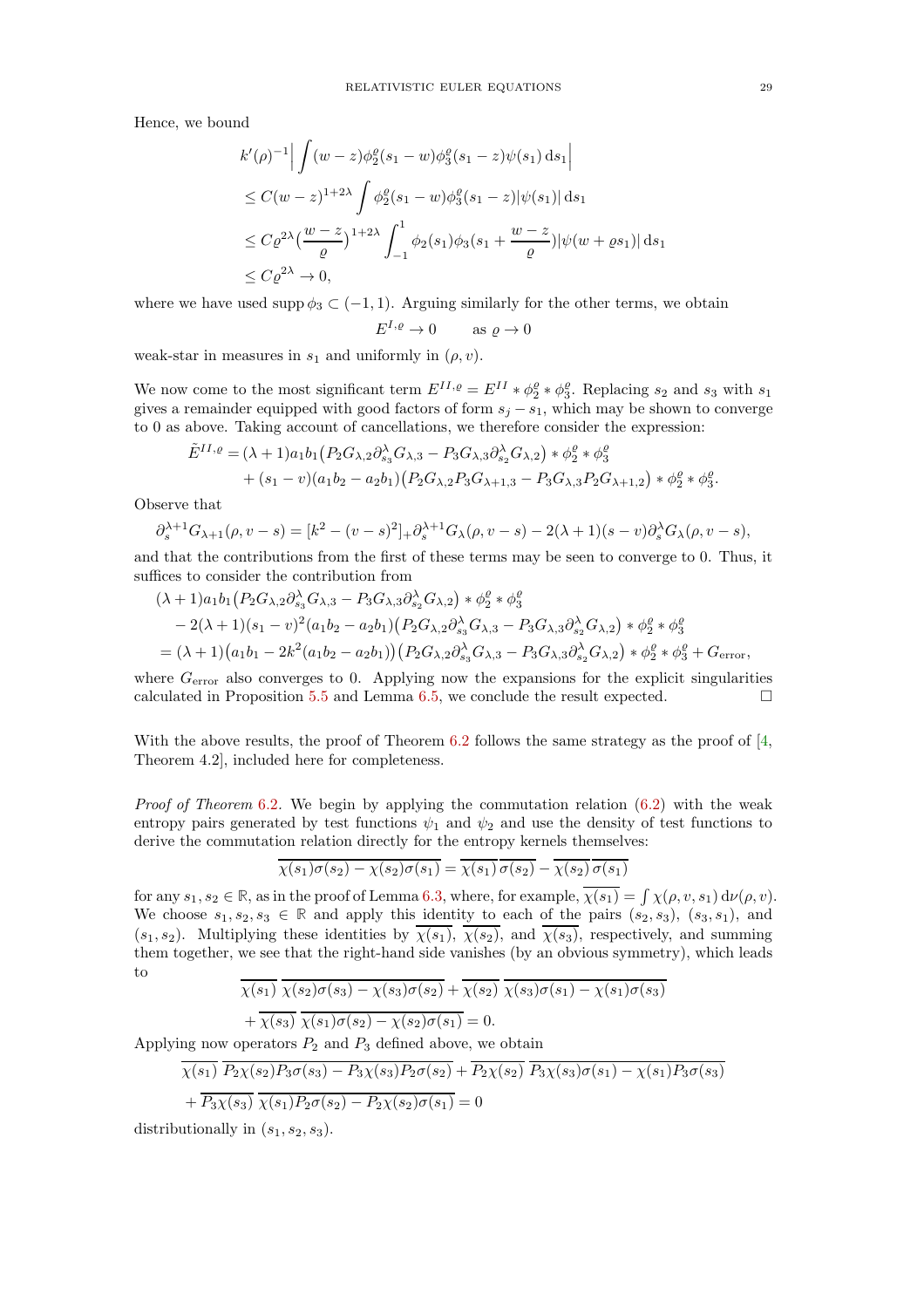We mollify this expression with mollifiers  $\phi_2$  and  $\phi_3$  as described above to obtain

<span id="page-29-1"></span>
$$
\overline{\chi_1} \overline{P_2 \chi_2^{\varrho} P_3 \sigma_3^{\varrho} - P_3 \chi_3^{\varrho} P_2 \sigma_2^{\varrho}} + \overline{P_2 \chi_2^{\varrho}} \overline{P_3 \chi_3^{\varrho} \sigma_1 - \chi_1 P_3 \sigma_3^{\varrho}} + \overline{P_3 \chi_3^{\varrho}} \overline{\chi_1 P_2 \sigma_2^{\varrho} - P_2 \chi_2^{\varrho} \sigma_1} = 0 \tag{6.7}
$$

with obvious notation. Passing now  $\rho \to 0$ , we recall that, as  $P_j \chi_j$  is a bounded measure in  $s_j$ with coefficients uniformly bounded in  $(\rho, v)$ , we may pass

$$
P_j \chi_j^{\varrho} \to P_1 \chi_1
$$

weak-star with respect to measures in  $s_1$  and uniformly with respect to  $(\rho, v)$ . Therefore, we have

$$
\overline{P_j \chi_j^{\varrho}} \to \overline{P_1 \chi_1}
$$

weak-star in measures in  $s_1$ .

Considering now the last two terms of [\(6.7\)](#page-29-1), we may combine this convergence with the uniform convergence of Lemma [6.4\(](#page-25-1)i) to deduce

$$
\overline{P_2 \chi_2^{\varrho}} \ \overline{P_3 \chi_3^{\varrho} \sigma_1 - \chi_1 P_3 \sigma_3^{\varrho}} + \overline{P_3 \chi_3^{\varrho}} \ \overline{\chi_1 P_2 \sigma_2^{\varrho}} - P_2 \chi_2^{\varrho} \sigma_1 \rightarrow \overline{P_1 \chi_1} \ \overline{X_1} - \overline{P_1 \chi_1} \ \overline{X_1} = 0,
$$

weak-star in measures in  $s_1$ . On the other hand, we may apply Lemma  $6.4(ii)$  $6.4(ii)$  to deduce that the first term of  $(6.7)$  converges weak-star in measures in  $s_1$  to

$$
\overline{\chi(s_1)} Y(\phi_2, \phi_3) M(\rho) D(\rho) \sum_{\pm} (K^{\pm})^2 \delta_{s_1 = v \pm k(\rho)},
$$

so that, for any test function  $\psi(s_1)$ ,

$$
Y(\phi_2, \phi_3) \sum_{\pm} (K^{\pm})^2 \int \overline{\chi(v \pm k(\rho))} M(\rho) D(\rho) \psi(v \pm k(\rho)) d\nu(\rho, v) = 0.
$$

By assumption, we take  $Y(\phi_2, \phi_3) \neq 0$  so that

$$
\sum_{\pm} \int \overline{\chi(v \pm k(\rho))} M(\rho) D(\rho) d\nu(\rho, v) = 0.
$$

As  $M(\rho)D(\rho) > 0$  for  $\rho > 0$  by Proposition [5.6](#page-22-1) (recall that  $\varepsilon < \varepsilon_0$ ), we deduce

$$
\operatorname{supp} \nu \cap \{(\rho, u) : z_{\min} < z(\rho, u) < w(\rho, u) < w_{\max}\} = \emptyset,
$$

since, for all  $s \in (z_{\min}, w_{\max}), \chi(s)$  (considered in the  $(w, z)$ -coordinates) contains point  $(w_{\text{max}}, z_{\text{min}})$  in the interior of its support and, by Lemma [6.3,](#page-24-2) point  $(w_{\text{max}}, z_{\text{min}}) \in \text{supp }\nu$ so that  $\chi(s) > 0$  for all  $s \in (z_{\min}, w_{\max})$ . Thus, the support of  $\nu$  must be contained in the vacuum line  $V$  and point  $(w_{\text{max}}, z_{\text{min}})$ . Writing

$$
\nu = \nu_V + \omega \delta_{(w_{\text{max}}, z_{\text{min}})},
$$

where  $\nu_V$  is supported in the vacuum state V and  $\omega \in [0, 1]$ , we deduce from the commutation relation that, for all  $s_1, s_2 \in \mathbb{R}$ ,

$$
(\omega - \omega^2)(\chi(w_{\max}, z_{\min}, s_1)\sigma(w_{\max}, z_{\min}, s_2) - \chi(w_{\max}, z_{\min}, s_2)\sigma(w_{\max}, z_{\min}, s_1)) = 0.
$$

Choosing  $s_1$  and  $s_2$  such that the second factor is non-zero, we deduce that  $\omega = 0$  or  $\omega = 1$ .  $\Box$ 

<span id="page-29-0"></span>Then the proof of Theorem [6.1](#page-23-1) directly follows from Theorem [6.2.](#page-23-2)

### 7. Global Viscosity Solutions

In this section, we demonstrate a method for the construction of a sequence of approximate solutions satisfying the compactness framework above. We address this problem via the introduction of *artificial viscosity* by considering the system:

<span id="page-29-2"></span>
$$
\begin{cases} \partial_t \left( \frac{n}{\sqrt{1 - u^2/c^2}} \right) + \partial_x \left( \frac{n u}{\sqrt{1 - u^2/c^2}} \right) = \delta \partial_{xx} \left( \frac{n}{\sqrt{1 - u^2/c^2}} \right), \\ \partial_t \left( \frac{(\rho + p/c^2) u}{1 - u^2/c^2} \right) + \partial_x \left( \frac{(\rho + p/c^2) u^2}{1 - u^2/c^2} + p \right) = \delta \partial_{xx} \left( \frac{(\rho + p/c^2) u}{1 - u^2/c^2} \right), \end{cases} \tag{7.1}
$$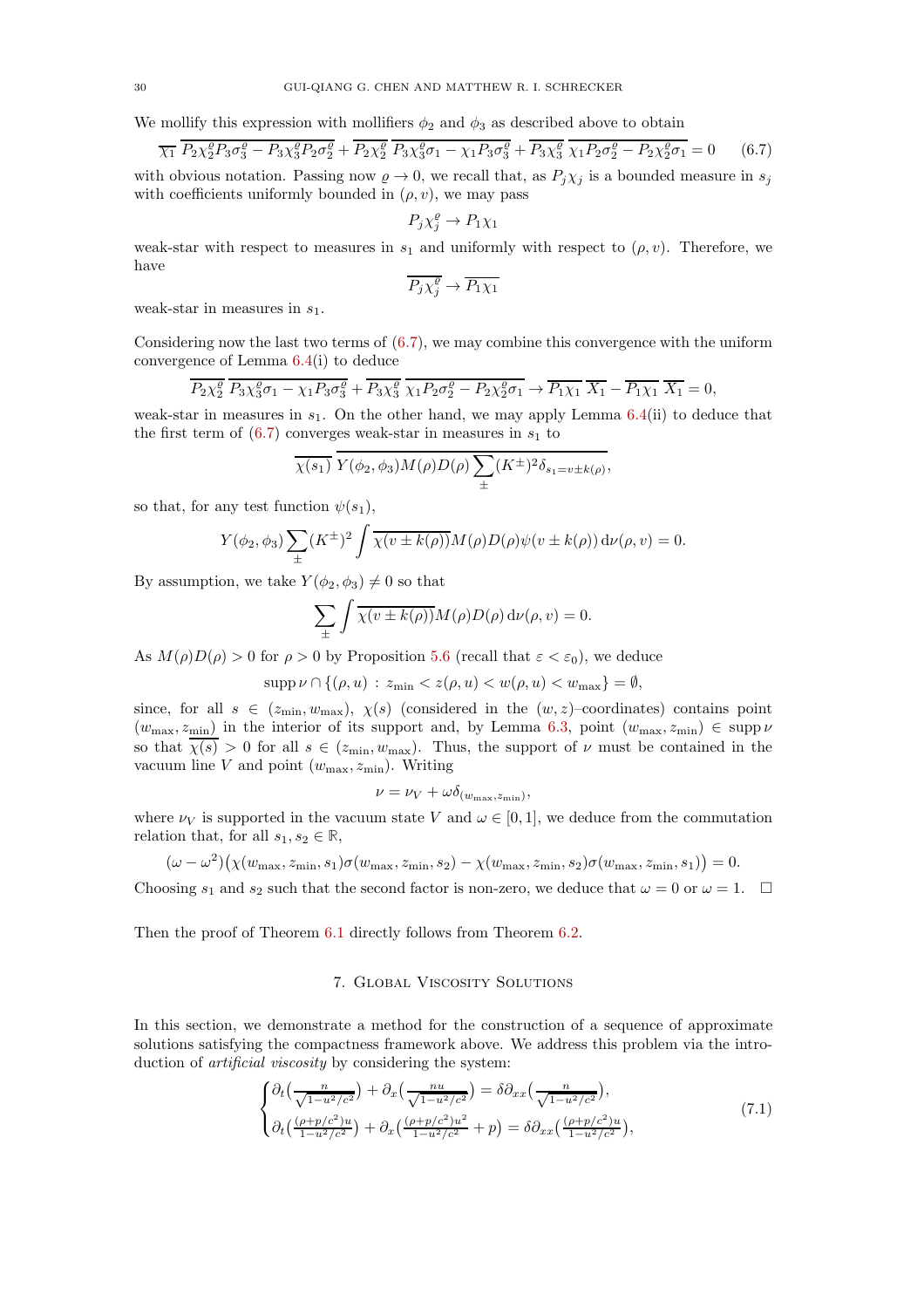where  $\delta > 0$  is the viscosity parameter. As with the classical Euler equations, the viscosity system admits an *invariant region*, which is one of the conditions we require to apply our compactness framework.

Before we state the theorem for the existence of the solutions to this system, a few remarks on the end-point states are in order. To allow for the possibility that the density and velocity do not vanish at infinity, we impose the end-point states  $(\rho_{\pm}, u_{\pm})$  such that  $\rho_{\pm} \geq 0$  and  $|u_{\pm}| < c$ for the approximate solutions. We introduce smooth, monotone functions  $(\bar{\rho}(x), \bar{u}(x))$  such that  $(\bar{\rho}(x), \bar{u}(x)) = (\rho_{\pm}, u_{\pm})$  for  $\pm x \ge 1$  and require that the approximate initial data functions satisfy  $(\rho_0^{\delta} - \bar{\rho}, u_0^{\delta} - \bar{u}) \in C_c^{\infty}(\mathbb{R})$ . The existence and uniform bounds of solutions for this system are given in the following theorem.

<span id="page-30-2"></span>**Theorem 7.1.** Let  $(\rho_0^{\delta}, u_0^{\delta})$  be approximate initial data functions such that

$$
(\rho_0^{\delta} - \bar{\rho}, u_0^{\delta} - \bar{u}) \in C_c^{\infty}(\mathbb{R})
$$

and, for some  $M_0 > 0$  independent of  $\delta > 0$ ,

$$
|u_0^{\delta}| \le M_0 < \frac{1}{\sqrt{\varepsilon}}, \quad 0 < \rho_0^{\delta} \le \rho_{M_0} < \rho_{\text{max}}^{\varepsilon}.
$$

Then there exist global solutions  $U^{\delta} = U(\rho^{\delta}, u^{\delta})$  of system [\(7.1\)](#page-29-2) such that

$$
(\rho^{\delta}(t,\cdot) - \bar{\rho}, u^{\delta}(t,\cdot) - \bar{u}) \in C^1 \cap H^1
$$

and

$$
|u^{\delta}(t,x)| \leq M < \frac{1}{\sqrt{\varepsilon}}, \qquad 0 < \rho^{\delta}(t,x) \leq \rho_M < \rho_{\max}^{\varepsilon} \qquad \text{for all } (t,x) \in \mathbb{R}_+^2,
$$

where M and  $\rho_M$  are independent of  $\delta > 0$ .

The proof is by now standard. The uniform bounds on  $\rho$  and  $u$  follow from the following lemma, whose proof is a standard argument based on the parabolic maximum principle for the Riemann invariants. Throughout this section, we drop the explicit dependence of the functions on  $\delta > 0$ , which is assumed to be fixed.

<span id="page-30-0"></span>**Lemma 7.2.** Any  $C^{1,1}$  solution  $(\rho(t,x), u(t,x))$  to system [\(7.1\)](#page-29-2) admits the following bounds:  $||(k(\rho), v(u))||_{L^{\infty}(\mathbb{R}^2_+)} \leq C||(w_0, z_0)||_{L^{\infty}(\mathbb{R})},$ 

where  $w_0(x) = w(\rho_0(x), u_0(x)), z_0(x) = z(\rho_0(x), u_0(x)),$  and  $C > 0$  is independent of  $\delta$  and  $\varepsilon$ , which implies that there exist M and  $\rho_M$  depending on  $\|(w_0, z_0)\|_{L^{\infty}(\mathbb{R})}$ , but independent of  $\varepsilon$ , such that

$$
|u(t,x)| \le M < \frac{1}{\sqrt{\varepsilon}}, \quad 0 \le \rho \le \rho_M < \rho_{\text{max}}^{\varepsilon}.
$$

To apply the compactness framework in §[6,](#page-22-0) we require the  $H_{\text{loc}}^{-1}$  compactness of the entropy dissipation measures  $\partial_t \eta(U^{\delta}) + \partial_x q(U^{\delta})$ . This compactness requires the uniform estimates of  $(\rho_x^{\delta}, u_x^{\delta})$  in  $\delta > 0$ . We obtain this via the relative entropy method.

We recall the physical entropy pair  $(\eta^*, q^*)$  from [\(3.2\)](#page-6-2). Writing  $U = U(\rho, u)$  and  $\overline{U} = U(\overline{\rho}, \overline{u})$ , we define a modified entropy pair (designed via the relative entropy method) by

$$
\overline{\eta^*}(U) = \eta^*(U) - \eta^*(\overline{U}) - \nabla \eta^*(\overline{U}) \cdot (U - \overline{U}) \ge 0. \tag{7.2}
$$

As  $\eta^*$  is convex, we see that  $\overline{\eta^*}(U) \ge 0$  and  $\nabla^2 \overline{\eta^*}(U) = \nabla^2 \eta^*(U)$ .

<span id="page-30-1"></span>Lemma 7.3. Suppose that

$$
\int_{\mathbb{R}} \overline{\eta^*} (U(\rho_0, u_0))(x) \, \mathrm{d}x < \infty.
$$

Then there exists  $C > 0$ , independent of  $\delta$ , such that any solution  $U(\rho, u)$  of [\(7.1\)](#page-29-2) satisfies

$$
\sup_{t \in [0,T]} \int_{\mathbb{R}} \overline{\eta^*} (U(\rho, u))(t, x) \, \mathrm{d}x + \delta \int_0^T \int_{\mathbb{R}} (U_x)^\top \nabla^2 \eta^*(U) U_x \, \mathrm{d}x \, \mathrm{d}t \le C.
$$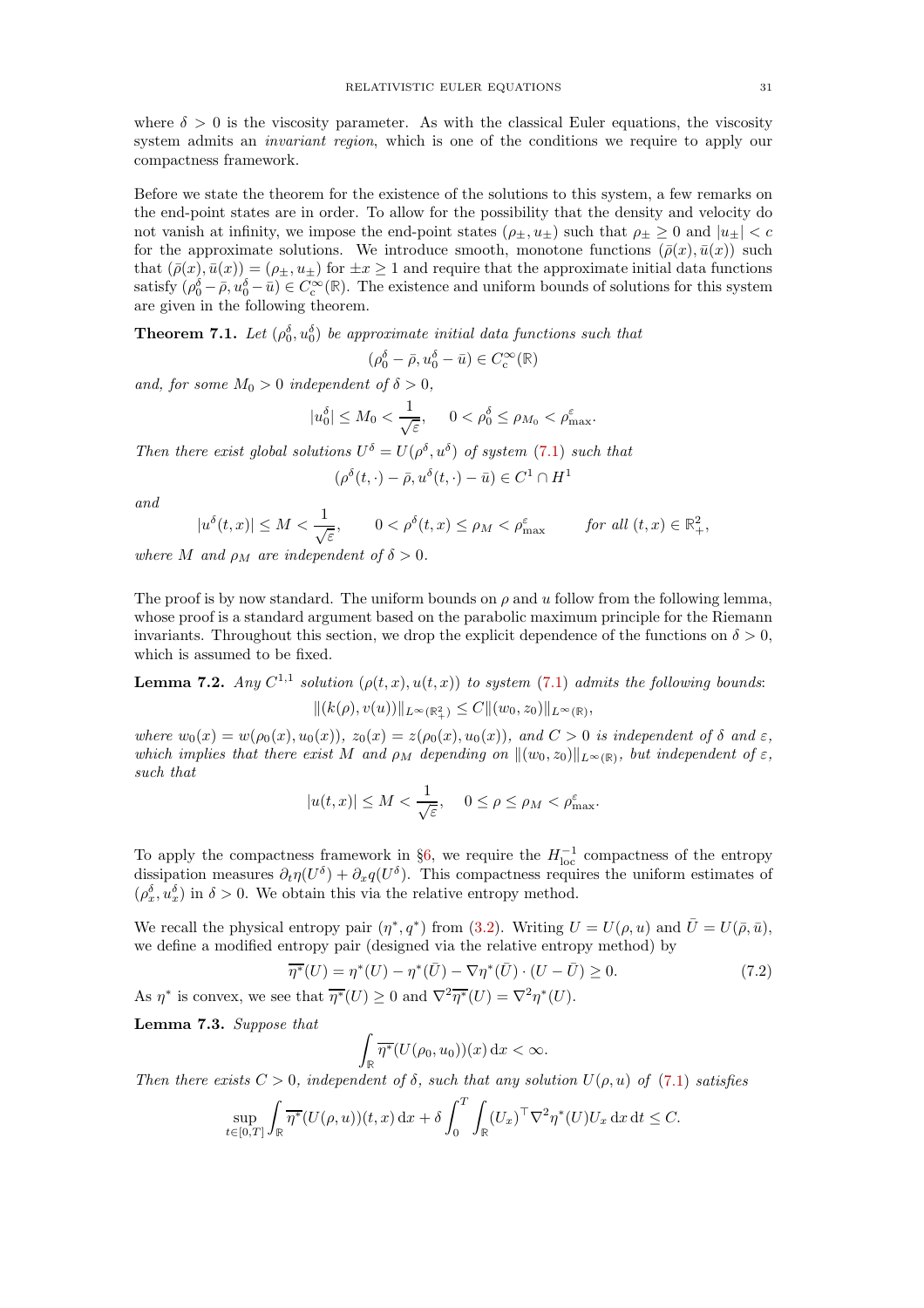In particular,

<span id="page-31-0"></span>
$$
\delta \int_0^T \int_{\mathbb{R}} \left( \rho^{\gamma - 2} |\rho_x|^2 + \rho |u_x|^2 \right) dx dt \le C. \tag{7.3}
$$

The proof is by now standard. When  $\gamma \leq 2$ , it suffices to deduce the desired compactness of the entropy dissipation measures. However, when  $\gamma > 2$ , this bound is insufficient. The following lemma provides the necessary improved control.

<span id="page-31-1"></span>**Lemma 7.4.** Let  $\Delta \in (0, \frac{1}{2})$ , and let  $K \subset \mathbb{R}$  be compact. Then any solution  $(\rho, u)$  of  $(7.1)$ satisfies

$$
\delta \int_0^T \int_{K \cap \{\rho < \Delta\}} |\rho_x|^2 \, \mathrm{d}x \, \mathrm{d}t \le C\Delta + C\frac{\Delta^2}{\delta} + C\Delta^{\frac{4-\gamma}{2}}
$$

for some  $C > 0$  independent of  $\delta > 0$ .

*Proof.* We denote  $N = \frac{n(\rho)}{\sqrt{1-\epsilon u^2}}$  so that the first equation in [\(7.1\)](#page-29-2) becomes  $N_t + (Nu)_x = \delta N_{xx}.$ 

For  $\Delta \in (0, \frac{1}{2})$  to be determined later, we set

$$
\phi(N):=\begin{cases} \frac{1}{2}N^2 & \text{for } N<\Delta,\\ \frac{1}{2}\Delta^2+\Delta(N-\Delta) & \text{for } N\geq \Delta. \end{cases}
$$

Observe now that  $\phi'(N) = N \mathbb{1}_{N \leq \Delta} + \Delta \mathbb{1}_{N \geq \Delta} = \min\{N, \Delta\}$  and  $\phi''(N) = \mathbb{1}_{N \leq \Delta}$ . Multiplying the first equation in [\(7.1\)](#page-29-2) by  $\phi'(N)\omega^2(x)$ , where  $\omega \in C_c^{\infty}(\mathbb{R})$  is a spatial test function such that  $\omega = 1$  on K and  $\omega \geq 0$ ,

$$
(\phi(N)\omega^2)_t + \phi'(N)(Nu)_x\omega^2 = \delta\phi'(N)N_{xx}\omega^2.
$$

Then integrating by parts yields

$$
\int_{\text{supp}\,\omega} \phi(N)\omega^2 \,dx \big|_0^T - \int_0^T \int_{\text{supp}\,\omega} \phi''(N)N_x N u \omega^2 \,dx \,dt - \int_0^T \int_{\text{supp}\,\omega} 2\phi'(N)N u \omega_x \omega \,dx \,dt
$$
  
= 
$$
-\delta \int_0^T \int_{\text{supp}\,\omega} \phi''(N)N_x^2 \omega^2 \,dx \,dt - 2\delta \int_0^T \int_{\text{supp}\,\omega} \phi'(N)N_x \omega_x \omega \,dx \,dt.
$$

Rearranging this equation and recalling the expressions for  $\phi'(N)$  and  $\phi''(N)$  above, we see

$$
\delta \int_0^T \int_{\text{supp }\omega \cap \{N < \Delta\}} N_x^2 \omega^2 \, dx \, dt
$$
\n
$$
= \int_{\text{supp }\omega} \phi(N) \omega^2 \, dx \Big|_0^T + \int_0^T \int_{\text{supp }\omega \cap \{N \le \Delta\}} N_x N u \omega^2 \, dx \, dt
$$
\n
$$
+ 2 \int_0^T \int_{\text{supp }\omega} \min\{N, \Delta\} N u \omega_x \omega \, dx \, dt - 2 \delta \int_0^T \int_{\text{supp }\omega \cap \{N < \Delta\}} N N_x \omega_x \omega \, dx \, dt
$$
\n
$$
- 2 \delta \int_0^T \int_{\text{supp }\omega} \Delta N_x \omega_x \omega \, dx \, dt.
$$

Recall now that there is a uniform bound on  $(N, u)$  from Lemma [7.2,](#page-30-0) as well as on  $(\omega, \omega_x)$ . We therefore note that  $\phi(N) \leq \Delta$  and apply the Hölder inequality to obtain

$$
\delta \int_0^T \int_{\text{supp }\omega \cap \{N < \Delta\}} N_x^2 \omega^2 \, \mathrm{d}x \, \mathrm{d}t \leq C \Delta + C \Delta \Big( \int_0^T \int_{\text{supp }\omega \cap \{N < \Delta\}} N_x^2 \omega^2 \, \mathrm{d}x \, \mathrm{d}t \Big)^{\frac{1}{2}} + C \sqrt{\delta} \Delta^{\frac{4 - \gamma}{2}},
$$
\n
$$
\text{where we have used}
$$
\n
$$
\delta \int_0^T \int_{\text{supp }\omega} \mathbb{1}_{N \geq \Delta} \Delta^2 N_x^2 \omega^2 \, \mathrm{d}x \, \mathrm{d}t \leq C \Delta^{4 - \gamma}.
$$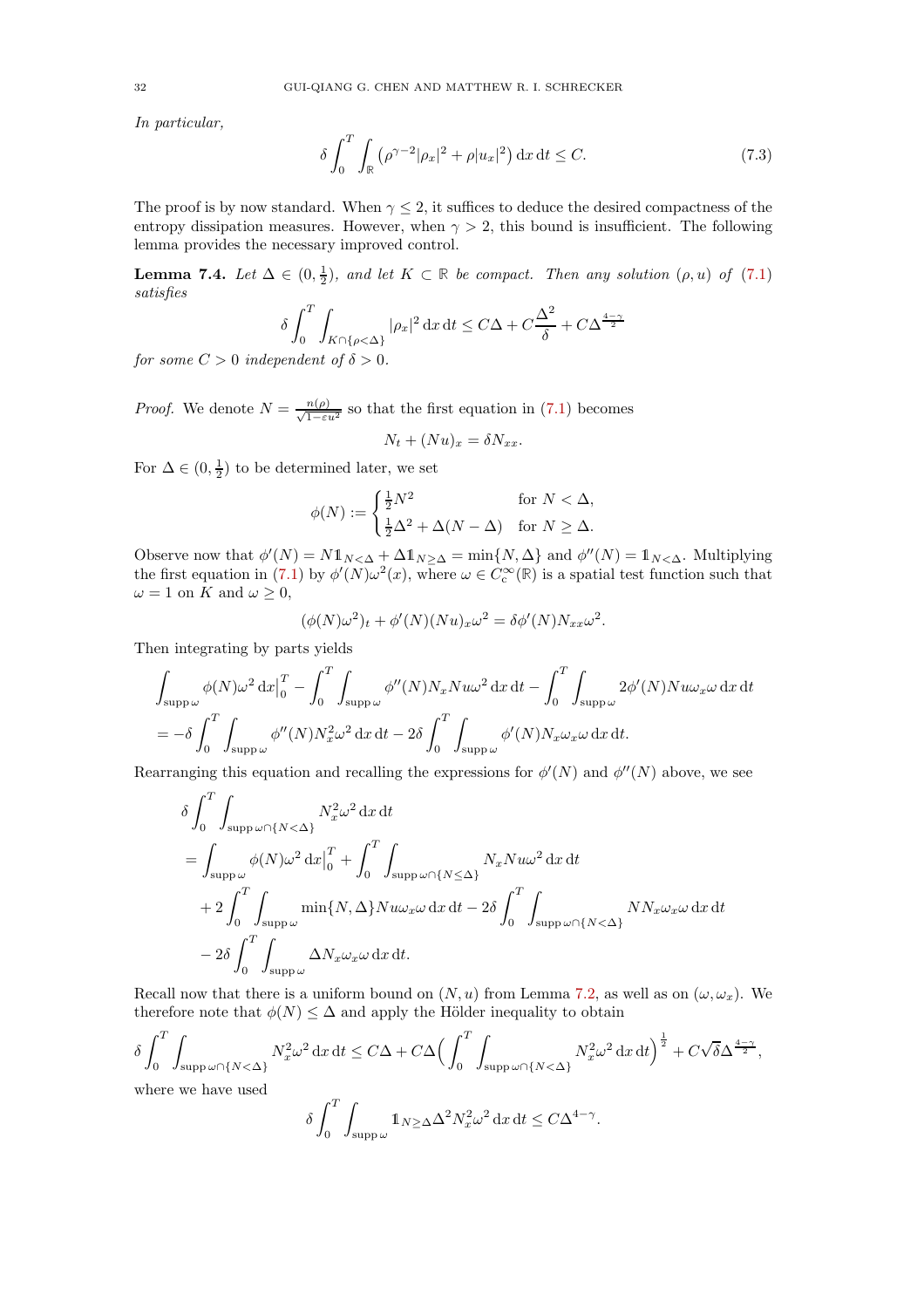Thus

$$
\delta \int_0^T \int_{K \cap \{N < \Delta\}} N_x^2 \omega^2 \, \mathrm{d}x \, \mathrm{d}t \le C \Big( \Delta + \frac{\Delta^2}{\delta} + \Delta^{\frac{4-\gamma}{2}} \Big).
$$

Note that  $N_x = \frac{\rho_x n(\rho)}{(\rho + \varepsilon)^{1/2}}$  $\frac{\rho_x n(\rho)}{(\rho + \varepsilon p)\sqrt{1-\varepsilon u^2}} + \frac{\varepsilon n u u_x}{(1-\varepsilon u^2)^{3/2}}$ . Then

$$
N_x^2 \ge \frac{1}{2}\rho_x^2 - C\frac{(\varepsilon n u u_x)^2}{(1 - \varepsilon u^2)^3} \ge \frac{1}{2}\rho_x^2 - C N \rho u_x^2,
$$

where we have used that  $n'(\rho) = \frac{n}{\rho + \varepsilon p}$ , the uniform bound on u, and  $n(\rho) \le C\rho$ . Thus, applying again the energy estimate of Lemma [7.3,](#page-30-1) we have

$$
\delta \int_0^T \int_{K \cap \{N < \Delta\}} \rho_x^2 \omega^2 \, \mathrm{d}x \, \mathrm{d}t \le C\Big(\Delta + \frac{\Delta^2}{\delta} + \Delta^{\frac{4-\gamma}{2}}\Big),
$$

which is the desired conclusion since there exists a constant  $C > 0$  such that  $C^{-1}\rho \leq N \leq$  $C\rho$ .

We also use the following fact, verified by direct calculation from the representation formula of Theorem [3.4.](#page-8-2)

<span id="page-32-0"></span>**Lemma 7.5.** For any weak entropy pair  $(\eta, q)$ , the ordering

$$
|\nabla^2\eta|\leq C\nabla^2\eta_*
$$

holds with matrices ordered in the usual way.

We prove the  $H_{\text{loc}}^{-1}$  compactness of the entropy dissipation measures in the following lemma.

**Proposition 7.6.** Let  $U^{\delta} = U(\rho^{\delta}, u^{\delta})$  be a sequence of solutions of [\(7.1\)](#page-29-2) with initial data  $U_0^{\delta}$ satisfying the assumptions of Theorem [7.1](#page-30-2) and Lemma [7.3](#page-30-1). Then, for any weak entropy pair  $(\eta, q)$ , the sequence of entropy dissipation measures

$$
\eta(U^{\delta})_t + q(U^{\delta})_x \qquad \text{is compact in } H^{-1}_{\text{loc}}(\mathbb{R}^2_+). \tag{7.4}
$$

*Proof.* Throughout the proof, we write  $(\eta^{\delta}, q^{\delta}) := (\eta(U^{\delta}), q(U^{\delta}))$ . Multiplying the equation:  $U_t^{\delta} + F(U^{\delta})_x = \delta U_{xx}^{\delta}$ 

by  $\nabla \eta(U^{\delta}),$  we find

<span id="page-32-1"></span>
$$
\eta_t^{\delta} + q_x^{\delta} = \delta \eta_{xx}^{\delta} - \delta (U_x^{\delta})^{\top} \nabla^2 \eta^{\delta} U_x^{\delta}.
$$
 (7.5)

By Lemmas [7.3](#page-31-0) and [7.5,](#page-32-0) we may bound the last term in  $L^1_{loc}(\mathbb{R}^2_+)$  by observing that, for any compact  $K \subset \mathbb{R}$ ,

$$
\int_0^T \int_K \left| \delta (U_x^{\delta})^\top \nabla^2 \eta^\delta U_x^{\delta} \right| \mathrm{d}x \, \mathrm{d}t \le \int_0^T \int_K \left| \delta (U_x^{\delta})^\top \nabla^2 \eta_*^{\delta} U_x^{\delta} \right| \mathrm{d}x \, \mathrm{d}t \le C,
$$

independent of  $\delta > 0$ . Applying the compact embedding of  $L^1(K)$  into  $W^{-1,q}(K)$  with  $1 < q <$ 2, we find that this term is compact in  $W_{\text{loc}}^{-1,q}$  for  $q < 2$ .

For the first term  $\delta \eta_{xx}^{\delta}$  on the right-hand side of [\(7.5\)](#page-32-1), we note that

$$
|\eta_x^{\delta}| \le C\big(|\rho_x^{\delta}|(1+(\rho^{\delta})^{\theta})+\rho^{\delta}|u_x^{\delta}|\big).
$$

Now, for  $1 < \gamma \leq 2$ , Lemma [7.3](#page-30-1) implies that

 $\sqrt{\delta} \eta_x^{\delta}$  is uniformly bounded in  $L^2(\mathbb{R}^2_+),$ 

so that

$$
\delta \eta_{xx}^{\delta} \qquad \text{ is compact in } W^{-1,2}_{\text{loc}}(\mathbb{R}^2_+).
$$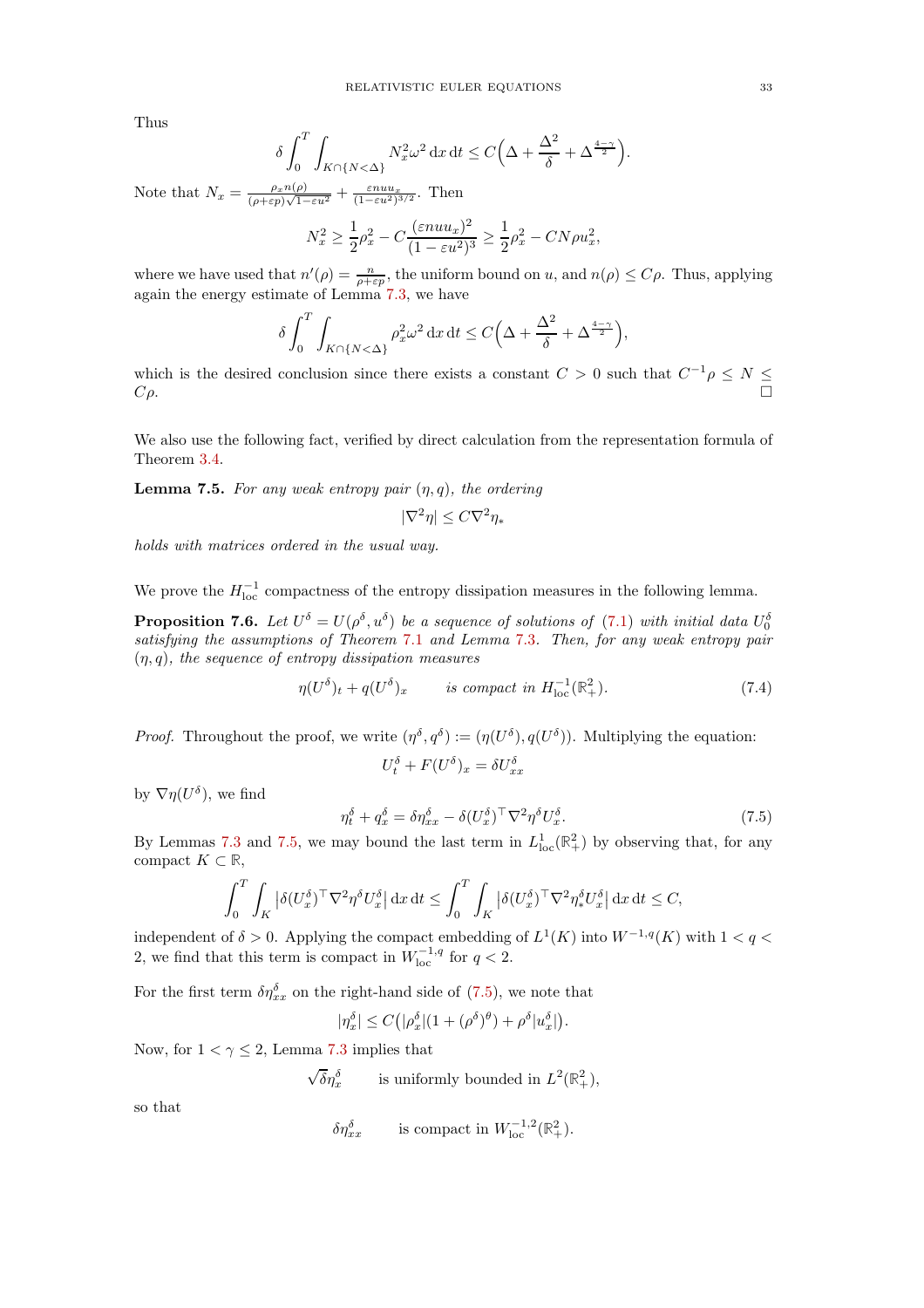In the case that  $\gamma > 2$ , we apply the estimate of Lemma [7.4](#page-31-1) to deduce that, on a compact set  $K$  ⊂ ℝ,

$$
\delta^2 \int_0^T \int_K |\eta_x^{\delta}|^2 \, \mathrm{d}x \, \mathrm{d}t \le C \delta^2 \int_0^T \int_K (|\rho_x^{\delta}|^2 + \rho^{\delta} |u_x^{\delta}|^2) \, \mathrm{d}x \, \mathrm{d}t
$$
  
\n
$$
\le C \delta^2 \int_0^T \int_K (|\rho_x^{\delta}|^2 (\mathbb{1}_{\rho^{\delta} < \Delta} + \mathbb{1}_{\rho^{\delta} \ge \Delta}) + \rho^{\delta} |u_x^{\delta}|^2) \, \mathrm{d}x \, \mathrm{d}t
$$
  
\n
$$
\le C (\delta \Delta + \Delta^2 + \delta \Delta^{\frac{4-\gamma}{2}} + \delta \Delta^{2-\gamma} + \delta),
$$

where  $\Delta > 0$  is to be chosen now. In fact, choosing  $\Delta = \delta^{\alpha}$  with  $\alpha \in (0, \frac{1}{\gamma - 2})$  implies that this expression converges to 0. Hence, we see that

$$
\delta \eta_{xx}^{\delta} \qquad \text{is compact in } W^{-1,2}_{\text{loc}}(\mathbb{R}^2_+).
$$

We have therefore shown that the sequence of entropy dissipation measures

$$
\eta_t^{\delta} + q_x^{\delta} \qquad \text{is compact in } W_{\text{loc}}^{-1,q}(\mathbb{R}_+^2) \qquad \text{for some } q \in (1,2).
$$

On the other hand, since the approximate solutions  $(\rho^{\delta}, u^{\delta})$  are uniformly bounded, we also have

$$
\eta_t^{\delta} + q_x^{\delta} \qquad \text{is bounded uniformly in } W^{-1,\infty}_{\text{loc}}(\mathbb{R}^2_+).
$$

Applying now the compensated compactness interpolation theorem  $(cf. [3])$  $(cf. [3])$  $(cf. [3])$ , we see that

$$
\eta_t^{\delta} + q_x^{\delta} \qquad \text{ is compact in } W^{-1,2}_{\text{loc}}(\mathbb{R}^2_+),
$$

as desired.  $\Box$ 

<span id="page-33-0"></span>It is an easy exercise to see that the same arguments apply also to the vanishing viscosity approximation to the alternative system [\(1.11\)](#page-3-0).

#### 8. Proof of the Main Theorem

For clarity, we restate the main theorem of this paper here.

**Theorem 8.1** (Existence of Entropy Solutions). Let  $(\rho_0, u_0)$  be measurable and bounded initial data function satisfying

$$
|u_0(x)| \le M_0 < \frac{1}{\sqrt{\varepsilon}}, \quad 0 \le \rho_0(x) \le \rho_{M_0} < \rho_{\max}^{\varepsilon} \qquad \text{for a.e. } x \in \mathbb{R},
$$

for some  $M_0$  and  $\rho_{M_0}$ , and let the pressure function  $p(\rho)$  satisfy  $p'(\rho) > 0$ , [\(1.6\)](#page-1-1), and [\(1.9\)](#page-2-0). Then there exists  $\varepsilon_0 > 0$  such that the following holds: There exists a sequence  $(\rho^{\delta}, u^{\delta})$  of the viscosity solutions to the approximate equations [\(7.1\)](#page-29-2) such that, if  $\varepsilon \leq \varepsilon_0$ , then sequence  $(\rho^{\delta}, u^{\delta})$ converges to an entropy solution  $(\rho, u)$  of  $(1.1)$  in the sense of Definition [3.2](#page-6-0) such that

$$
|u(t,x)| \le M < \frac{1}{\sqrt{\varepsilon}}, \quad 0 \le \rho(t,x) \le \rho_M < \rho_{\text{max}}^{\varepsilon} \qquad \text{for a.e. } (t,x) \in \mathbb{R}_+^2,
$$

for some M and  $\rho_M$  depending only on  $M_0$  and  $\rho_{M_0},$  where the convergence is a.e. and strong in  $L_{\text{loc}}^p(\mathbb{R}^2_+)$  for all  $p \in [1, \infty)$ .

To prove the theorem, we begin by constructing approximate initial data satisfying the assump-tions of Theorem [7.1](#page-30-2) and Lemma [7.3.](#page-30-1) For each  $\delta > 0$ , we cut off the initial data outside interval  $(-\delta^{-1}, \delta^{-1})$ , mollify with a standard Friedrichs mollifier, and add a small positive constant  $\bar{\rho}^{\delta} > 0$  to the approximate density. This gives us the initial data  $(\rho_0^{\delta}, u_0^{\delta})$  satisfying the desired assumptions such that  $(\rho_0^{\delta}, u_0^{\delta}) \to (\rho_0, u_0)$  *a.e.* and in  $L_{\text{loc}}^p(\mathbb{R})$ . Then Theorem [7.1](#page-30-2) gives the existence of the approximate solutions, and the results of §[7](#page-29-0) then imply that these approximate solutions are uniformly bounded and satisfy the condition:

$$
\eta(U^{\delta})_t + q(U^{\delta})_x
$$
 are compact in  $H^{-1}_{loc}(\mathbb{R}^2_+)$ 

for all weak entropy pairs  $(\eta, q)$ .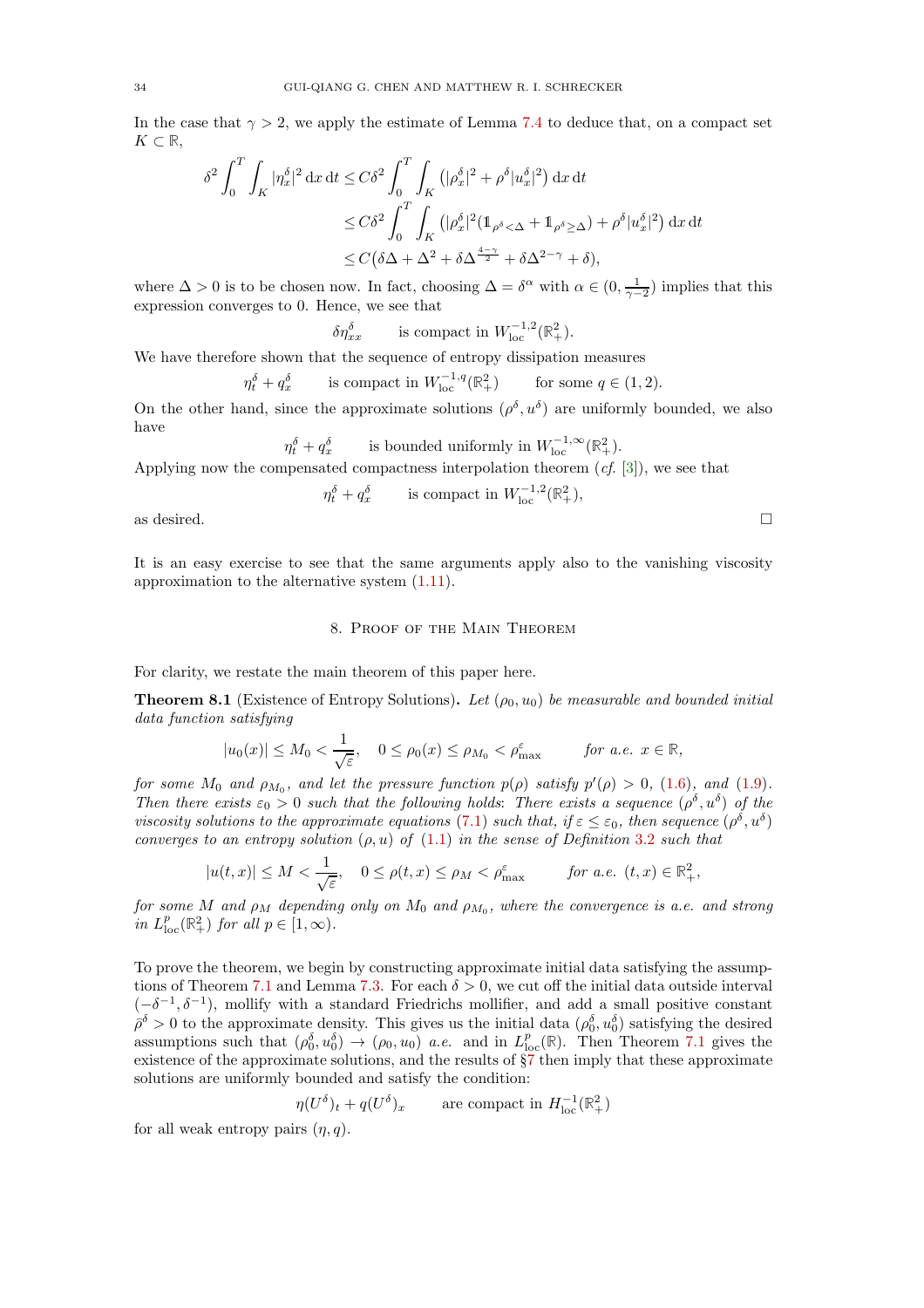The uniform bound on the approximate solutions gives a constant  $\rho_M > 0$  independent of  $\delta$ such that  $\rho^{\delta} \le \rho_M$  for all  $\delta$ . Taking  $\varepsilon_0 > 0$  as in Proposition [5.6](#page-22-1) then implies that the sequence of approximate solutions  $(\rho^{\delta}, u^{\delta})$  satisfies the assumptions of the compactness framework of §[6.](#page-22-0) Thus Theorem [6.1](#page-23-1) gives the strong convergence of the approximate solutions  $(\rho^{\delta}, u^{\delta}) \to (\rho, u)$ in  $L_{loc}^r(\mathbb{R}^2_+)$  for all  $r \in [1,\infty)$ . We can see that the obtained limit is an entropy solution of [\(1.1\)](#page-0-0).

<span id="page-34-0"></span>Finally, we remark that the proof of the existence part of Theorem [1.4](#page-3-1) is similar.

### 9. Newtonian Limit

The final section of this paper is devoted to the proof of our second main result, Theorem [1.3,](#page-2-4) concerning the Newtonian limit. We first introduce some notation to make the explicit dependence of the quantities on  $\varepsilon$  in this section. For  $\varepsilon \in (0,1)$ , we rewrite [\(1.1\)](#page-0-0) as

<span id="page-34-3"></span>
$$
\partial_t U^{\varepsilon} + \partial_x F^{\varepsilon}(U^{\varepsilon}) = 0, \tag{9.1}
$$

where  $U^{\varepsilon}(\rho^{\varepsilon}, u^{\varepsilon}) = \left(\frac{n(\rho^{\varepsilon})}{\sqrt{1-\varepsilon(u^{\varepsilon})}}\right)$  $\frac{n(\rho^{\varepsilon})}{1-\varepsilon(u^{\varepsilon})^2}, \frac{(\rho^{\varepsilon}+\varepsilon p(\rho^{\varepsilon}))u^{\varepsilon}}{1-\varepsilon(u^{\varepsilon})^2}$  $\frac{f^{\epsilon}+ \varepsilon p(\rho^{\epsilon}))u^{\epsilon}}{1-\varepsilon(u^{\epsilon})^2}$  and  $F^{\epsilon}$  is the associated flux. We recall the definition of  $v^{\varepsilon} = v^{\varepsilon}(u^{\varepsilon})$  from §[2:](#page-4-0)

$$
v^{\varepsilon}(u^{\varepsilon}) = \frac{1}{2\sqrt{\varepsilon}}\log\big(\frac{1+\sqrt{\varepsilon}u^{\varepsilon}}{1-\sqrt{\varepsilon}u^{\varepsilon}}\big).
$$

We write the Euler equations  $(1.3)$  as

<span id="page-34-1"></span>
$$
\partial_t U + \partial_x F(U) = 0,\t\t(9.2)
$$

where  $U = (\rho, m)^\top$ ,  $F(U)$  is the associated flux, and  $F = (m, \frac{m^2}{\rho} + p(\rho))^\top$ .

9.1. Proof of Theorem [1.3.](#page-2-4) By assumption,  $(\rho^{\varepsilon}, v^{\varepsilon})$  is a uniformly bounded sequence in  $L^{\infty}$ . Then we may extract a subsequence such that

$$
(\rho^{\varepsilon}, v^{\varepsilon}) \stackrel{*}{\rightharpoonup} (\rho, v)
$$
 weakly-star in  $L^{\infty}$ .

To this sequence, we associate a Young measure  $\nu_{t,x}$ . Our aim now is to show that we may apply a reduction argument analogous to that of Theorem [6.2.](#page-23-2) However, we observe that Theorem [6.2](#page-23-2) holds only for fixed  $\varepsilon > 0$ , not for a sequence. We therefore recall the following theorem from  $[4, 5]$  $[4, 5]$ .

<span id="page-34-2"></span>**Theorem 9.1** (Theorem 4.2, [\[4\]](#page-36-18)). Let  $\nu(\rho, v)$  be a probability measure with bounded support in  $\{\rho \geq 0, v \in \mathbb{R}\}\$  such that

$$
\langle \nu, \chi_*(s_1)\sigma_*(s_2) - \chi_*(s_2)\sigma_*(s_1) \rangle = \langle \nu, \chi_*(s_1) \rangle \langle \nu, \sigma_*(s_2) \rangle - \langle \nu, \chi_*(s_2) \rangle \langle \nu, \sigma_*(s_1) \rangle
$$

for any  $s_1, s_2 \in \mathbb{R}$ , where  $\chi_*$  and  $\sigma_*$  are the entropy and entropy-flux kernels of the classical Euler equations [\(1.3\)](#page-1-2). Then the support of  $\nu$  is either a single point or a subset of the vacuum line,  $\{\rho = 0\}$ .

Defining  $m^{\varepsilon} := \rho^{\varepsilon} v^{\varepsilon}$ , we show that

$$
\eta(\rho^{\varepsilon}, m^{\varepsilon})_t + q(\rho^{\varepsilon}, m^{\varepsilon})_x
$$
 is compact in  $H^{-1}_{loc}$ 

for any weak entropy pair of  $(\eta, q)$  of system [\(9.2\)](#page-34-1), and hence argue by using the div-curl lemma as in the proof of Theorem [6.1](#page-23-1) to deduce the commutation relation:

$$
\langle \nu, \chi_*(s_1)\sigma_*(s_2) - \chi_*(s_2)\sigma_*(s_1) \rangle = \langle \nu, \chi_*(s_1) \rangle \langle \nu, \sigma_*(s_2) \rangle - \langle \nu, \chi_*(s_2) \rangle \langle \nu, \sigma_*(s_1) \rangle.
$$

We may then apply Theorem [9.1](#page-34-2) to deduce the strong convergence of the sequence  $(\rho^{\varepsilon}, v^{\varepsilon})$ .

It remains to prove the  $H^{-1}$  compactness of the entropy dissipation measures. In a slight abuse of notation, we simply write the argument of  $(\eta, q)$  as  $U^{\varepsilon}$ . Then

<span id="page-34-4"></span>
$$
\eta(U^{\varepsilon})_t + q(U^{\varepsilon})_x = \left(\eta(U^{\varepsilon}) - \eta^{\varepsilon}(U^{\varepsilon})\right)_t + \left(q(U^{\varepsilon}) - q^{\varepsilon}(U^{\varepsilon})\right)_x + \eta^{\varepsilon}(U^{\varepsilon})_t + q^{\varepsilon}(U^{\varepsilon})_x,\tag{9.3}
$$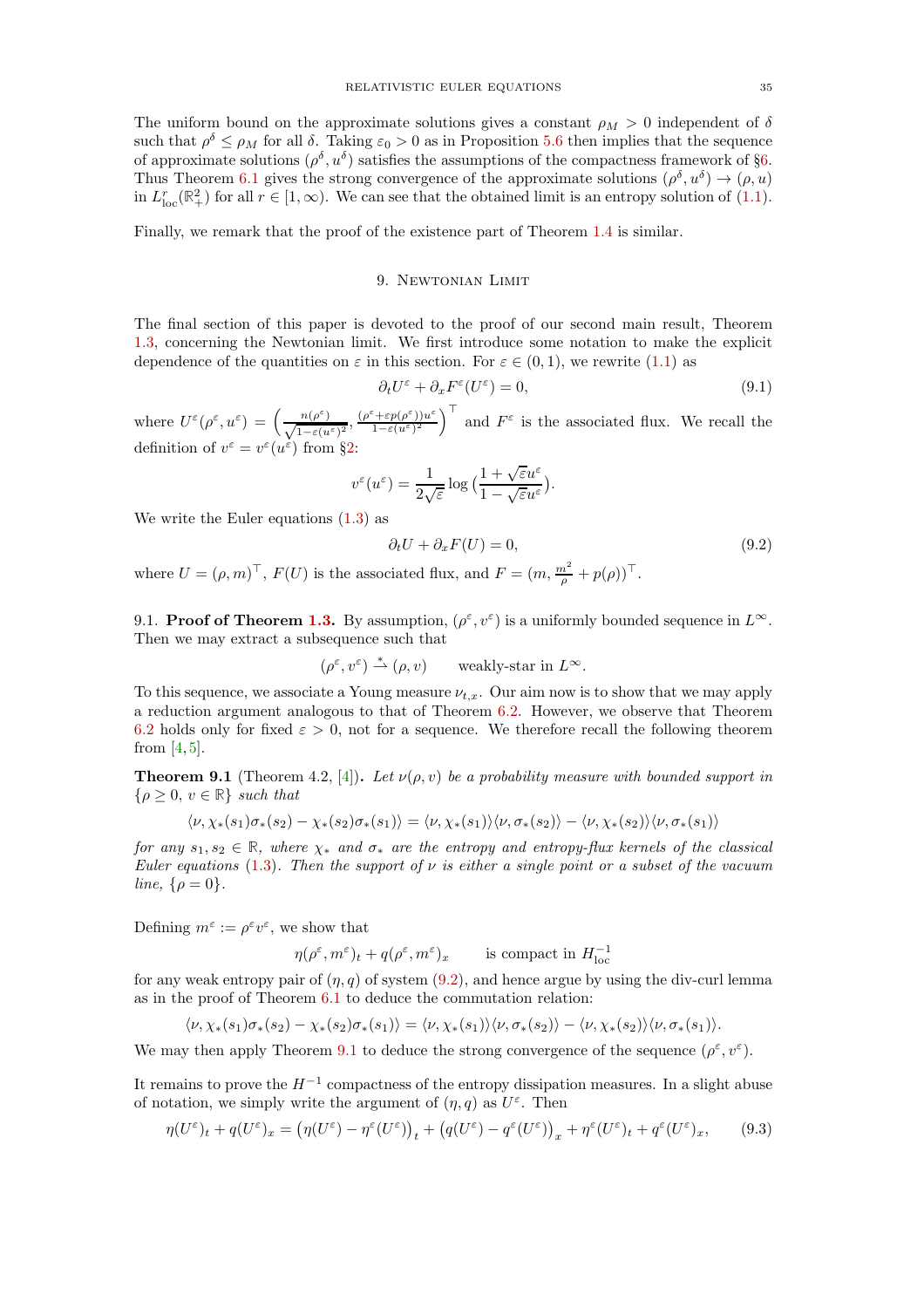where  $(\eta, q)$  and  $(\eta^{\varepsilon}, q^{\varepsilon})$  are weak entropy pairs generated by the same test function  $\psi$  by convolution with the weak entropy and entropy-flux kernels associated to systems [\(9.2\)](#page-34-1) and [\(9.1\)](#page-34-3), respectively.

Since, for each  $\varepsilon$ ,  $U^{\varepsilon}$  is an entropy solution of  $(9.1)$ , we know that, for any convex weak entropy pairs  $(\eta^{\varepsilon}, q^{\varepsilon}),$ 

$$
\eta^\varepsilon(U^\varepsilon)_t+q^\varepsilon(U^\varepsilon)_x\leq 0.
$$

Moreover,  $\eta^{\varepsilon}(U^{\varepsilon})_t+q^{\varepsilon}(U^{\varepsilon})_x$  is uniformly bounded in  $H^{-1}_{loc}$  since  $U^{\varepsilon}$  is uniformly bounded. Then Murat's lemma [\[22\]](#page-36-24) indicates that the injection of the positive cone in  $H^{-1}$  into  $W^{-1,q}$ ,  $1 \le q <$ 2, is compact, which implies that the convex entropy dissipation measure sequence  $\eta^{\varepsilon}(U^{\varepsilon})_t$  +  $q^{\varepsilon}(U^{\varepsilon})_x$  is compact in  $W_{\text{loc}}^{-1,q}$  for any  $q \in [1,2)$ . Likewise, for any concave entropy pair  $(\eta, q)$ , we have

$$
\eta^{\varepsilon}(U^{\varepsilon})_t + q^{\varepsilon}(U^{\varepsilon})_x \qquad \text{is compact in } W^{-1,q}_{\text{loc}} \text{ for any } q < 2.
$$

On the other hand, this expression is clearly bounded in  $W_{\text{loc}}^{-1,\infty}$  by the uniform bounds on  $U^{\varepsilon}$ . Then the interpolation compactness theorem of  $[3, 11]$  $[3, 11]$  yields that

$$
\eta^{\varepsilon}(U^{\varepsilon})_t + q^{\varepsilon}(U^{\varepsilon})_x \qquad \text{ is compact in } W^{-1,2}_{\text{loc}}
$$

for any convex or concave entropy.

Considering now the first term on the right-hand side of [\(9.3\)](#page-34-4),

$$
\left(\eta(U^\varepsilon)-\eta^\varepsilon(U^\varepsilon)\right)_t+\left(q(U^\varepsilon)-q^\varepsilon(U^\varepsilon)\right)_x,
$$

we apply the bounds of Theorems [4.8](#page-18-1) and [5.3](#page-21-1) to estimate the difference between the relativistic and classical entropies generated by the same test function  $\psi(s)$  by

$$
|\eta(\rho, v) - \eta^{\varepsilon}(\rho, v)| \leq \int_{|v-s| \leq k(\rho)} |\psi(s)| |\chi_{*}(\rho, v-s) - \chi^{\varepsilon}(\rho, v-s)| ds
$$
  

$$
\leq C\varepsilon \int_{|v-s| \leq k(\rho)} |\psi(s)| ds,
$$
\n(9.4)

where  $\chi^{\varepsilon}$  is the relativistic entropy kernel of Theorem [3.4.](#page-8-2) Similarly,  $|q(\rho, v) - q^{\varepsilon}(\rho, v)| \leq C_{\varepsilon}$ .

Thus, for any set  $K \in \mathbb{R}^2_+$ , we have

$$
(\eta(U^{\varepsilon}) - \eta^{\varepsilon}(U^{\varepsilon}))_t + (q(U^{\varepsilon}) - q^{\varepsilon}(U^{\varepsilon}))_x \to 0 \quad \text{in } H^{-1}(K) \text{ as } \varepsilon \to 0.
$$
 (9.5)

Therefore, the sequence of weak entropy dissipation measures in  $(9.3)$  is compact in  $H_{\text{loc}}^{-1}$ . We have therefore shown the compactness of the weak entropy dissipation measures  $(9.3)$  such that the entropy functions are either convex or concave. Applying the div-curl lemma in the standard way, as in the proof of Theorem [6.1,](#page-23-1) we deduce the commutation relation

$$
\langle \nu, \eta_1 q_2 - \eta_2 q_1 \rangle = \langle \nu, \eta_1 \rangle \langle \nu, q_2 \rangle - \langle \nu, \eta_2 \rangle \langle \nu, q_1 \rangle
$$

for all such weak entropy pairs.

We recall now that a weak entropy for the classical Euler equations  $(9.2)$  is convex (respectively concave) if the generating test function is also convex (respectively concave). As the linear span of convex functions and concave functions is dense in our space of test functions, we argue by density to conclude that the commutation relation also holds for the kernels themselves:

$$
\langle \nu, \chi_*(s_1)\sigma_*(s_2) - \chi_*(s_2)\sigma_*(s_1) \rangle = \langle \nu, \chi_*(s_1) \rangle \langle \nu, \sigma_*(s_2) \rangle - \langle \nu, \chi_*(s_2) \rangle \langle \nu, \sigma_*(s_1) \rangle
$$

for any  $s_1, s_2 \in \mathbb{R}$ . We therefore apply Theorem [9.1](#page-34-2) to deduce the strong convergence of sequence  $(\rho^{\varepsilon}, v^{\varepsilon})$  *a.e.* and in  $L_{\text{loc}}^r(\mathbb{R}^2_+)$  for all  $r \in [1, \infty)$ . Then the proof of Theorem [1.3](#page-2-4) is concluded in the usual way.

The proof of the Newtonian limit of Theorem 1.4(ii) is similar.

Acknowledgements. The research of Gui-Qiang G. Chen was supported in part by the UK Engineering and Physical Sciences Research Council Award EP/L015811/1, EP/V008854, and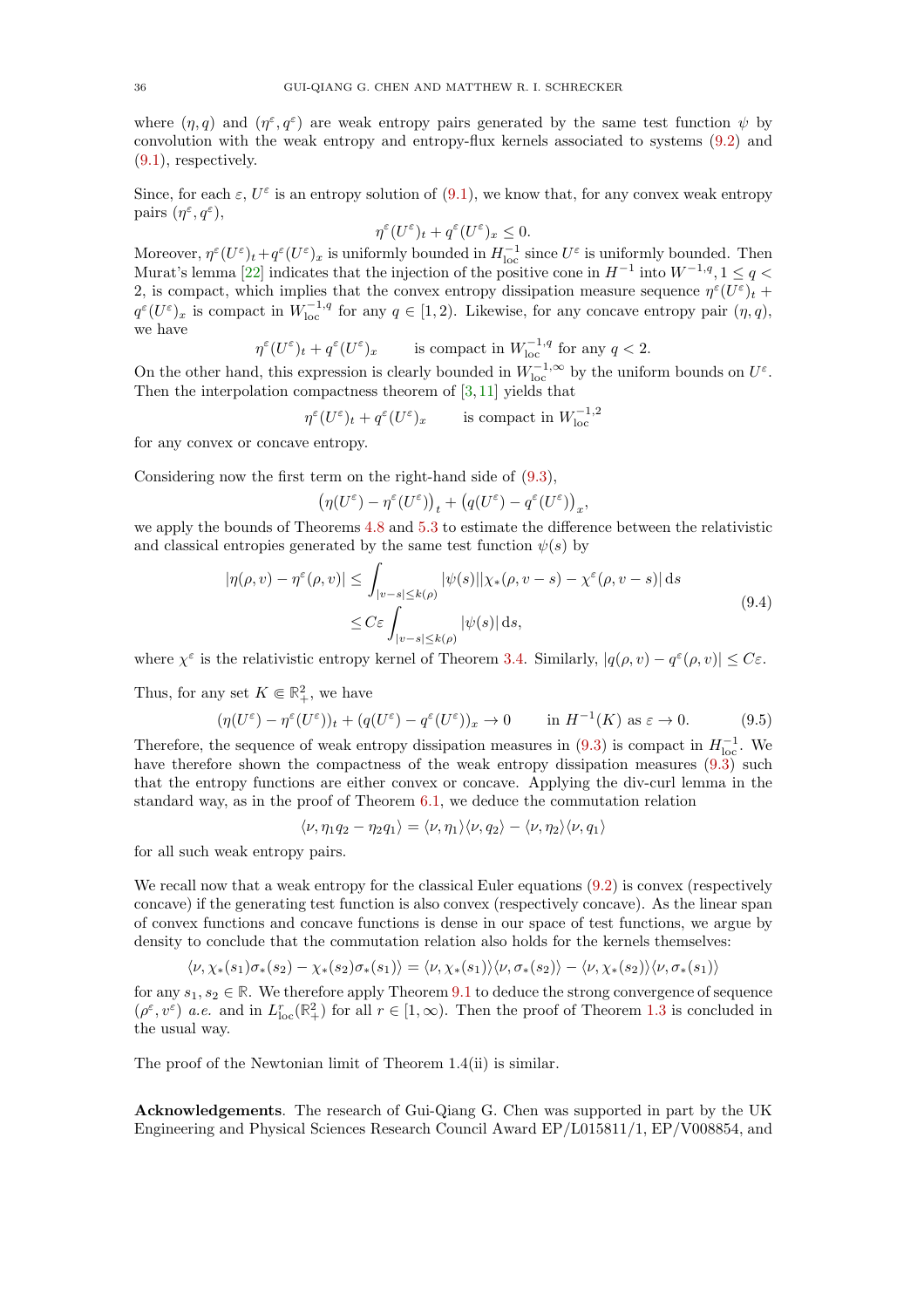EP/V051121/1, and the Royal Society–Wolfson Research Merit Award WM090014 (UK). The research of Matthew Schrecker was supported in part by the UK Engineering and Physical Sciences Research Council Award EP/L015811/1. This paper is a continuation of the program initiated by Gui-Qiang G. Chen, Philippe LeFloch, and Yachun Li in  $[4-7]$ . The authors thank Professors Ph. LeFloch and Yachun Li for their inputs and helpful discussions.

#### **REFERENCES**

- <span id="page-36-21"></span>[1] BALL, J. M., A version of the fundamental theorem for Young measures, In: PDEs and Continuum Models of Phase Transitions (Nice, 1988), 207–215, Lecture Notes in Physics, 344, Springer: Berlin (1989).
- <span id="page-36-14"></span>[2] Chen, G.-Q., Convergence of the Lax-Friedrichs scheme for isentropic gas dynamics (III), Acta Math. Sci. 6, 75–120 (1986) (in English); 8 (1988), 243–276 (in Chinese).
- <span id="page-36-23"></span>[3] Chen, G.-Q., The compensated compactness method and the system of isentropic gas dynamics, Preprint MSRI-00527-91, Math. Sci. Res. Inst., Berkeley, 1990.
- <span id="page-36-18"></span>[4] Chen, G.-Q. and LeFloch, P. G., Compressible Euler equations with general pressure law, Arch. Ration. Mech. Anal. 153 (2000), 221–259.
- <span id="page-36-10"></span>[5] Chen, G.-Q. and LeFloch, P. G., Existence theory for the isentropic Euler equations, Arch. Ration. Mech. Anal. 166 (2003), 81–98.
- <span id="page-36-7"></span>[6] Chen, G.-Q. and Li, Y., Relativistic Euler equations for isentropic fluids: stability of Riemann solutions with large oscillation, Z. Angew. Math. Phys. 55 (2004), 903–926.
- <span id="page-36-8"></span>[7] Chen, G.-Q. and Li, Y., Stability of Riemann solutions with large oscillation for the relativistic Euler equations, J. Diff. Eqs. 202 (2004), 332–353.
- [8] Chen, G.-Q. and Perepelitsa, M., Vanishing viscosity limit of the Navier-Stokes equations to the Euler equations for compressible fluid flow, Comm. Pure Appl. Math. 63 (2010), 1469–1504.
- <span id="page-36-22"></span>[9] Dafermos, C. M., Hyperbolic Conservation Laws in Continuum Physics, Springer: Berlin, 2016.
- [10] DAL MASO, G., LEFLOCH, P. G., AND MURAT, F., Definition and weak stability of nonconservative products, J. Math. Pures Appl. 74 (1995), 483–548.
- <span id="page-36-15"></span>[11] Ding, X., Chen, G.-Q., and Luo, P., Convergence of the Lax-Friedrichs scheme for isentropic gas dynamics (I)–(II), Acta Math. Sci. 5 (1985), 483–500, 501–540 (in English); and 7 (1987), 467–480; 8 (1989), 61–94 (in Chinese).
- <span id="page-36-3"></span>[12] Ding, M. and Li, Y., Global existence and non-relativistic global limits of entropy solutions to the 1D piston problem for the isentropic relativistic Euler equations, J. Math. Phys. 54 (2013), 031506.
- <span id="page-36-4"></span>[13] Ding, M. and Li, Y., Non-relativistic limits of rarefaction wave to the 1-D piston problem for the isentropic relativistic Euler equations, J. Math. Phys. 58 (2017), 081510.
- <span id="page-36-11"></span>[14] DiPerna, R. J., Convergence of the viscosity method for isentropic gas dynamics, Commun. Math. Phys. 91 (1983), 1–30.
- <span id="page-36-19"></span><span id="page-36-6"></span>[15] Gelfand, I. M. and Shilov, G. E., Generalised Functions, Vol I, Academic Press (1964).
- <span id="page-36-9"></span>[16] Hsu, C.-H., Lin, S.-S., and Makino, T., On the relativistic Euler equation, Methods Appl. Anal. 8 (2001), 159–207.
- [17] Li, Y., Feng, D., and Wang, Z., Global entropy solutions to the relativistic Euler equations for a class of large initial data, Z. Angew. Math. Phys. 56 (2005), 239–253.
- <span id="page-36-5"></span>[18] Liang, E. P. T., Relativistic simple waves: shock damping and entropy production, Astrophys. J. 211 (1977), 361–376.
- <span id="page-36-16"></span>[19] Lions, P.-L., Perthame, B., and Tadmor, E., Kinetic formulation for the isentropic gas dynamics and p-system, Commun. Math. Phys. 163 (1994), 415–431.
- <span id="page-36-17"></span>[20] Lions, P.-L., Perthame, B., and Souganidis, P. E., Existence and stability of entropy solutions for the hyperbolic systems of isentropic gas dynamics in Eulerian and Lagrangian coordinates, Comm. Pure Appl. Math. 49 (1996), 599–638.
- <span id="page-36-24"></span><span id="page-36-12"></span>[21] MURAT, F., Compacité par compensation, Ann. Scuola Norm. Sup. Pisa Sci. Fis. Mat. 5 (1978), 489-507.
- [22] MURAT, F., L'injection du cône positif de  $H^{-1}$  dans  $W^{-1,q}$  est compacte pour tout  $q < 2$ , J. Math. Pures Appl. 60 (1981), 309–322.
- <span id="page-36-20"></span>[23] OLVER, F. W. J., LOZIER, D. W., BOISVERT R. F., AND CLARK, C. W. (eds.), NIST Handbook of Mathematical Functions, Cambridge University Press (2010).
- <span id="page-36-2"></span>[24] Smoller, J. and Temple, B., Global solutions of the relativistic Euler equations, Commun. Math. Phys. 156 (1993), 67–99.
- <span id="page-36-13"></span><span id="page-36-0"></span>[25] TAUB, A. H., Relativistic Rankine-Hugoniot equations, *Physical Rev.* (2), **74** (1948), 328–334.
- [26] Tartar, L., Compensated compactness and applications to partial differential equations, In: Research Notes in Mathematics, Nonlinear Analysis and Mechanics, Herriot-Watt Symposium, Vol. IV, 136–212, Res. Notes in Math. 39, Pitman, Boston, Mass.-London (1979).
- <span id="page-36-1"></span>[27] Thorne, K. S., Gravitational collapse and the death of a star, Science, 150 (1965), 1671–1679.